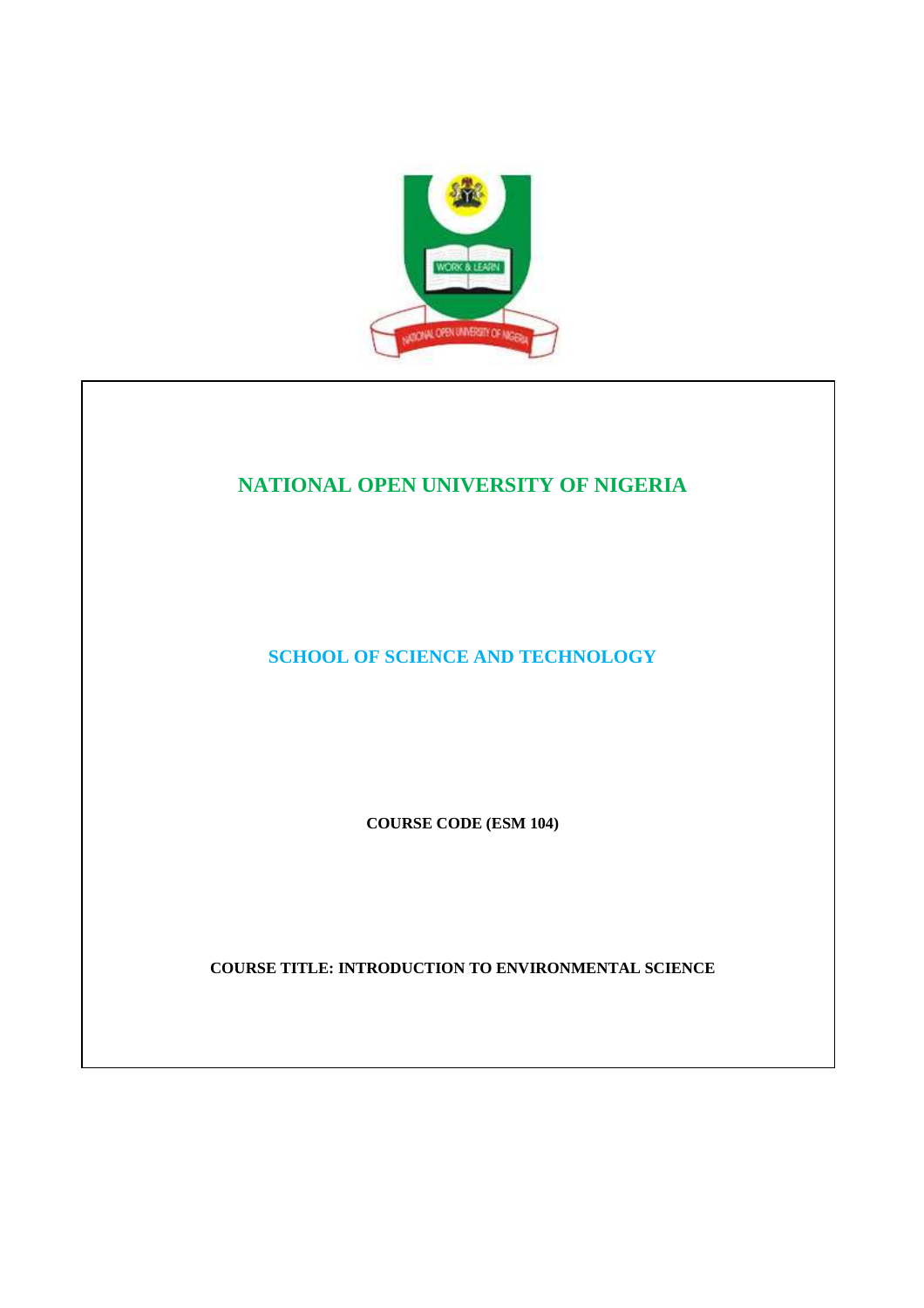## **INTRODUCTION TO ENVIRONMENTAL SCIENCE (ESM: 104)**

## **Course Writer**

## **Cecilia Medupin**  School of Science & Technology

National Open University of Nigeria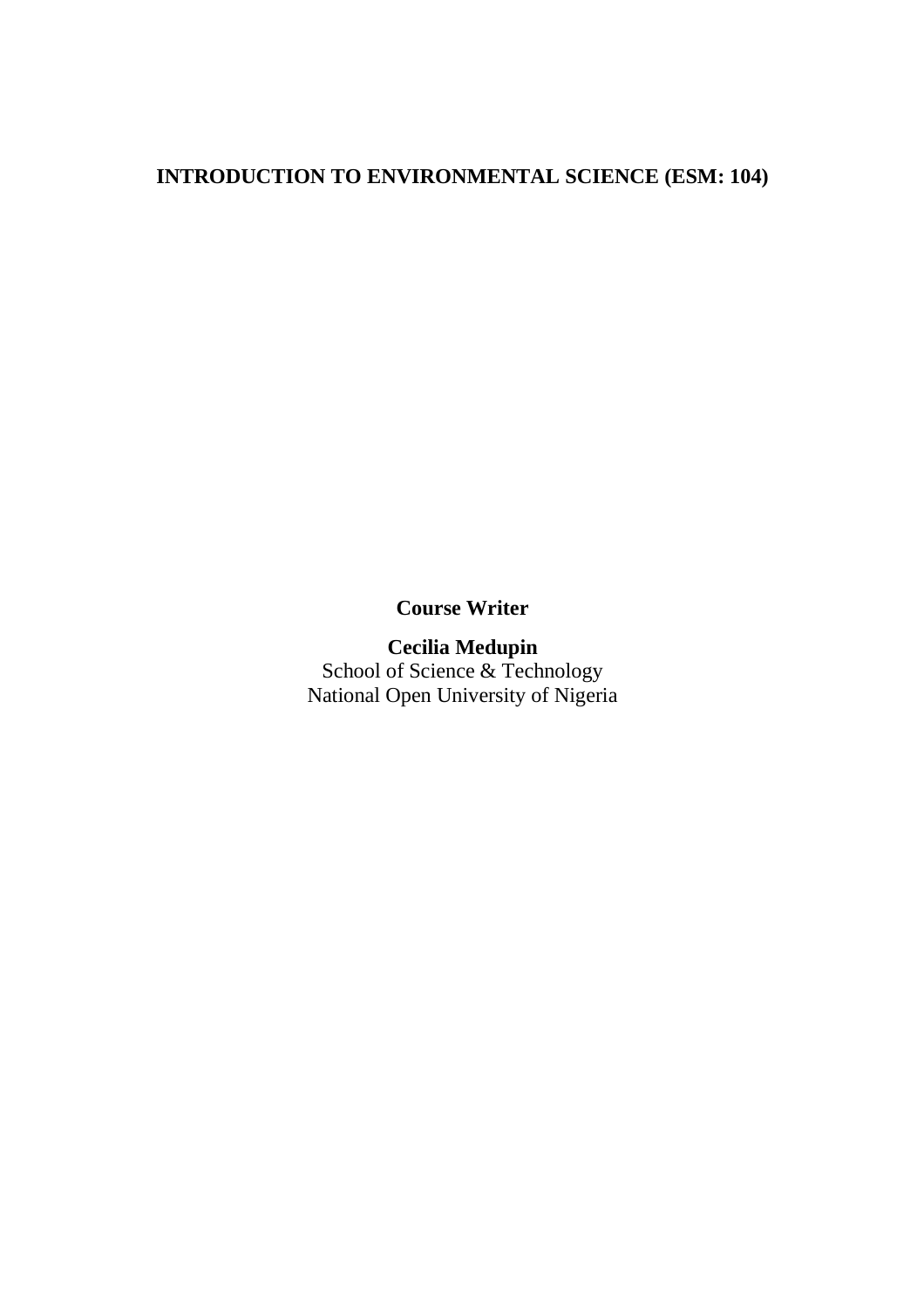# **UNIT 1: ENVIRONMENT**

## **Table of Contents**

- 1.0 Introduction
- 2.0 Objectives<br>3.0 Main Conte
- Main Content
	- 3.1 Meaning of Environment
	- 3.2 Types of Environment
	- 3.3 What is new in Environmental Science
	- 3.4 Man-Environment Interaction
- 4.0 Conclusion
- 5.0 Summary
- 6.0 Tutor Marked Assignment
- 7.0 References and other Resources

# **1.0 INTRODUCTION**

Now that you have gone through the guide, you should have acquired a general overview of what this unit is all about, and how it links specifically to the course. This unit will help you acquire basic understanding of the meaning and types of environment, and environmental science.

Before we do this, let us have a view of what you should learn in this unit, as indicated in the unit objectives below.

## 2.0 **OBJECTIVES**

At the end of this unit, you should be able to:

- Define the term environment
- Identify the different types of environment
- Highlight what is new in environmental science
- Describe the nature of man-environment interaction

# **3.0 MAIN CONTENT**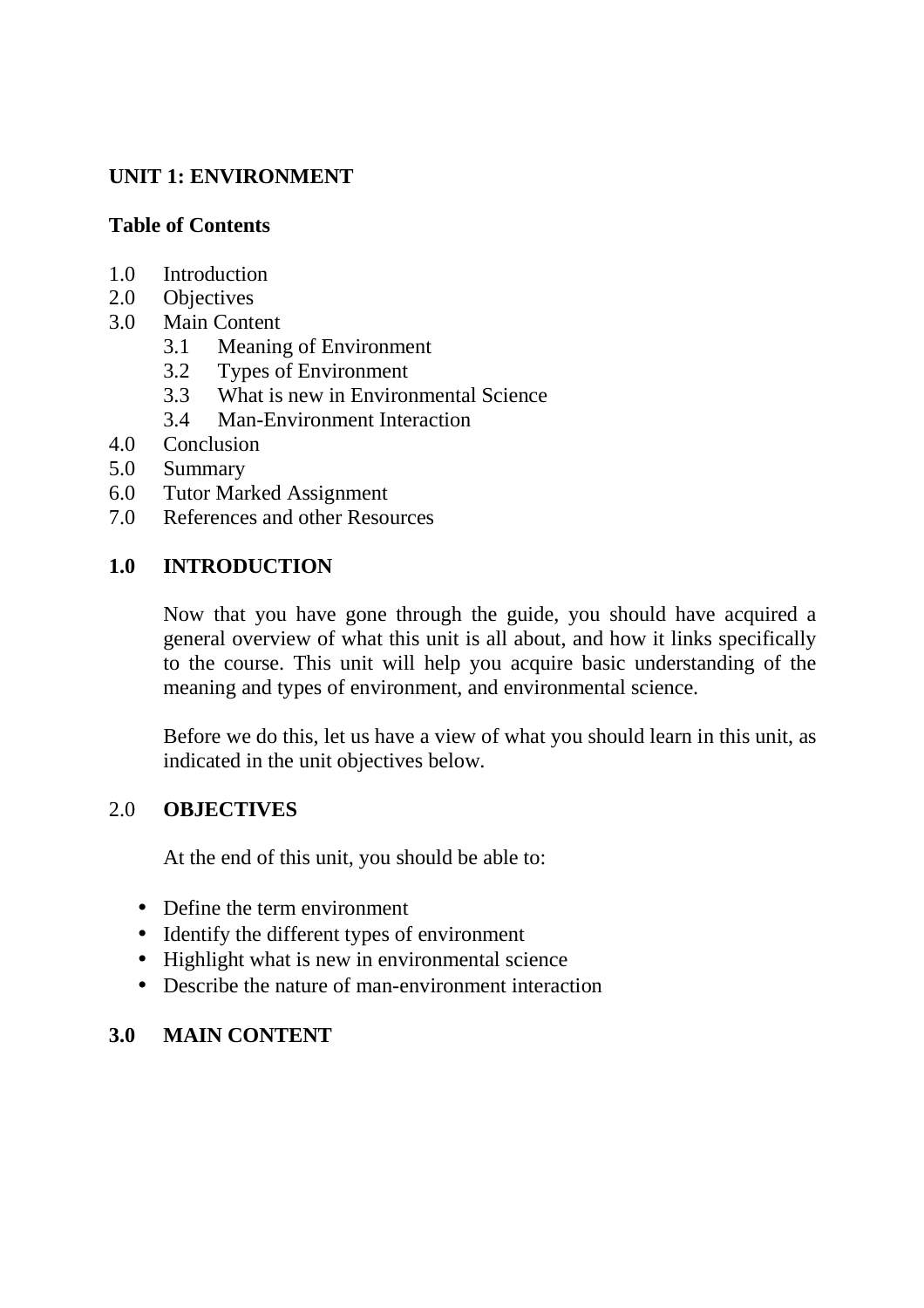## **3.1 Meaning of Environment**

The term "environment" according to Alan Gilpin (1976) in his book entitled "Dictionary of Environmental Terms" is the region, surroundings or circumstances in which anything exists; everything external to the organisms.

The environment or an organism according to him includes:

- i. The purely physical or abiotic milieu in which it exists, e.g. geographical location, climatic conditions, and terrain.
- ii. The organic or biotic milieu including non-living organic matter and all other organisms, plants and animals in the region including the particular population to which the organism belongs

Strictly speaking, the effective environment is everything external to the organism which effects the fulfillment of that organism.

The environment of the human being includes: the abiotic factors of land, water, atmosphere, climates, sound, odours, and tastes; the basic factors of animals, plants, bacteria and viruses and the social factor of aesthetics.

In Nigeria, in spite of much published speeches, there is no legislation that clearly defines environment. In the U.S.A and Canada, the general pattern adopted is that of National Environmental Protection Agency (N.E.P.A) 1969. Accordingly, in Section 1 (c) of the Ontario Environmental Assessment Act (1971), the environment is defined as follows:

- i. Air, land and water
- ii. Plant and animal life, including
- iii. The social, economic and cultural conditions that influence the life of man or community
- iv. Any building, structure, machine or device or thing made by man
- v. Any solid, liquid, gas, odour, heat, sound, vibration or radiation resulting directly or indirectly from the activities of man, or
- vi. Any part of combination of the foregoing and the inter relationships between any two or more of them (in or of Ontario)

In this definition, the biophysical and socio-cultural systems are not dichotomized. They are viewed interactively. In this course, therefore, our definition and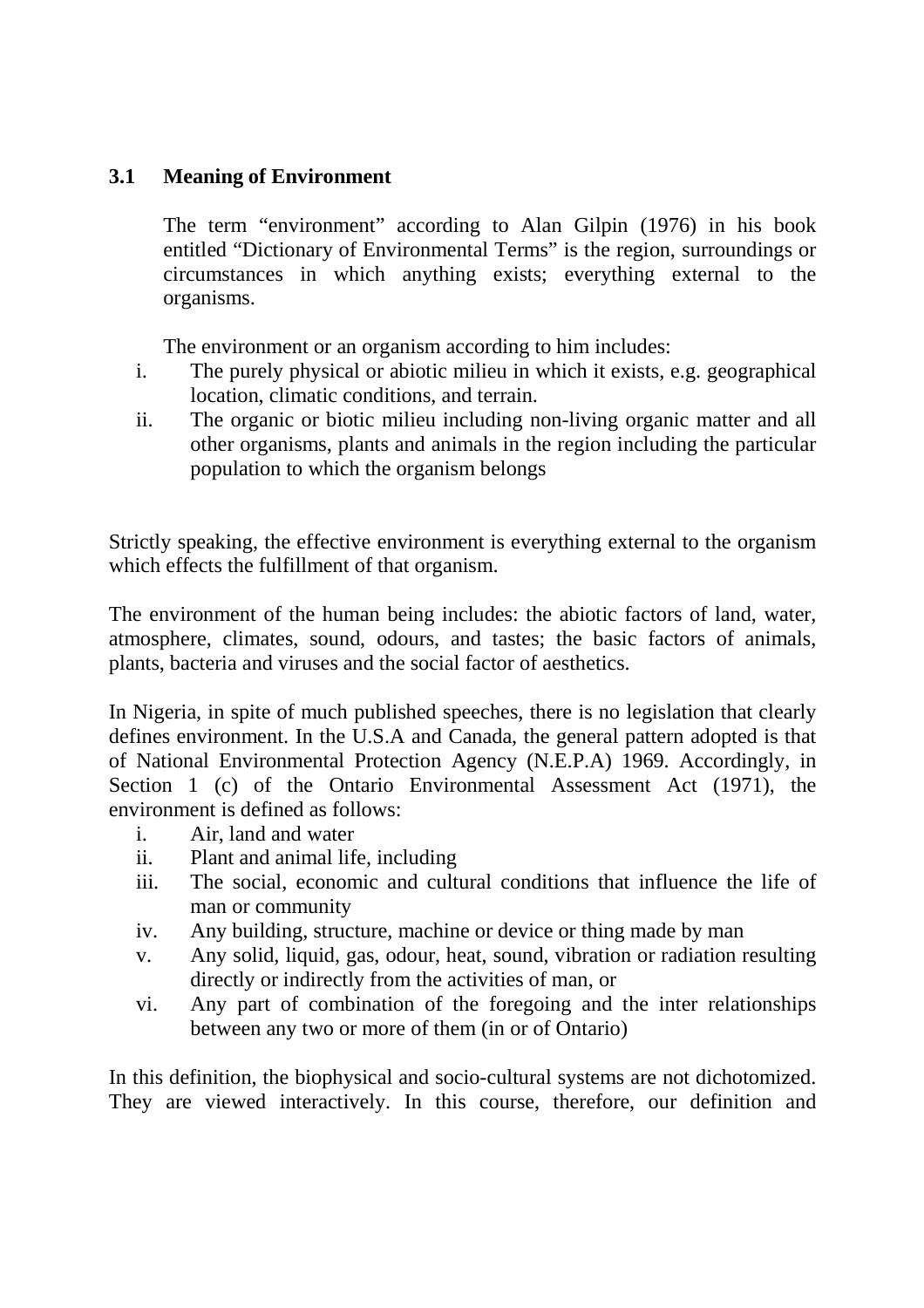conception of the term "environment" is in accord with that given by Ontario Environmental Assessment Act (1971).

## **3.2 Types of Environment**

There are two types of environment. We have natural or physical environment, and man-made or cultural environment. The natural environment refers to non-cultural and non-social environment before the advent of man on earth. It is all environment apart from man and all the things created before man. While manmade or cultural environment is the environment modified by man, culture, technological and population density determine the degree of modification of the natural environment. That is people of high technology will modify the environment than those of low level of technology.

In the past  $25 - 30$  years, there was the public and academic interest in environmental problems. This increasing interest has resulted or led to the birth of a new discipline called Environmental Science. Actually, the contents or composition of this discipline are not new as such, since they are drawn from the existing area of science such as physics, chemistry, biology and geosciences.

## 3.3 **What is New in Environmental Science?**

What is really new about environmental science is its view points. The view points can be seen in three ways:

- i. In environmental science, the orientation is towards global problems
- ii. Its conception of the earth as a set of interlocking and interacting system
- iii. Its interest in man as part of this system

These are the three ways in which environmental science is different from the present science like physics, chemistry and biology.

According to Strahler and Strahler (1972) environmental science can be defined as the study of all systems of air, land, water, energy and life that surrounds man. Environmental science also includes all science directed towards the understanding of the environment particularly, as system. And this environmental system contains complex processes which must be understood in order to be able to solve several problems. And such problems include:

i. The maintenance of renewable resources such as timber and fish;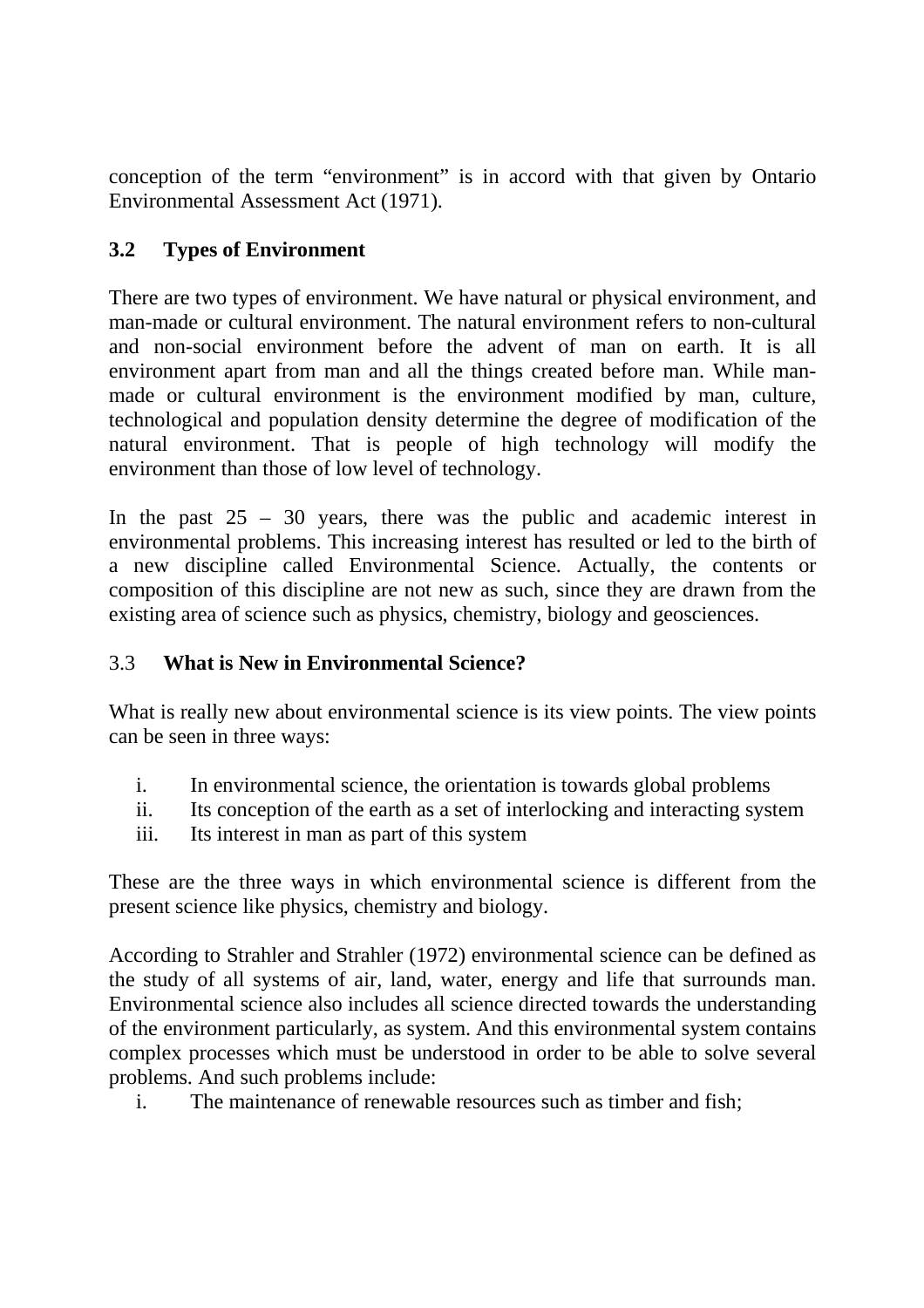- ii. The conservation of the non-renewable resources such as fuels. Fossil fuels take long time to form and therefore non-renewable.
- iii. How to reduce the effects of natural disasters such as tornadoes, floods and earthquakes
- iv. How to alleviate chronic damage to the environment formed by such things as erosion and drought;
- v. How to abate the problem of pollution by man and this include smoke; and
- vi. How to cope with natural pollution such as volcanic dust and allergens

## **3.4 Man-Environment Interaction**

The study of environmental science will stress the understanding of the natural system and the processes of the earth, their implication on man, and their impact on man as the impact of man on these processes. Two areas of interaction between natural system and man have been recognized within environmental science.

- i. Geosciences
- ii. Eco-science

In Geoscience, interaction is on the realms of physical phenomenon. Here, we are concerned with the component and processes of the atmosphere, lithosphere and hydrosphere.

In Eco-Science, interaction is on the realms of biological phenomenon. The emphasis is on the function and component of the biosphere. The interaction of man on the natural systems can be looked at from two view points:

- a. The impact of natural environmental forces on man. For example, floods, earthquake and landslides
- b. The impact of man upon the environment. For example, the air and water pollution, extinction of certain species of animals, and accelerated rate of erosion.

In the broadest sense, the environment which is the focus of study of environmental science consists of all matter and energy capable of influencing life forms. The four realms of the environment are:

- i. Lithosphere
- ii. The atmosphere
- iii. Hydrosphere
- iv. Biosphere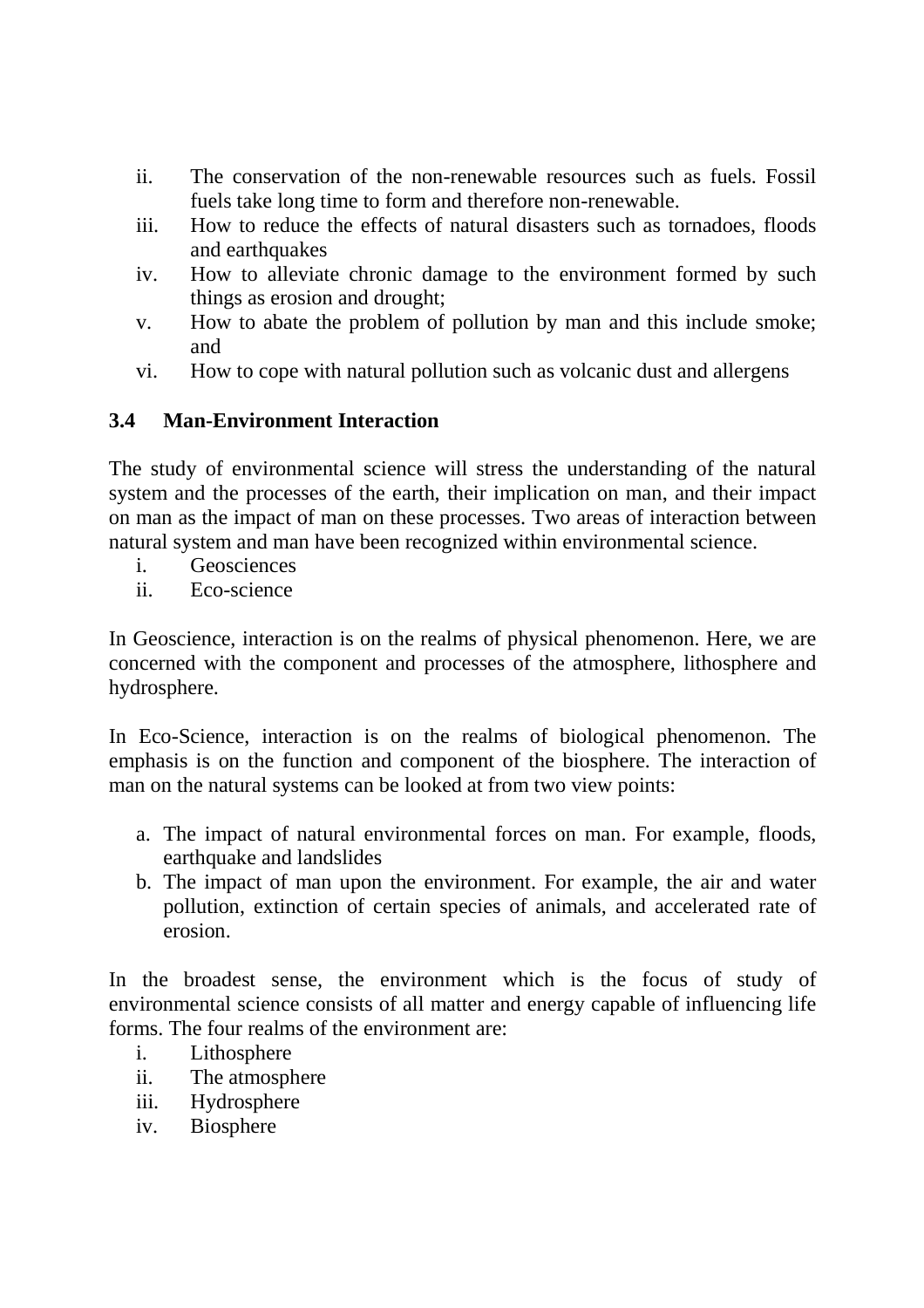#### **4.0 CONCLUSION**

In this unit, you have learnt what environment is, the types of environment, and what is new in environmental science. You have also known the nature of manenvironment relationships.

You should at this point be able to define what environment is in your own words. You should be able to describe the nature of man-environment relationship in your locality.

#### **5.0 SUMMARY**

This unit has focused on the meaning of the environment, types of environment, the new things in the discipline of environmental science, and the nature of manenvironment interaction.

## **6.0 TUTOR MARKED ASSIGNMENT**

- 1. Using your own words, define the term "environment".
- 2. Mention two (2) things that are new in environmental science

## **7.0 REFERENCES AND OTHER RESOURCES**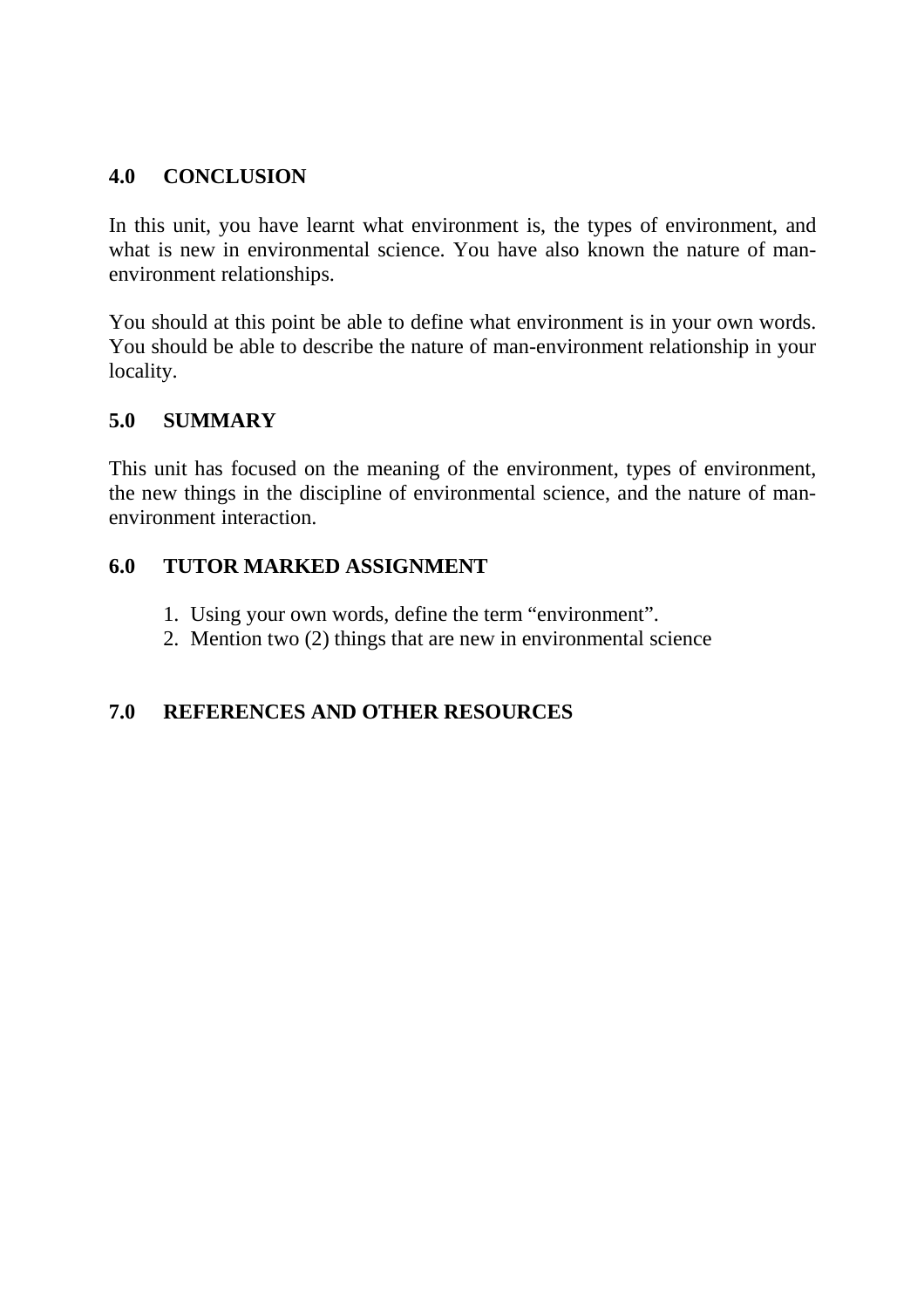## **UNIT 2: ENVOLUTION OF ENVIRONMENTAL EDUCATION**

## **Table of Contents**

- 1.0 Introduction
- 2.0 Objectives
- 3.0 Main Content
	- 3.1 Evolution of Environmental Education
	- 3.2 Global Concern for Human Environment
	- 3.3 Objectives of Environmental Education
- 4.0 Conclusion
- 5.0 Summary
- 6.0 Tutor Marked Assignment
- 7.0 References and other Resources

## **1.0 INTRODUCTION**

Having gone through the guide, you should have acquired a general overview of what this unit is all about. This unit will help you to know the evolution of environmental education, and history of global concern for human environment.

Before we do this, let us have a view of what you should learn in this unit, as indicated in the unit objectives below.

## **2.0 OBJECTIVES**

At the end of this unit, you should be able to:

- Identify the chronological phases in the development of environmental education
- Tell the major issue in the global concern for human environment
- Mention the major objectives of environmental education

## **3.0 MAIN CONTENT**

## **3.1 Evolution of Environmental Education**

Kirk (1985) has tried to analyse how two separate movements, namely the conservation/nature study movement and the outdoor education movement have acted as the foundation of modern environmental education in the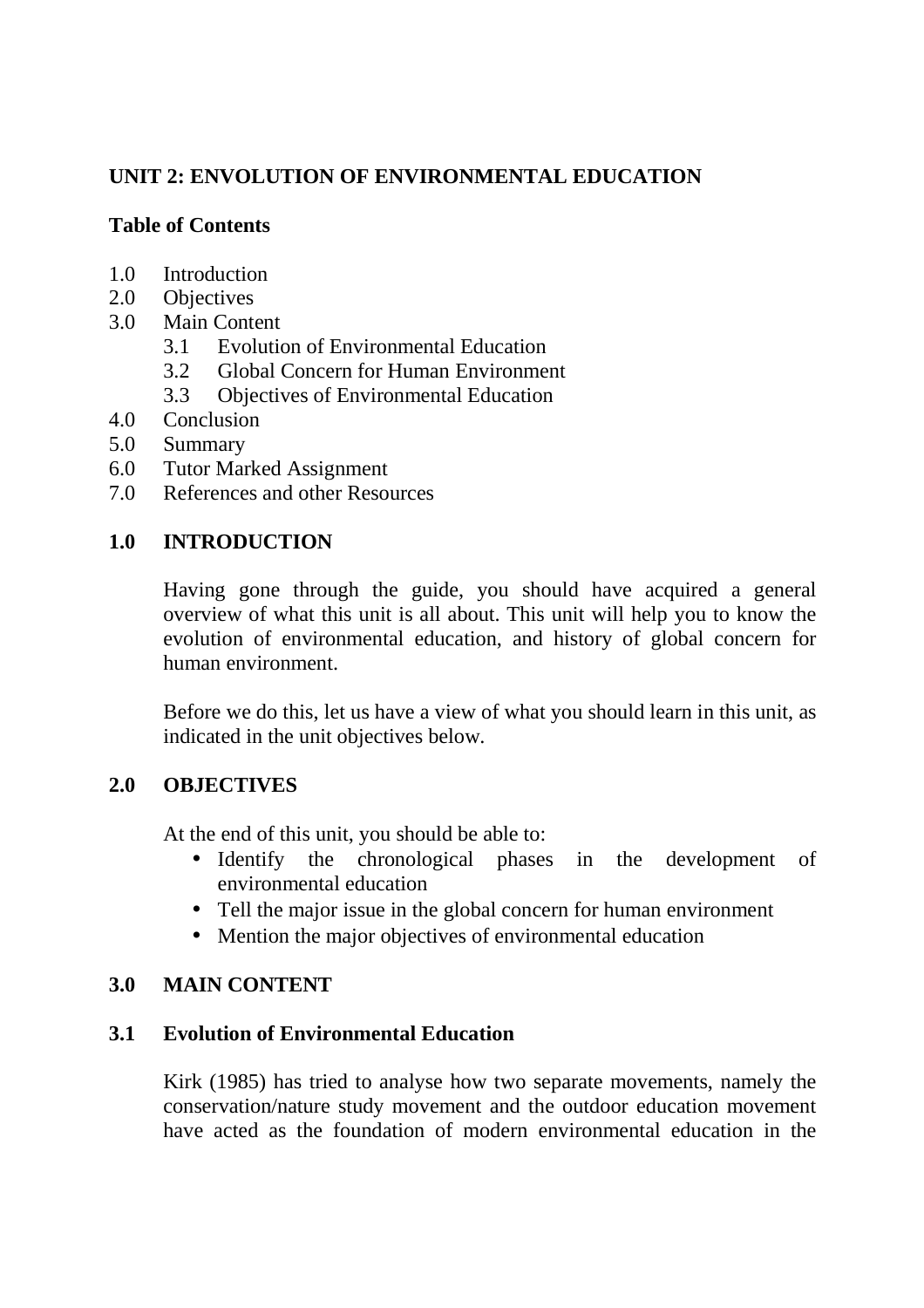United States. He has described a few major chronological phases. Developments in each phase have contributed to the evolution of the Next phase. The four phases and a brief description of each follow:

- i. Awareness Phase (1860 1890): This was the initial phase in which various powerful writers awakened many to recognize that man was not a single and solitary figure above all other living and non-living systems, but rather an integral part of the system
- ii. Preservation Phase (1890 1910): in this phase, several writers popularized a need for the conservation of natural resources. The National Conservation Commission of the USA was established. Forests were conserved not merely as resources for their products, but also resources for recreation, relaxation, research and study.
- iii. Nature study phase (1910 1932): The greatest catalyst during this period was the establishment of the American Nature Study Society (1908). In this phase, efforts were made to develop an understanding and appreciation of the beauty, majesty and mystery of nature. Valuable materials were also prepared which served as a tool and guide for teachers and aspiring naturalists.
- iv. Education phase (1937 1950): In this latest phase, the Civilian Conservation Corp was established in which many young people had an opportunity to learn the value of forests and woodlands.

## **3.2 Global Concern of Human Environment**

The global concern for human environment started in 1949 according to Cook and Weidner (1977) when the Commission on Education of the International Union for Conservation of Nature (IUCN) was established. This body was charged with the major responsibility of promoting environmental conservation education; and has been able to do this through several conferences and symposia on Environmental Education and renewable resources held in places such as Lucerne, Switzerland in 1966; Bariloche; Argentina in March 1968, Nevada in 1970; Ruschlikon, Switzerland in December 1971 and London and Ontario in Canada among others.

In 1968, the Swedish delegation to the United Nations drew the urgent attention of member nations to the rapidly growing crises in the human environment. It took four years, during which a working paper was prepared reconciling the contradictory views and positions of various nations, and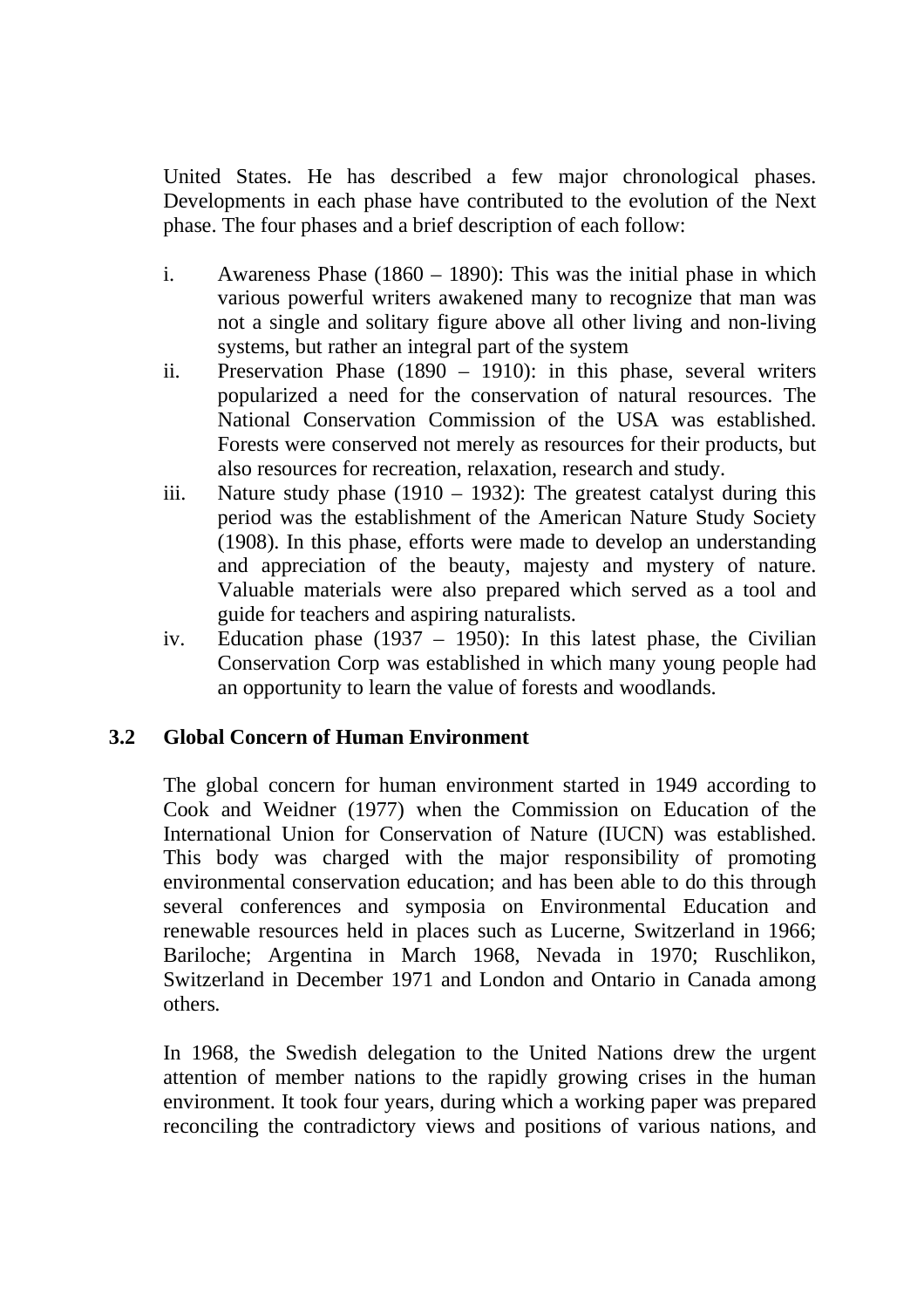then to formulate a comprehensive document reflecting global aspirations and the imminent environmental threat (Lahiry et al 1988).

On June 5, 1972, the First United Nations Conference on the Human Environment was opened at Stockholm. The Conference was attended by 113 nations, UN agencies, and NGOs. The Conference discussed the various aspects of environmental problems, and adopted the Declaration on Human Environment and other action plan.

One of the major achievement of Stockholm Conference was the formulation of a special agency, known as the United Nations Environmental Programme (UNEP). The Stockholm Conference also provided the foundation of and framework for cooperative effort in International Environmental Education; which later resulted in the formation of the International Programme in Environmental Education.

The major activities of IEEP include the following among others:

- 1. Setting up pilot projects on Environmental Communication System;
- 2. The publication of a newsletter called Connect in five languages
- 3. Conducting a worldwide study of needs and priorities in environmental education;
- 4. Studying trends in Environmental Education;
- 5. Study, trial and development of innovations in Environmental Education; and
- 6. Sponsorship of discussion on Environmental Education and training of individuals throughout the world on Environmental Education.

In October, 1975, an International Workshop on Environmental Education was held in Belgrade. This meeting was well attended by experts and leaders of thoughts in academics from 65 countries. This was followed by regional and subregional meetings which covered the major regions of the world (Simpson et al 1988). The major achievement of the Belgrade workshop and other subsequent meetings was that it provided the groundwork for the Intergovernmental Commission on Environmental Education to be held in Tbilisi in October, 1977.

UNESCO in cooperation with the United Nations Environmental Programme (UNEP) established the UNESCO – UNEP International Environmental Education Programme (IEEP) which organized a number of regional conferences and seminars, each contributing to a Pluto supply and a body of knowledge concerning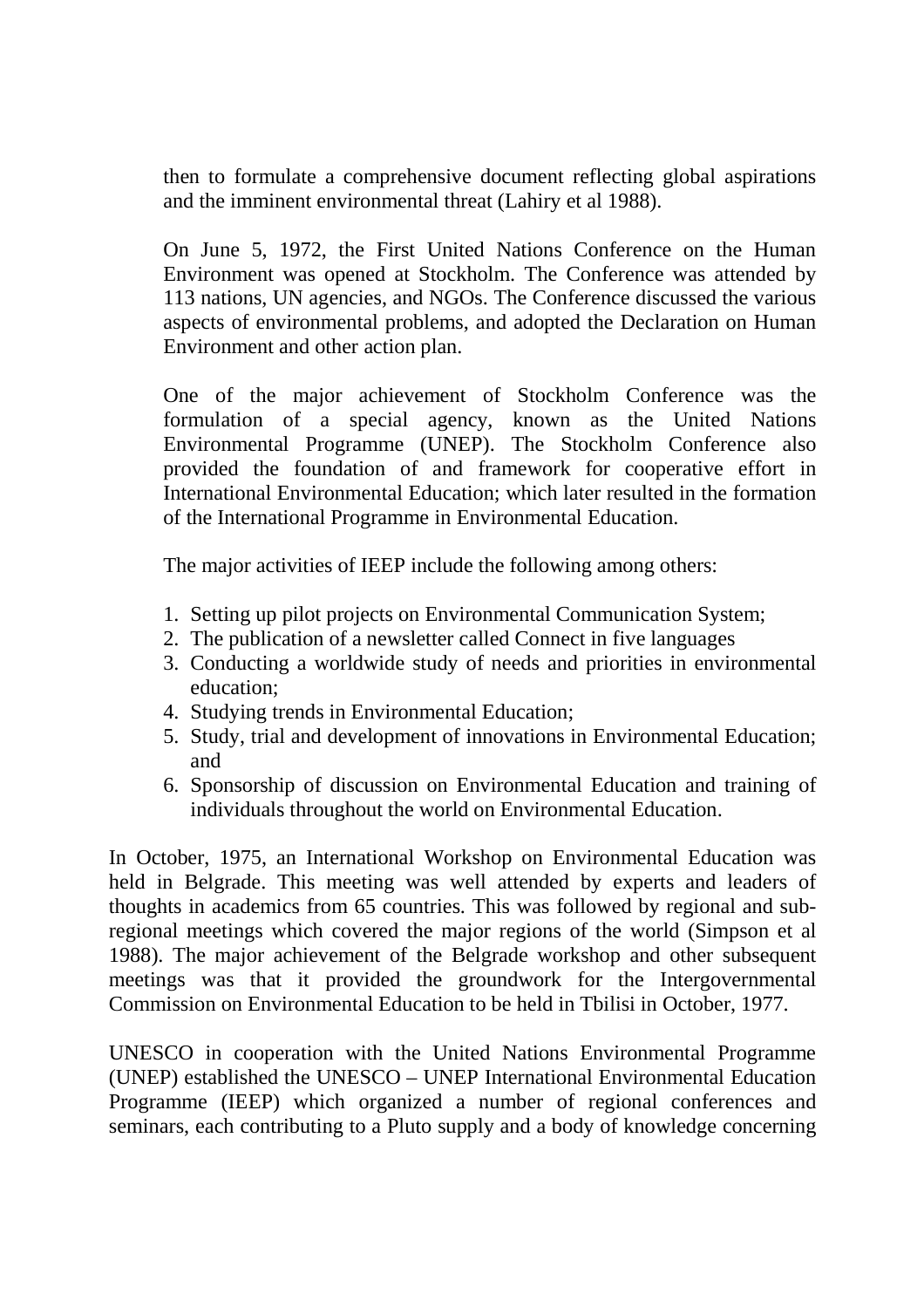world needs and a perspective of Environmental Education. These meetings led, eventually, to the world's first Intergovernmental Conference on Environmental Education, organized by UNESCO in cooperation with UNEP. The conference was convened in Tbilisi Georgia (in former USSR) in October of 1977. This conference was attended by 66 Member States and observers from two non-member states (Hungerford et al 1994).

The Tbilisi Conference resulted in unanimous agreement concerning the important role of environmental education in the preservation and improvement of the world's environment. From this conference come a document (the Tbilisi Declaration and 41 Recommendations) which delineates a substantive structure for Environmental Education and recommends policies and strategies to be followed worldwide (Connect, 1978). This document, without a doubt, is one of the most important single contributions to Environmental Education (Hungerford, et al, 1994).

The Tbilisi Recommendations provide a substantial forting for the decision making in Environmental Education. They communicate criteria for developing environmental education programs, goals for Environmental Education, categories of Environmental Education objectives, and guiding principles.

The goals of Environmental Education according to Tbilisi Declaration are:

- To foster clear awareness of, and convene about, economic, social, political and ecological interdependence in urban and rural areas
- To provide every person with opportunities to acquire the knowledge, values, attitudes, commitment and skills needed to protect and improve the environment
- To create a new pattern of behavior of individuals, groups, and society as a whole towards the environment

# **Objectives of Environmental Education**

It is important to note that Agenda 21 programme areas for Environmental Education are based on the fundamental principles established by the Tbilisi conference.

- 1. Awareness: to help social groups and individuals acquire an awareness of and sensitivity to the total environment and its allied problems
- 2. Knowledge: to help social groups and individuals gain a variety of experience on, and acquire a basic understanding of the environment and its associate problems.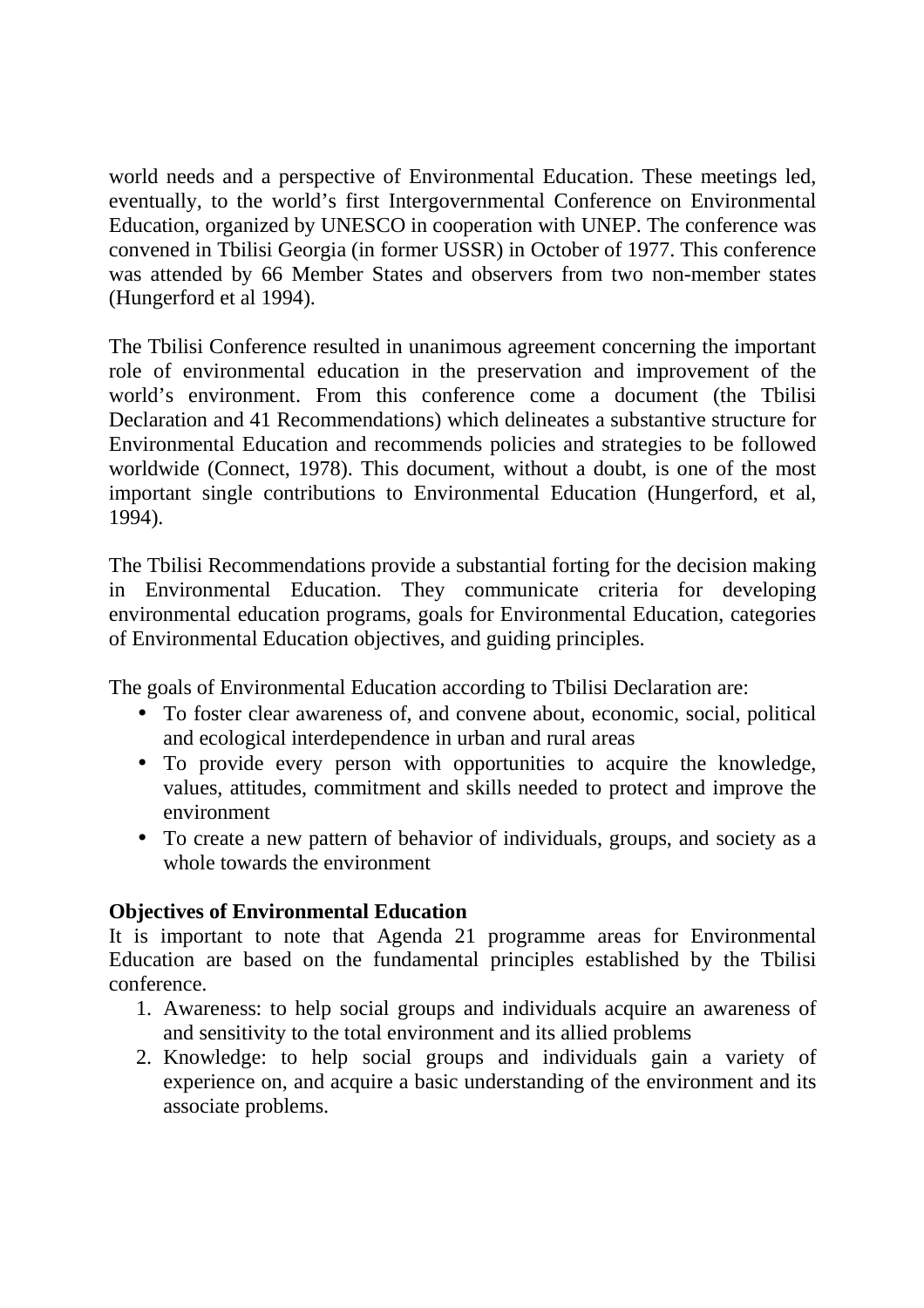- 3. Attitudes: to help social groups and individuals acquire a set of values and feelings actively participating in environmental improvement and protection
- 4. Skills: to help social groups and individuals acquire the skills for identifying and solving environmental problems
- 5. Participation: to provide social groups and individuals with an opportunity to be actively involved at all levels in working towards resolution of environmental problems (UNESCO, 1978)

Some of the guiding principles for Environmental education recommended by the Tbilisi Conference were that it should:

- 1. Consider the environment in its totality natural and built, technological and social (economic, political, technological, cultural, historical, moral, aesthetic);
- 2. Be a continuous lifelong process, beginning at the preschool level and continuing through all formal and non formal stages;
- 3. Be interdisciplinary in its approach, drawing on the specific content of each discipline in making possible a holistic and balanced perspective;
- 4. Examine major environmental issues from local, national, regional, and international points of view so that students receive insights into environmental conditions in other geographical areas;
- 5. Focus on current and potential environmental situations, while taking into account the historical perspective;
- 6. Promote the value of necessity of local, national and international cooperation in the prevention and solution of environmental problems;
- 7. Explicitly consider environmental aspects in plans for development and growth;
- 8. Enable learners to have a role in planning their learning experiences and provide an opportunity for making decisions and accepting their consequences;
- 9. Relate environmental sensitivity, knowledge, problem solving skills and value clarifications to every age, but with special emphasis on environmental sensitivity to learners own community in early years
- 10.Help learners discover the symptoms and real cause of environmental problems;
- 11.Emphasise the complexity of environmental problems and the need to develop critical thinking and problems solving skills
- 12.Utilize diverse learning environments and a broad array of educational approaches to teaching/learning about and from the environment with due stress on pratical activities and first-hand experience.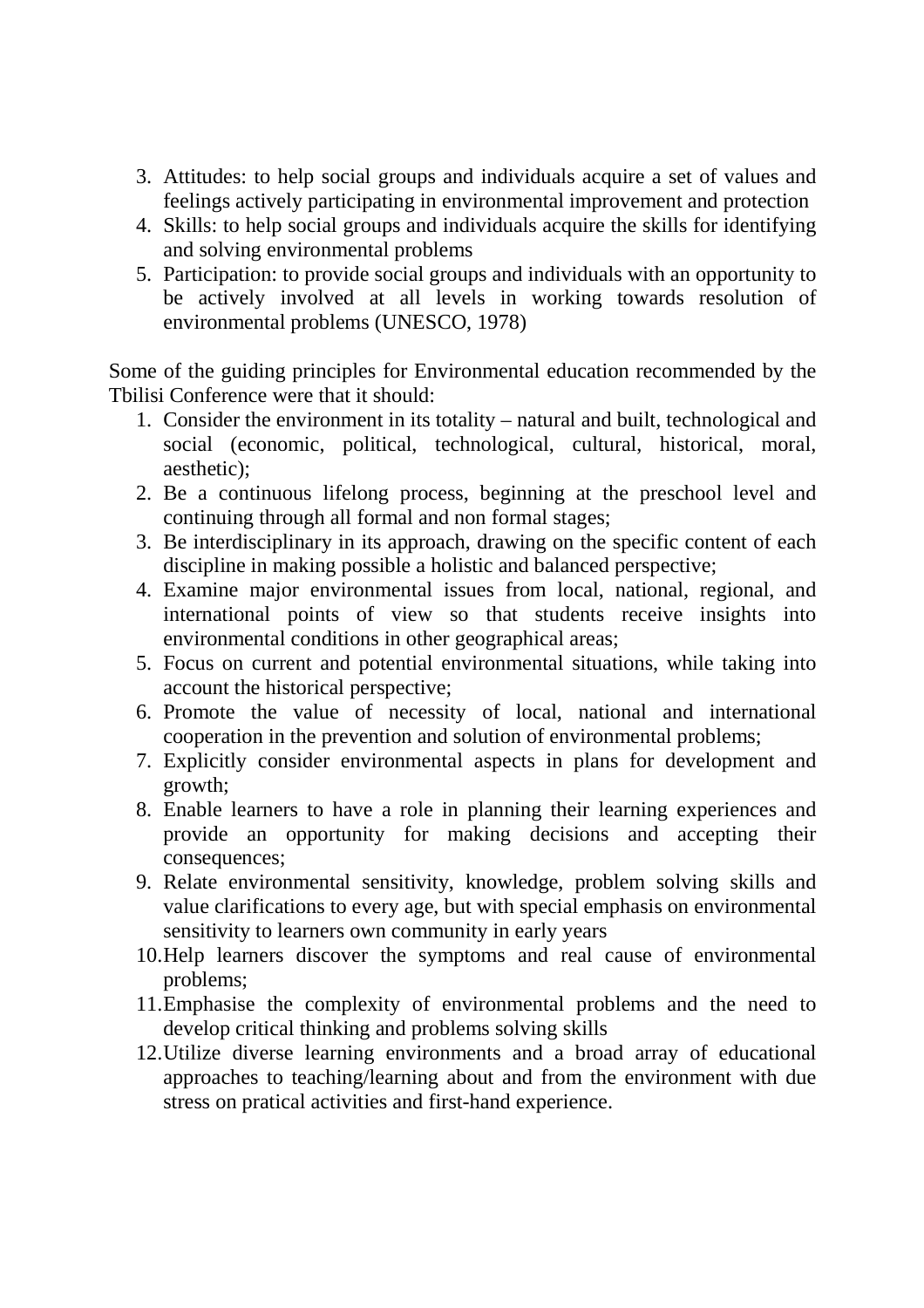In 1992, the United Nations Conference on Environment and development, held in Rio de Janeiro, the capital of Brazil emphasized Environmental Education as an Tbilisi.

In conclusion, it can be said that the Stockholm – Belgrade – Tbilisi (1972 – 1977) phase is neither the beginning nor the end of Environmental Education or a concern for the environment. Without prejudice, it can be said that Tbilisi Conference was the beginning of a worldwide movement on Environmental Education (Hungerford and Peyton, 1994).

## **4.0 CONCLUSION**

In this unit, you have learnt the four phases in the evolution of environmental education, the major issues in the global concern for human environment and the major objectives of environmental education. You should at this point be able to trace the history of the global movement for environment education and management.

#### **5.0 SUMMARY**

This unit has focused on the evolution of environmental education, the major issues in the global concern for human environment, and the major objectives of environmental education.

#### **6.0 TUTOR MARKED ASSIGNMENT**

- 1. Discuss the major objectives of environmental education
- 2. Mention three (3) major issues in the global concern for human environment

## **7.0 REFERENCES AND OTHER RESOURCES**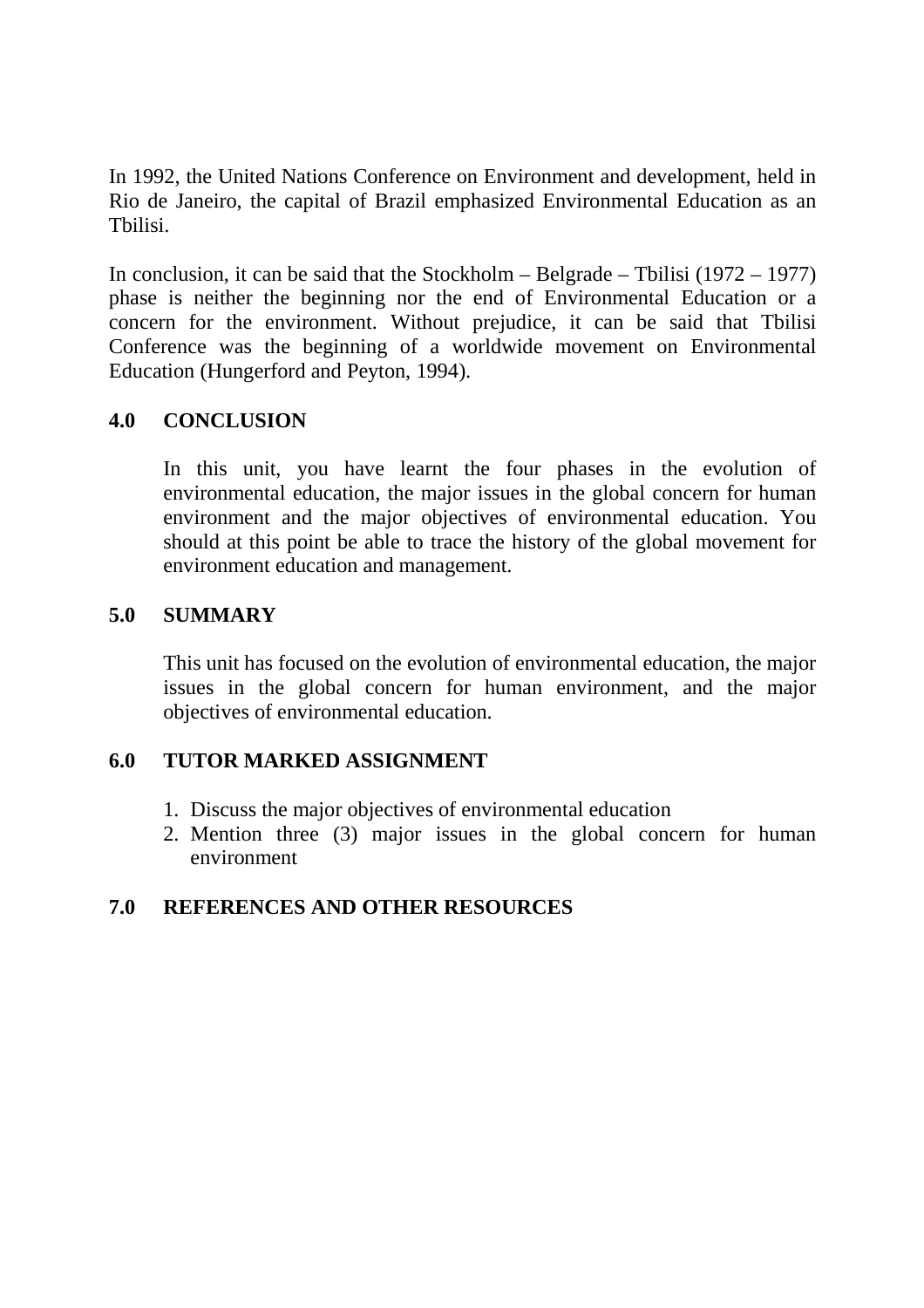## **UNIT 3: THE ATMOSPHERE**

## **Table of Contents**

- 1.0 Introduction
- 2.0 Objectives
- 3.0 The Atmosphere
	- 3.1 Composition of the Atmosphere
	- 3.2 Factors Influencing the Composition of the Atmosphere
	- 3.3 Structure of the Atmosphere
	- 3.4 Functions of the Atmosphere
- 4.0 Conclusion
- 5.0 Summary
- 6.0 Tutor Marked Assignment
- 8.0 References and other Resources

# **1.0 INTRODUCTION**

Having gone through the guide, you should have acquired a general overview of what this unit is all about. This unit will help you to know the composition, structure and functions of the atmosphere. Before we do this, let us have a view of what you should learn in this unit, as indicated in the unit objective below.

# **2.0 OBJECTIVES**

At the end of this unit, you should be able to:

- Describe the atmosphere
- Identify the major constituents of the atmosphere
- Explain the factors influencing the composition of the atmosphere
- Mention the various structures in the atmosphere
- List the functions of the atmosphere

## **3.0 MAIN CONTENT**

## **The Composition and Structure of the Atmosphere**

The atmosphere can be described as a gaseous envelope held to the earth by gravitational forces. The composition of the atmosphere is fairly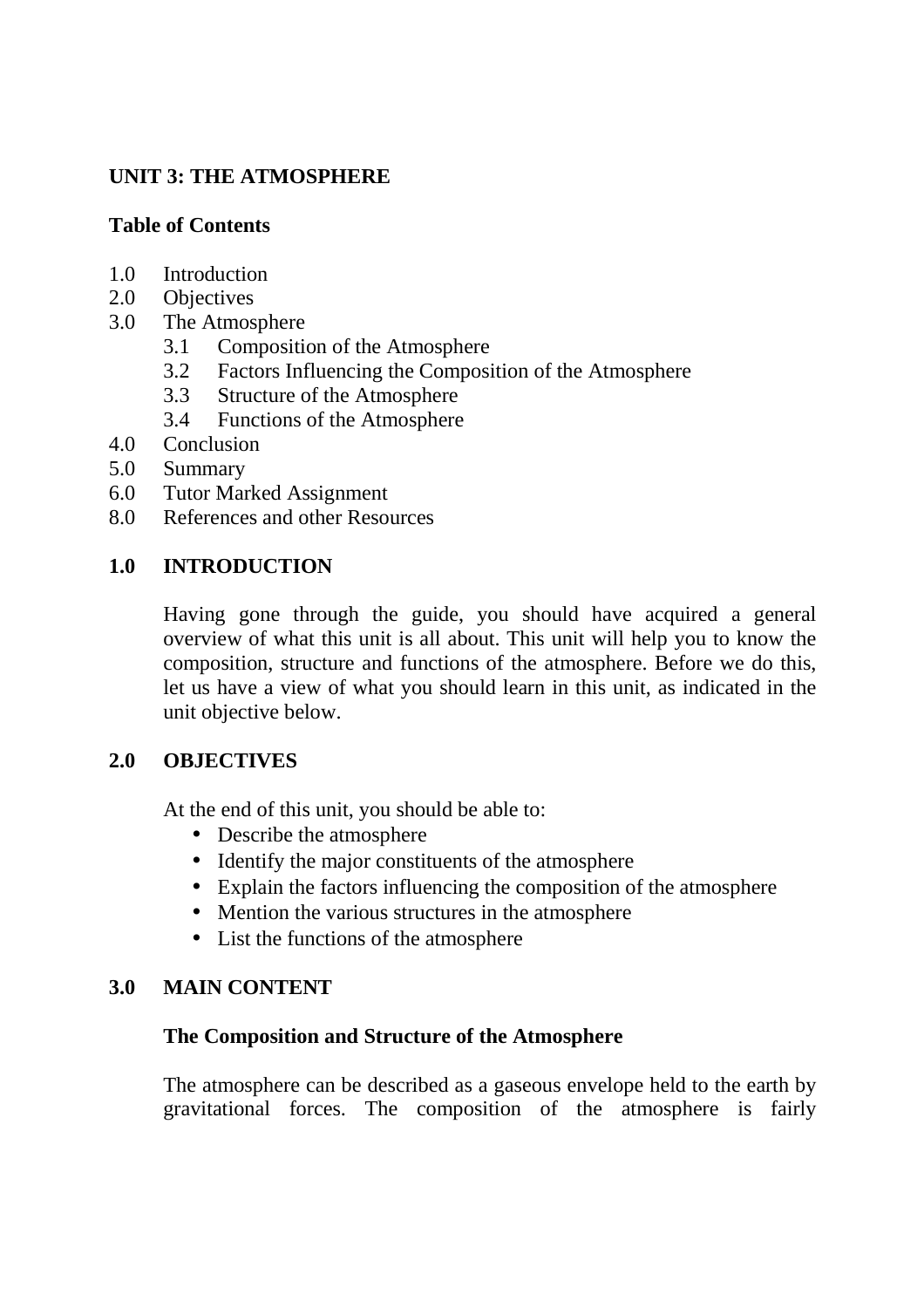homogenous from the earth surface upward to an altitude of about 80km. it is fairly homogenous because there are internal variations in the composition even within the range.

This fairly homogenous part of the atmosphere is referred to as the homosphere. From the altitude of 80km upward, the composition of the atmosphere is no longer uniform and this layer is referred to as the heterosphere.

#### **3.1 Composition of the Homosphere**

The composition of the homosphere consists of many gases which are shown in Table 1. They are perfectly diffused among one another to form:

| Name of Gas            | <b>Composition by Volume</b> |
|------------------------|------------------------------|
| Nitrogen $(N_2)$       | 78.08%                       |
| Oxygen $(O_2)$         | 20.95%                       |
| Argon $(Ar)$           | 0.93%                        |
| Carbon Dioxide $(CO2)$ | 0.03%                        |
| Neon $(Ne)$            | 0.001%                       |
| Helium (He)            | 0.0005%                      |
| Krypton (Kr)           | 0.0001%                      |
| Xenon(Xe)              | 0.00009%                     |
| Hydrogen $(H2)$        | 0.00005%                     |
| Methane $(CH4)$        | 0.00002%                     |
| Nitrous oxide $(N_2O)$ | 0.00005%                     |

In addition to the above, we also have those gases whose proportion by volume varies from time to time. It varies temporally and spatially depending on the condition of the atmosphere. These gases are: water vapour  $(H_2O)$  10<sup>-5</sup> to 10<sup>-1</sup>; sulphur dioxide (SO<sub>2</sub>)  $10^{-4}$ ; Nitrogen dioxide (NO<sub>2</sub>) 5 to  $10^{-6}$ .

## **3.2 Factors Influencing the Composition of the Atmosphere**

a. Altitude: the dense gases are found at the lower layer of the atmosphere especially at a distance of up to 15km from the earth surface. The lighter gases such as hydrogen and helium are found at the upper layer of the atmosphere. It should be noted that turbulence can bring a distortion in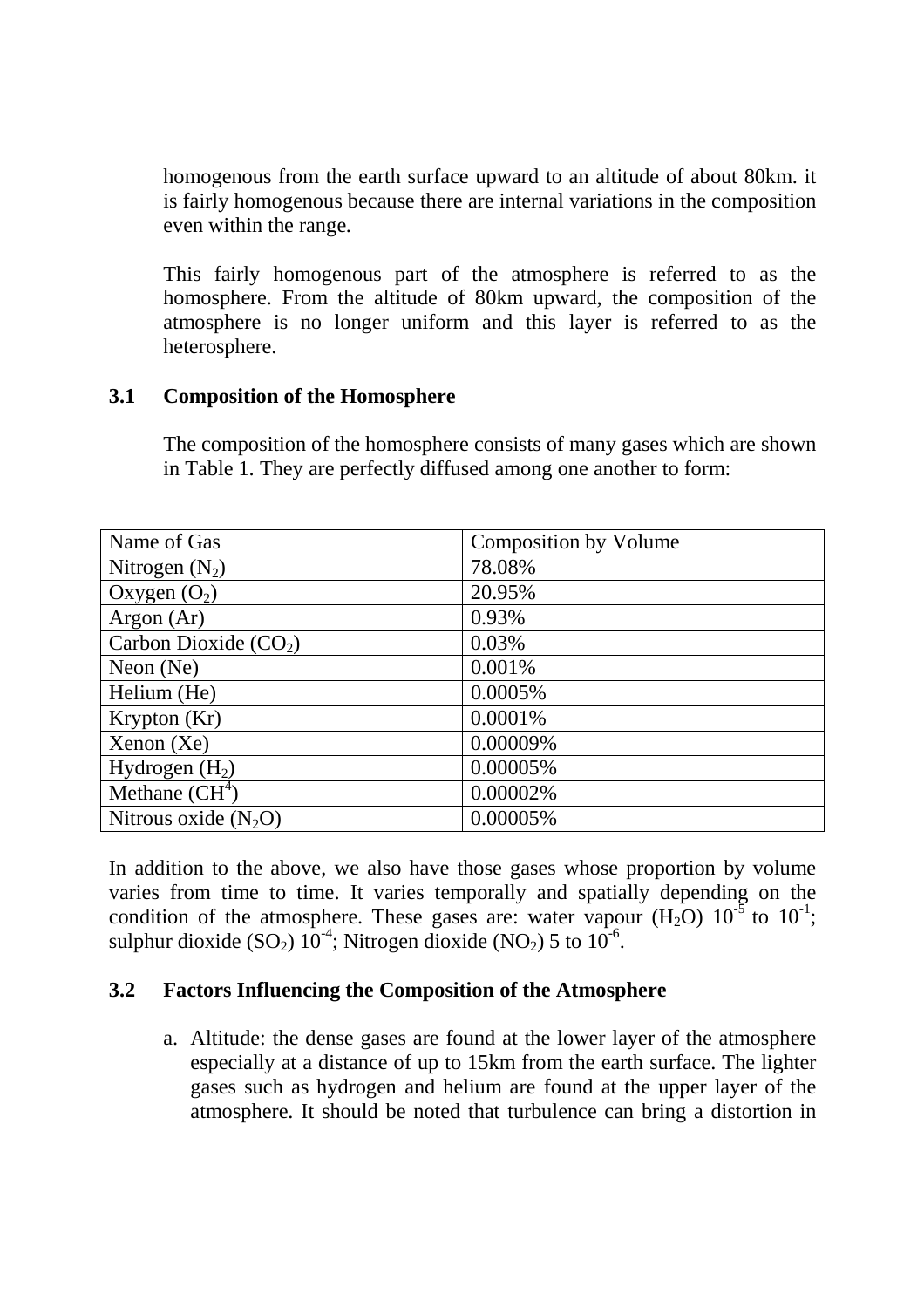the atmospheric composition since the atmosphere is not static but rather dynamic

- b. Latitude and season: gases that varies with latitude and season include ozone, water vapour and carbon diocide. Ozone concentration is lower around the equator and densely concentrated over latitudes  $50^{\circ}$ N and S of the equator
- c. Time: gases such as carbon dioxide present in the atmosphere varies with time. The period of time when changes takes place in a society that is urbanized and industralised to the time it achieves a high level of urbanisation and industralisation is referred to here as "Time". It has been observed that the carbon dioxide content of the world's atmosphere increased by 9% between 1900 and 1935 arising from urbanization and industralisation all over the world.

## **3.3. The Structure of the Atmosphere**

The structure of the atmosphere refers to stratification or division of the atmosphere using the factors of temperature. In other words, it refers to the division of the atmosphere into temperature zones

The various layers or division in the atmosphere are: troposphere, stratosphere, mesosphere and thermosphere.

#### **The Troposphere**

This is the lowest layer of the atmosphere. It extends to a height of 16 – 18km over the tropical region, and  $8 - 10$  km over the polar region, although an average of 15km is often adopted as the vertical extent of this layer. The major characteristics of this layer include:

- i. Uniform decrease in temperate with increase in height. This rate of temperature decrease with increasing height is called Environmental Lapse Rate. This decrease of temperature takes place at a rate of  $6.5^{\circ}C$ per kilometer.
- ii. Increase wind speed with increase in height
- iii. Higher quantity of moisture at the lower part of this layer
- iv. Considerable movement of air vertically. There is considerable atmospheric instability or what we call air turbulence arising from alternating heating (during the day and cooling at night) of the earth surface. The upper boundary of this layer is called tropopause.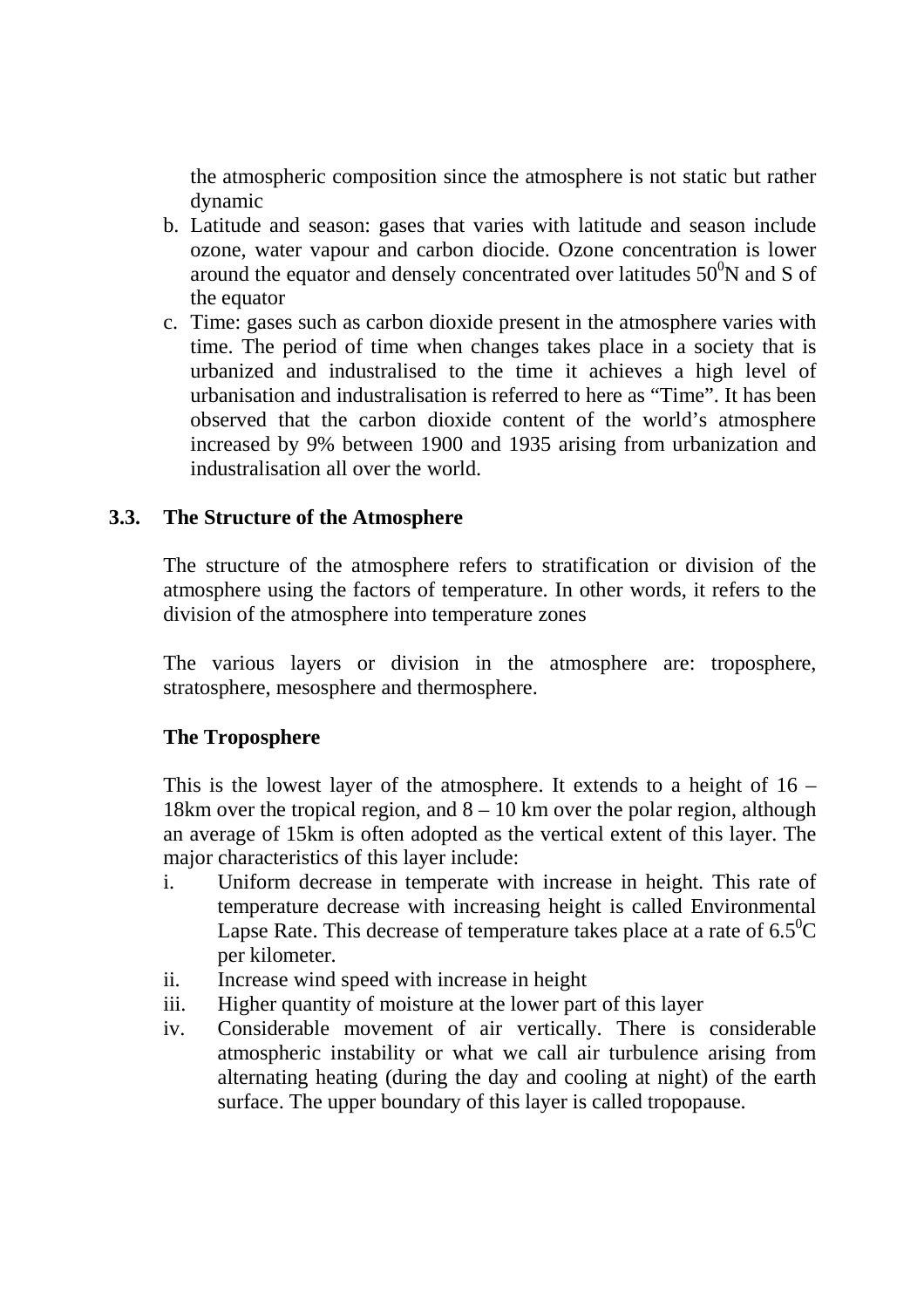## **The Stratosphere**

This is the second layer of the atmosphere. It extends from an average of 15km to 50km from the earth surface. It has the following characteristics:

- i. Horizontal air movement
- ii. High wind speeds
- iii. Low concentration of water vapour and consideration nuclei
- iv. Absence of clouds (except for cirrus clouds) at the lower parts
- v. Temperature is constant at the lower part about 2-3km, but begins to rise with height from the height of 20 km
- vi. This is the layer that has ozone
- vii. Maximum temperature is about  $7^0C$  at the upper limit of the layer. The combination of stratosphere and troposphere constitute what is referred to as the lower atmosphere.

#### **The Mesosphere**

This is the third layer of the atmosphere and this extends from about 50km to 80 km.

General characteristics of the mesosphere

- i. Temperature generally decreases with increase height or elevation to a minimum of about  $90^{\circ}$ C at its upper limit
- ii. It is also characterized by very high atmospheric pressure
- iii. Some clouds-like particles believed to be a layer of ash produced by the oxidation of meteors are found in this layer.

#### **The Thermosphere**

This is the fourth layer. Temperature increases with elevation or height up to a maximum of about  $1232<sub>0</sub>C$  at its upper limit of 480km.

#### **3.4 Functions of the Atmosphere**

- i. It serves as a medium for the exchange of water and heat between the earth and the atmosphere
- ii. It provides the oxygen for breathing by man and other living organisms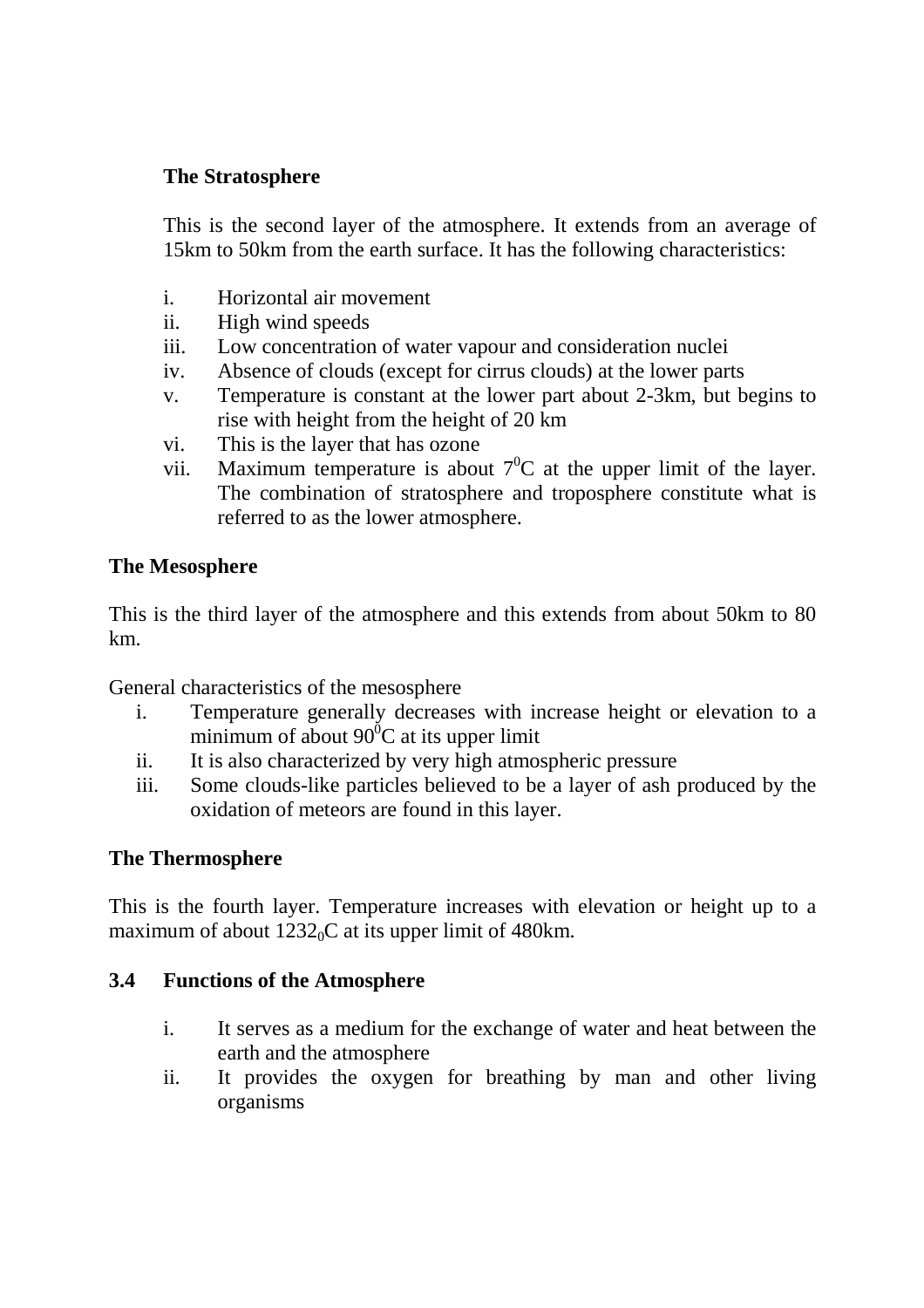iii. It provides the gas (ozone) that shields the earth from the ultra violet radiation of the sun.

#### **4.0 CONCLUSION**

In this unit, you have learnt about the description of the atmosphere, the composition and factors influencing the composition of the atmosphere, structure and functions of the atmosphere.

## **5.0 SUMMARY**

This unit has focused on the description composition, structure and functions of the atmosphere.

## **6.0 TUTOR MARKED ASSIGNMENT**

- 1. List the major constituents of the atmosphere
- 2. Describe the structure of the atmosphere

## 7.0 **REFERENCES AND OTHER RESOURCES**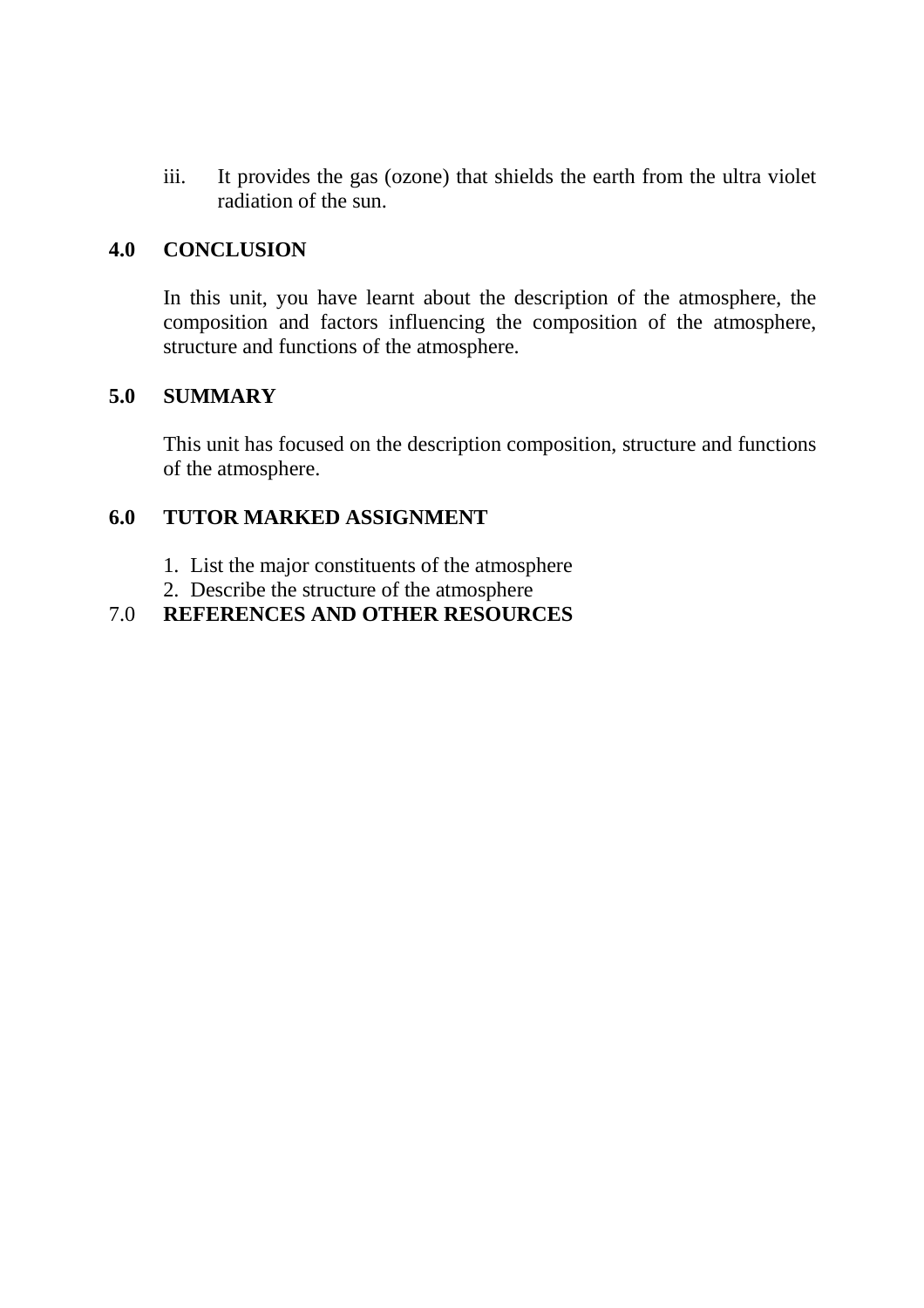# **UNIT 4 THE LITHOSPHERE**

# **CONTENTS**

- 1.0 Introduction
- 2.0 Objectives
- 3.0 Main Content
	- 3.1 The Lithosphere
	- 3.2 Man and the Lithosphere
- 4.0 Conclusion
- 5.0 Summary
- 6.0 Tutor Marked Assignment
- 7.0 References and other Resources

# **1.0 INTRODUCTION**

Having gone through the outline, you should have acquired a general overview of what this unit is all about.. This helps you to know the structure and the mineral composition of the lithosphere, as well as utilitarian value of lithosphere to man. Before we do this, let us have a view of what you should learn in this unit, as indicated in the objectives sector.

# **3.1 The lithosphere**

The lithosphere otherwise known as the earth's crust is made up of two parts. The upper part is made up of granitic rocks, and forms the continent.. This part is rich in minerals such as silica and alumina and is collectively called' SIAL'. While the lower part, made up of basaltic rocks forms the oceanic crust. This part is rich in silicon and magnesium, and the two collectively form what is known as 'sima'. The SIAL has an average density of 2.7gicm3 while 'sima' has a density of 3.0g/cm3. The SIAL continents, of a lighter material than the 'sima', tend to float upon it like icebergs in the sea.

Beneath the outer skin (that is the lithosphere), are the mantle and the core. Generally speaking, the lithosphere is often erroneously regarded as a passive factor in the environment.. The fact it provides a solid table platform for life supports this belief. But the lithosphere is not passive. It is just the process going on in the lithosphere operates at a very slow rate when compared with the process operating or going on in the atmosphere, biosphere and hydrosphere.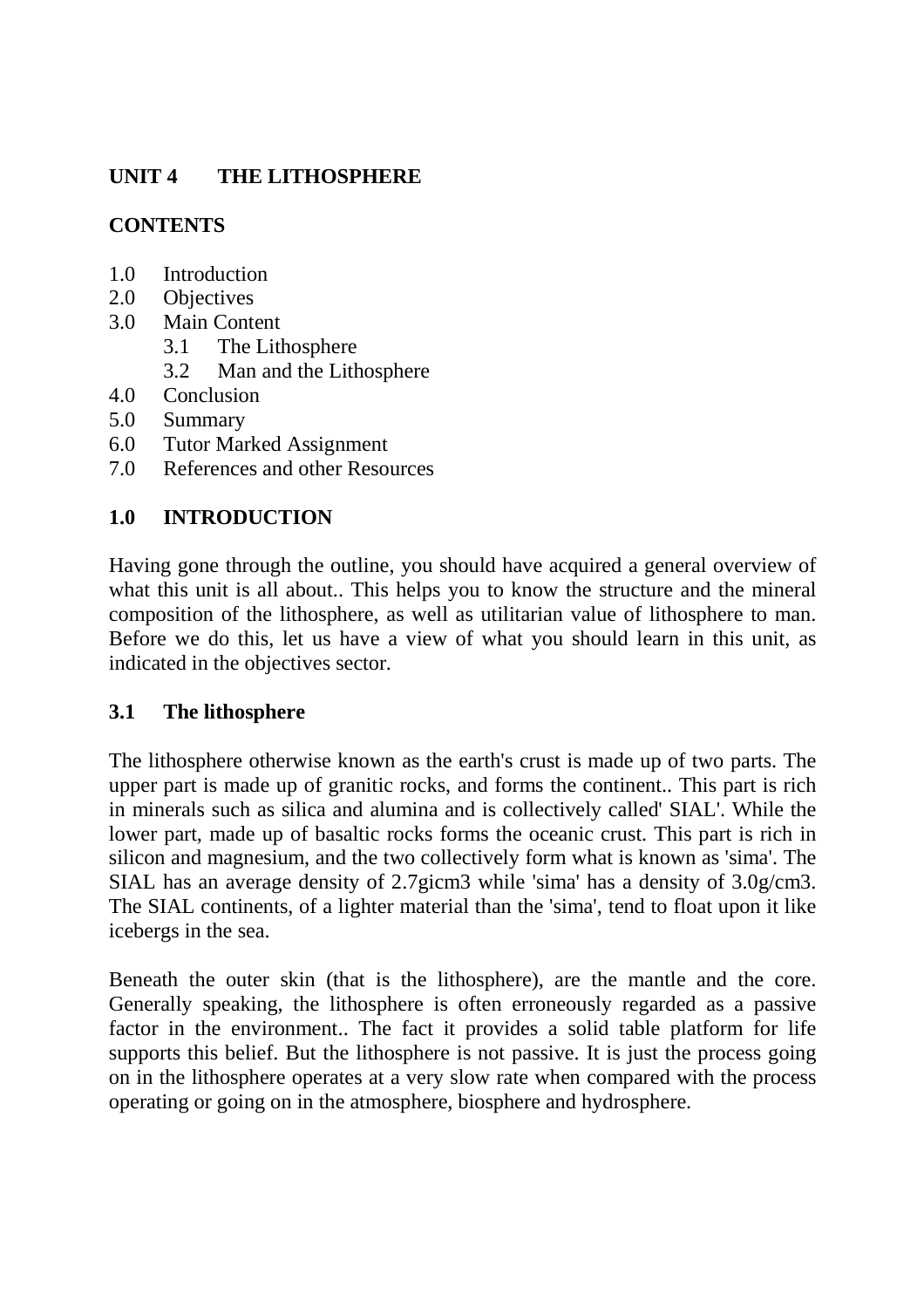Unlike the biosphere and hydrosphere, the energy of the lithosphere is largely independent of solar energy system which dominates the atmosphere and hydrosphere. The most important source of energy in the lithosphere is the radioactivity. This is the energy generated through the decay of certain mineral elements known as radio isotopes.

Generally, the radio isotopes are concentrated in the outer layer of the lithosphere. The heat generated by this radio isotopes is responsible for the molten-nature of the inner core. Of all the energy system, the energy system of the solid earth (earth crust), is the least subject to alteration which is about 16 -44 km thick. This is the portion of the lithosphere that is in contact with the atmosphere, hydrosphere and biosphere. This outer layer contains all the relief features on earth; it also contains the continent and ocean, soil, gases and water. The most important mineral elements of the earth crust are as follows: in the order of importance.

| <b>Element</b>                   | % Weight | % By Volume |                       |  |
|----------------------------------|----------|-------------|-----------------------|--|
|                                  | 46.6     | 93.8        | Silicate elements     |  |
| As far as bios here is concerned |          |             |                       |  |
| $S_i$                            | 27.7     | 0.9         |                       |  |
| Al                               | 8.1      | 0.5         |                       |  |
| Fe                               | 5.0      | 0.4         | <b>Basic elements</b> |  |
| Ca                               | 3.6      | 1.0         |                       |  |
| Na                               | 2.8      | 1.3         |                       |  |
| K                                | 2.2      | 1.8         |                       |  |
| Mg                               | 2.1      | 0.3         |                       |  |

These minerals combine to form rock. Most of the rocks in the earth's crust are Igneous in origin. The most abundant mineral in the earth's crust are the silicate minerals. Silicate compounds are compounds which contain combination of silica and oxygen to one or more metallic elements. This silicate minerals fall into two (2) groups:- the felsic group and the mafic silicate group.

(1) The felsic consists of quartz and felspars. A good example is Sj02.

## **3.2 Man and the Lithosphere**

Man interacts with the lithosphere in several ways, and the result of the interaction may be positive or negative. As far as man is concerned, the lithosphere provides the resources as well as the resistances and environmental hazards. On the other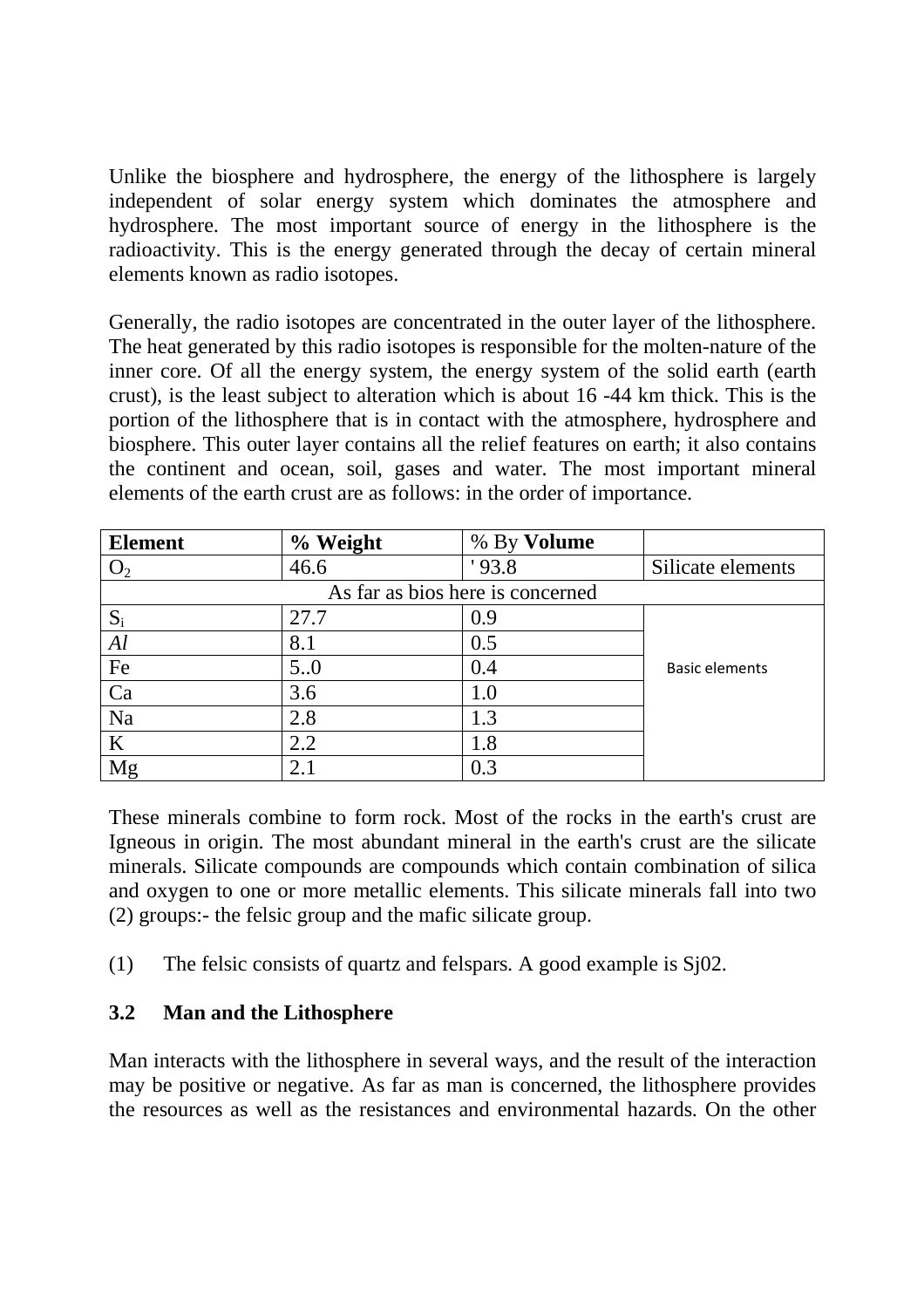hand, man modifies the lithosphere in many ways. Unfortunately, most of the impacts of man on the lithosphere are destructive.

As far as the resources provided by the lithosphere are concerned, they are either in the form of minerals or in the foml of landforms or process which man can take advantage of. For example, the lithosphere provides man with minerals, soil as well as water stored in water bearing rocks. The minerals provided by the lithosphere can be divided into three (3) types:

- (1) Matalliferous minerals e.g. Iron, Copper and Bauxite.
- (2) Precious minerals like gold, silver and diamond
- (3) Non-metallic minerals especially the structural materials, building sands, stone, gravel, etc.

Apart from these, there are also salts like sulphur salts, chlorides and phosphate, even fossil fuel such as coal, liquid, petroleum and gas. In some parts of the world, we have nuclear fuel such as Thorium and Uranium. In addition, the lithosphere also provides the non- renewable resources. These are resources whose rate of exploitation is several times greater than the rate of replenishment. Most of these non-renewable minerals continue to increase everyday. Perhaps, the most important resource provided by the lithosphere is the soil. Soil is formed from weathered materials, organic matter, air and water. It is the medium of plant growth, and is therefore very crucial to man's food supply. The physical, chemical and biological characteristics of soil determine tour important qualities of land.

(1) It determines the ability of land to provide nourishment to plants and animals.

(2) It also determines the ability of land to provide water for plants, lakes and streams.

- (3) Also the ability of land to give mechanical support to plants, animals and buildings.
- (4) These characteristics provide materials for construction purposes.

As far as the landforms are concerned, the landforms provided by the lithosphere have aesthetic value, and very good educational resources e.g. Volcanoes, mountains, warm springs, inselberg, rivers, water falls, etc. Despite all these resources provided by the lithosphere, it also provides resistance. For example, mountains, gullies, waterfalls and gorges are most of the time obstacles to the movement of communication lines. Similarly, earthquakes, mudflows, landslides,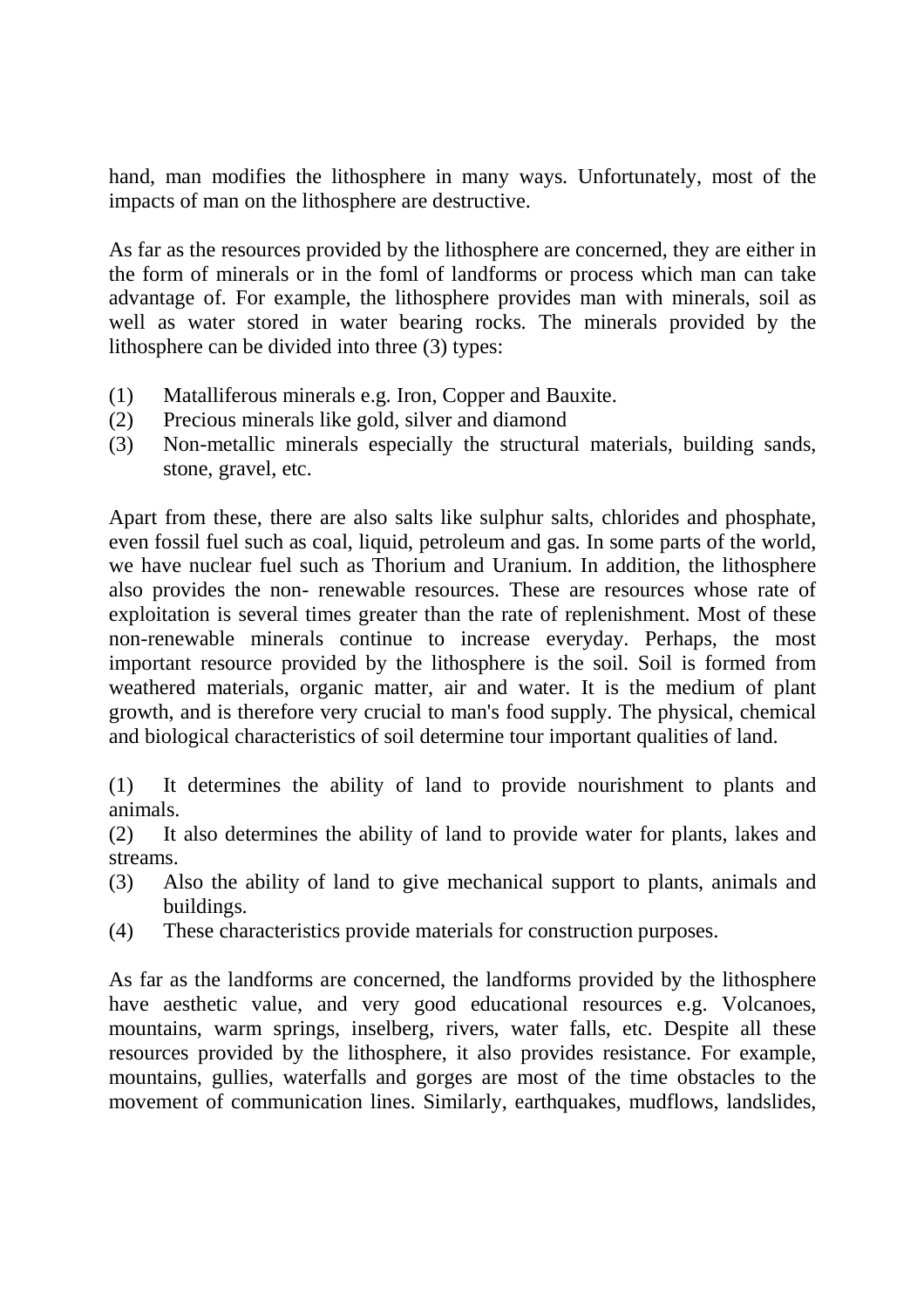floods are environmental hazards where they occur. Finally, as far as man's impact is concerned, we discover that most of their impacts are largely negative.

- (1) Man extracts minerals from the lithosphere and this may result in serious environmental consequences. For example, it could lead to what is known as despoliation of land surface. Scars are created on the landscape when minerals are exploited.
- (2) Extraction of minerals may also lead to subsidence, which may eventually lead to mudflow.
- (3) Extraction could also lead to water stream channels.

When minerals are exploited by sophisticated means, it can lead to air pollution. In some cases, when extraction is very near the sea, like extraction of fossil fuel, it could lead to ocean pollution.

Finally, man is an agent of erosion when he carries out deforestation through cultivation or building purposes. These are the complex interrelationship between man and the lithosphere.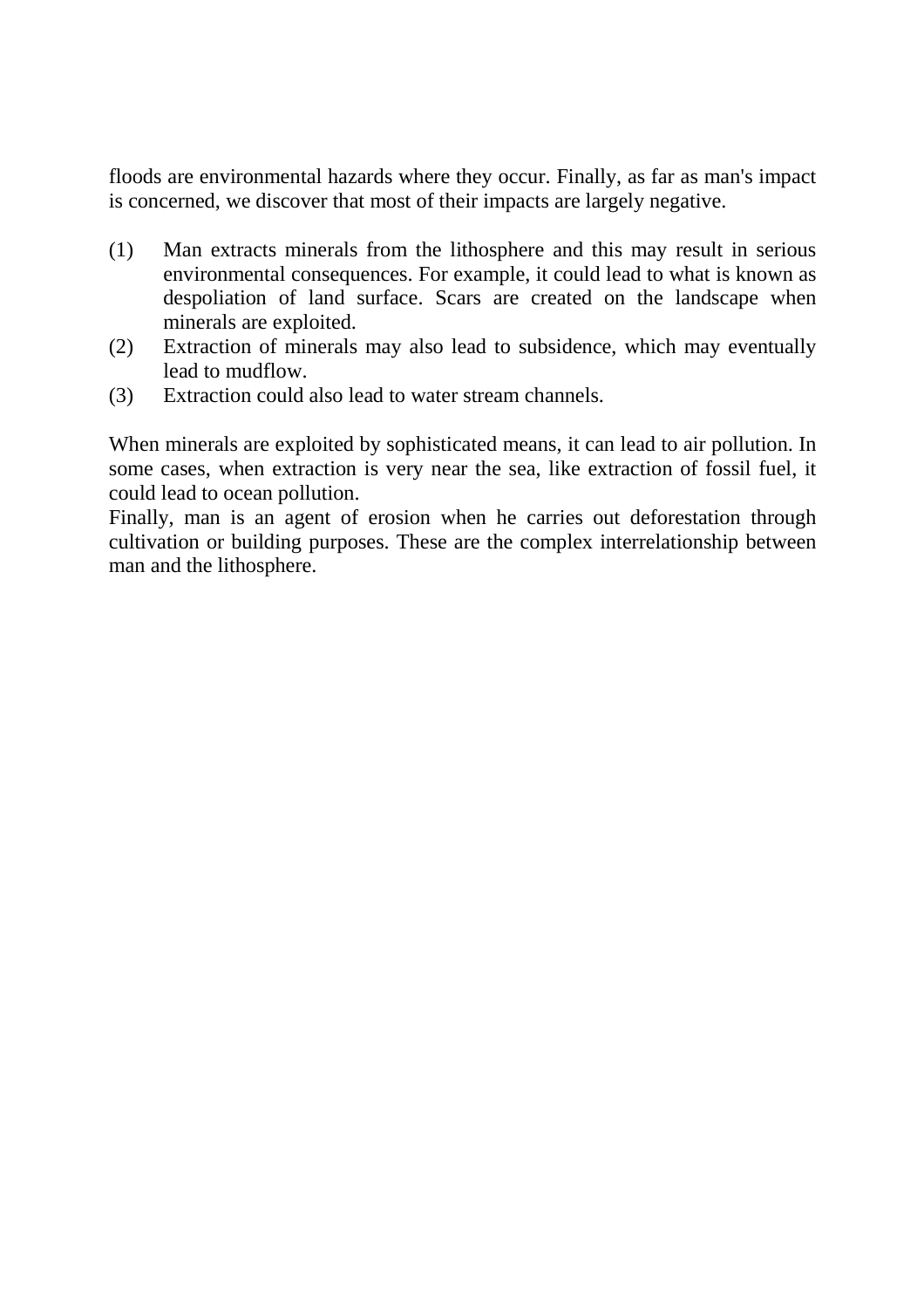# **UNIT 5 THE HYDROSPHERE**

# **CONTENTS**

- 1.0 Introduction
- 2.0 Objectives
- 3.0 Main Content
	- 3.1 The Hydrosphere
	- 3.2 The Hydrological cycle
- 4.0 Conclusion
- 5.0 Summary
- 6.0 Tutor Marked Assignment
- 7.0 References and other Resources

# **1.0 INTRODUCTION**

This unit will help you understand the various components of the hydrosphere, and the concept of the hydrological cycle. Before we do this, .let us have a view of what you should learn in this unit, as indicated in the unit objectives below.

# **2.0 OBJECTIVES**

At the end of this unit, you should be able to:

- Explain the hydrosphere and its components
- Understand and describe the concept of hydrological cycle.

# **The Hydrosphere**

It is a term used to' describe the sum total of all water on earth, and it includes oceans, seas, lakes, streams and rivers, underground water, soil moisture, water vapour in the atmosphere, glaciers and ice sheets. Water is the only element which occurs naturally in three states - gaseous, liquid and solid state. The chemical formula for water is H2O. The freezing point is  $O^{\circ}C$ , while the boiling point is 100°C. Three quarters of the surface materials on the crust of the earth consist of water. Water also forms the largest part of most living matters. For example, an average man is two-thirds (2/3) water; and plants manufacture carbohydrate with water. Plants also take their nutrients in solution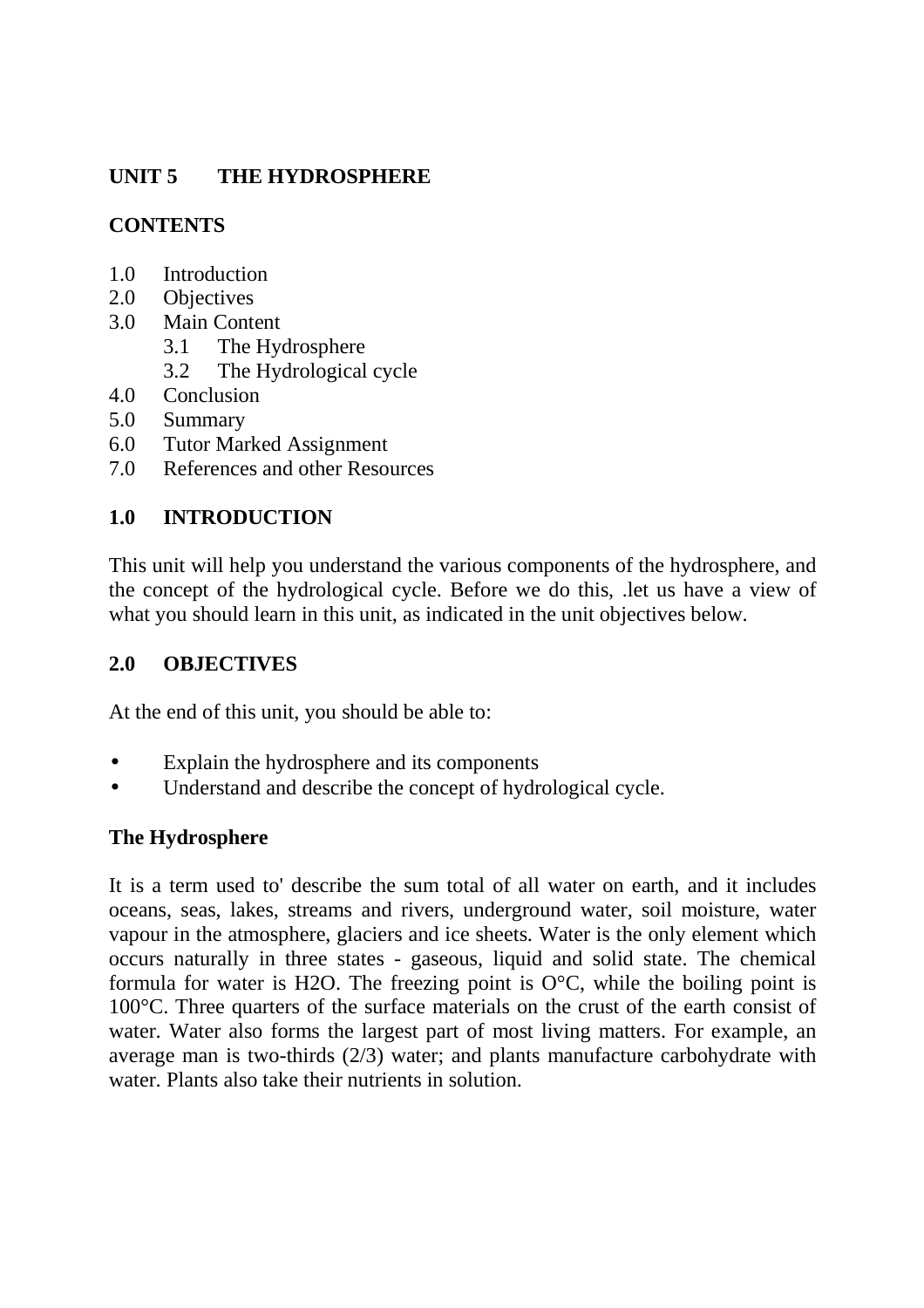In fact, water is a universal solvent i.e. dissolves many substances, and the solubility of water increase with increasing temperature. Water is also a very remarkable catalysts as many chemical reaction are slowed down or totally prevented when water is not available. Water is also a geomorphic agent important for the process of weathering. Also, important in the process of weathering, modification and formation of landforms (as water is an erosional agent).

Water is the basis of life itself. It occurs in varying location in the earth's atmosphere system. It is also involved in rain processes taking place within the earth atmosphere system. Because of the ubiquitous nature of water, we find out that water is studied by various disciplines. Some of the discipline which study aspect of water include:

- (1) **Hydrology:** This is defined as the scientific study of water especially inland water both surface and underground, including its properties, distribution, movement and utilization. (Inland water occurs over the land).
- (2) **Hydrography:** Is concerned with the description, survey and charting of the oceans, sea and coastlines together with the study of tides, currents and winds especially from the point of view of navigation.
- (3) **Oceanography:** Is the scientific study of all phenomena associated with ocean. There are two branches of oceanography:
	- (a) Physical and
	- (b) Biological Oceanography

Physical oceanography studies the extent and shape of the ocean basin, the structure and relief of their floors, the movement of sea water, its temperature and salinity.

Biological oceanography is the study of life forms in the ocean including plants and animal's lives.

(4) **Limnology:** Is the scientific study of lakes, fresh water and ponds. It deals with the various physical, chemical and biological conditions and characteristics of water bodies. These four disciplines deal directly with water.

The level at which the troposphere gives way to the stratosphere is known as the Tropopause. The height of the tropopause from the earth surface varies from about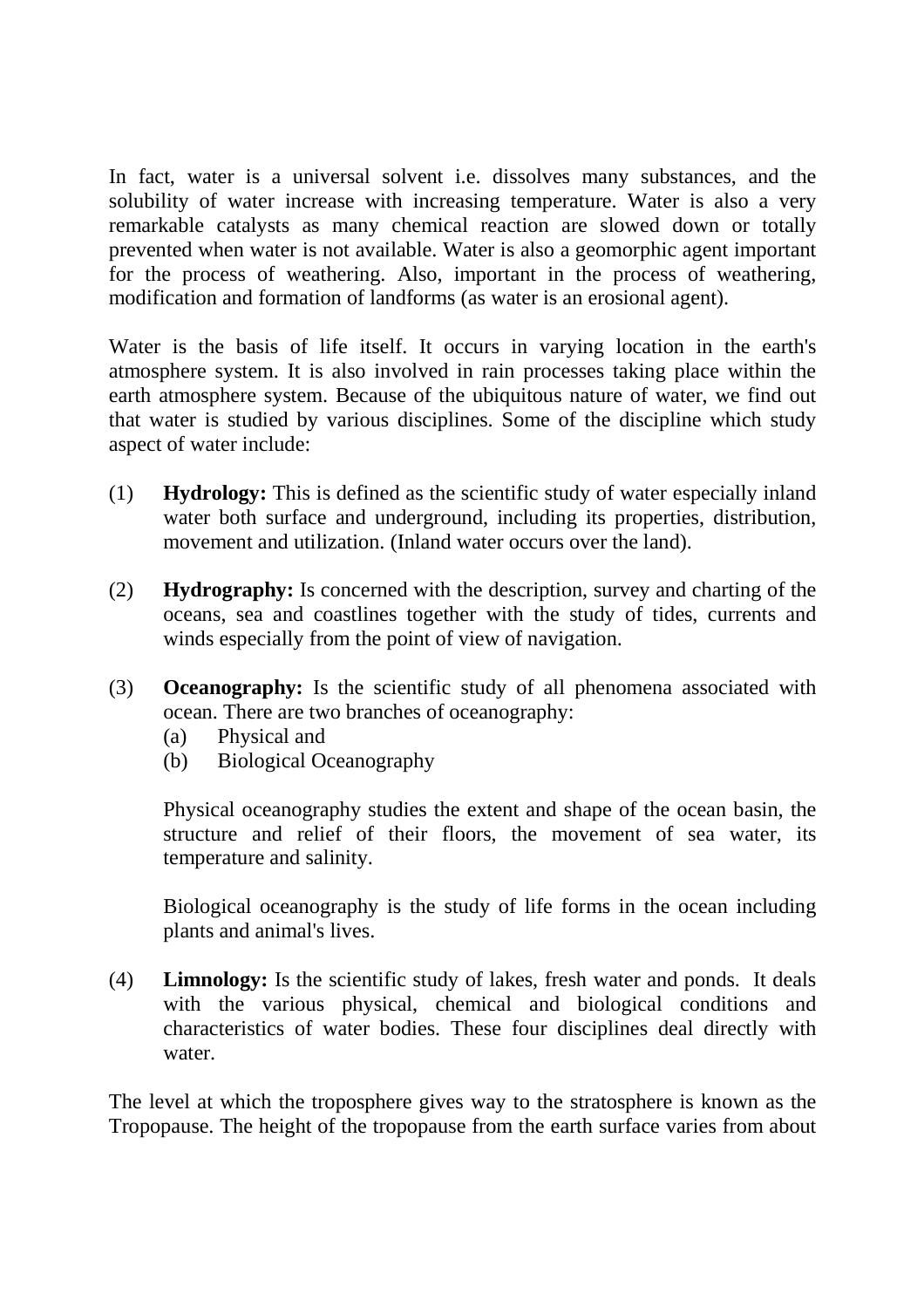10 km around the poles to about 17 km at the equator. Stratosphere starts from 10 km to 17 km above the earth surface and extends to a height of about 35 km. In this layer, air temperature increases gradually with increasing height.

Finally, the mesosphere gives way to the thermosphere at the boundary between the two layers referred to as the mesopause. Temperature within the thermosphere varies between

1100o and 1650oC.

Energy System in the Hydrosphere

Composition of the Hydrosphere

|                | <b>Components</b>  | Volume in 000 cu.km | Proportion in % 1. |
|----------------|--------------------|---------------------|--------------------|
| $\mathbf{1}$   | <b>World Ocean</b> | 1,370,323           | 93.93 2.           |
| 2              | Underground water  | 60,000              | 4.12 3.            |
| 3              | Glaciers           | 24,000              | 1.65               |
| $\overline{4}$ | Lakes              | 230                 |                    |
| 5              | Soil moisture      | 83                  | 0.40               |
| 6              | Atmospheric vapour | 14                  |                    |
| 7              | Rivers             | 1.2                 |                    |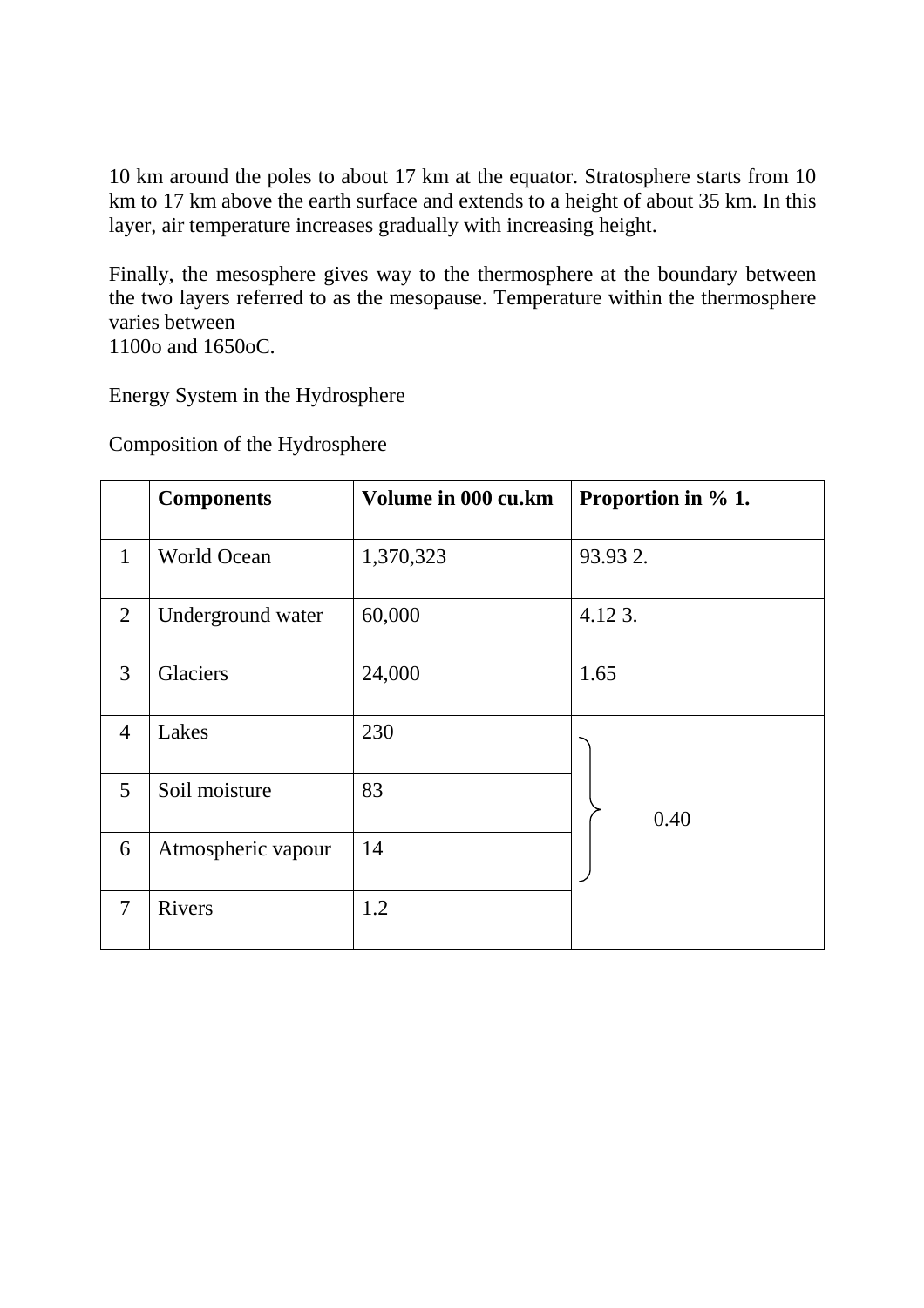# **The Major Ocean**

| S/NO           | Oceans   | Areas | % Ocean Surface' |
|----------------|----------|-------|------------------|
|                | Pacific  | 179.7 | 49               |
| $\overline{2}$ | Atlantic | 93.4  | 26               |
| 3              | Indian   | 76.0  | 21               |
|                | Arctic   | 14.0  | 04               |

# **The Hydrological Cycle**

This is also known as water cycle. This is the term used to describe the endless interchange of water between the ocean, air and land. The cycle has no beginning nor an end. The hydrological cycle consists of two phases, the land and the ocean phases.

In the land phase of the cycle, water is evaporated from the oceans and most of the moisture is advected inland as vapour by air masses. The vapour later condenses to give precipitation on the land. The falling precipitation is disposed of in various ways including -percolatin (that is seepage into the ground); runoff (that is flowing through channels, and interception and reflection -which will be sent back to the atmosphere, or will eventually slide down to the surface. Also, precipitated water finds its way to surface water, ground water or oceans and seas, where the process of evaporation begins allover.

The ocean phase is much shorter phase. Over the oceans, water is being evaporated from the ocean surface into atmosphere, the condensation of the vapour and finally, the precipitation falling on the ocean surface.

Over the oceans; evaporation exceeds precipitation. The excess water vapour is therefore transported towards the land masses by atmospheric advection currents. Whereas, over land, precipitation exceeds evaporation; the surplus land water is therefore transported to the oceans in the form of surface run off through streams.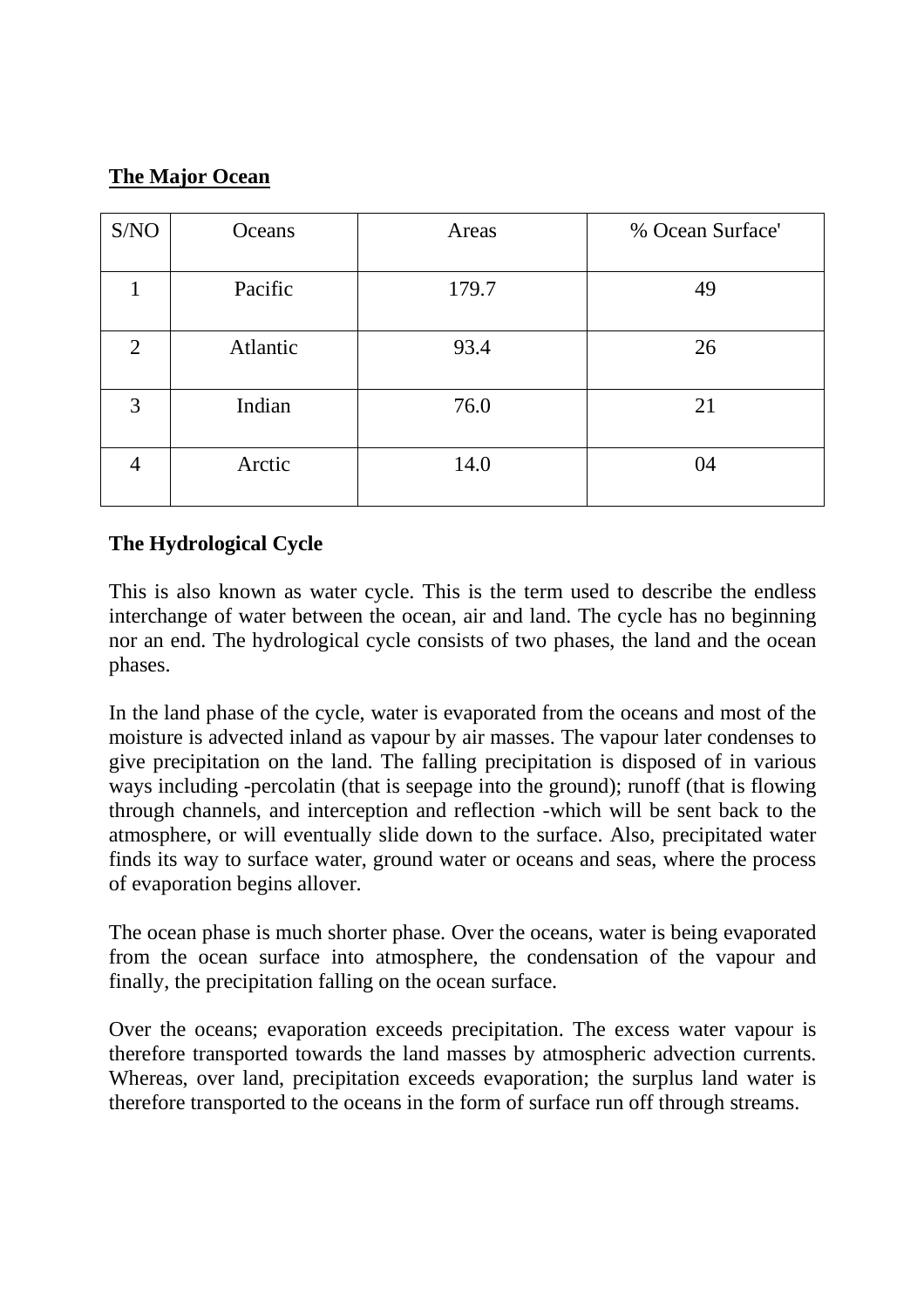# **Fig. 4.1 The Hydrological Cycle**

# **4.0 CONCLUSION**

In this unit, you have learnt what is meant by hydrosphere and the components of the hydrosphere. You should be able to describe and explain the concept of hydrological cycle.

## **5.0 SUMMARY**

This unit has focused on the various types and composition of the hydrosphere, and the description and explanation of the land and oceanic phases of the hydrological cycles.

## **6.0 TUTOR MARKED ASSIGNMENTS**

1. Mention the various discipline concerned with the study of water as a discipline.

- 2. List the composition of the hydrosphere
- 3. Describe the land and oceanic phases of the hydrological cycle.

# **7.0 REFERENCES AND OTHER RESOURCES**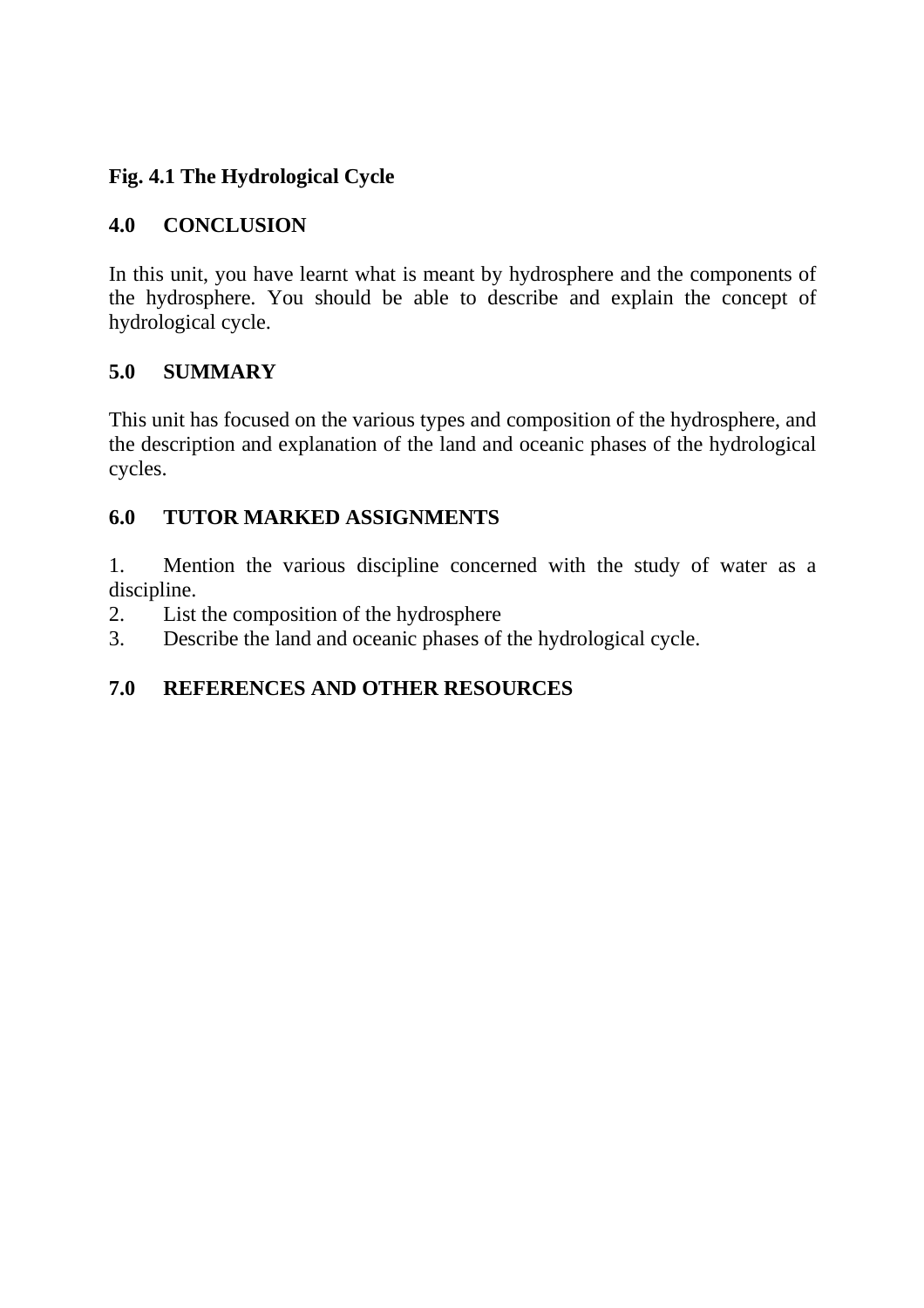

**Fig. 4.1 Hydrological Cycle**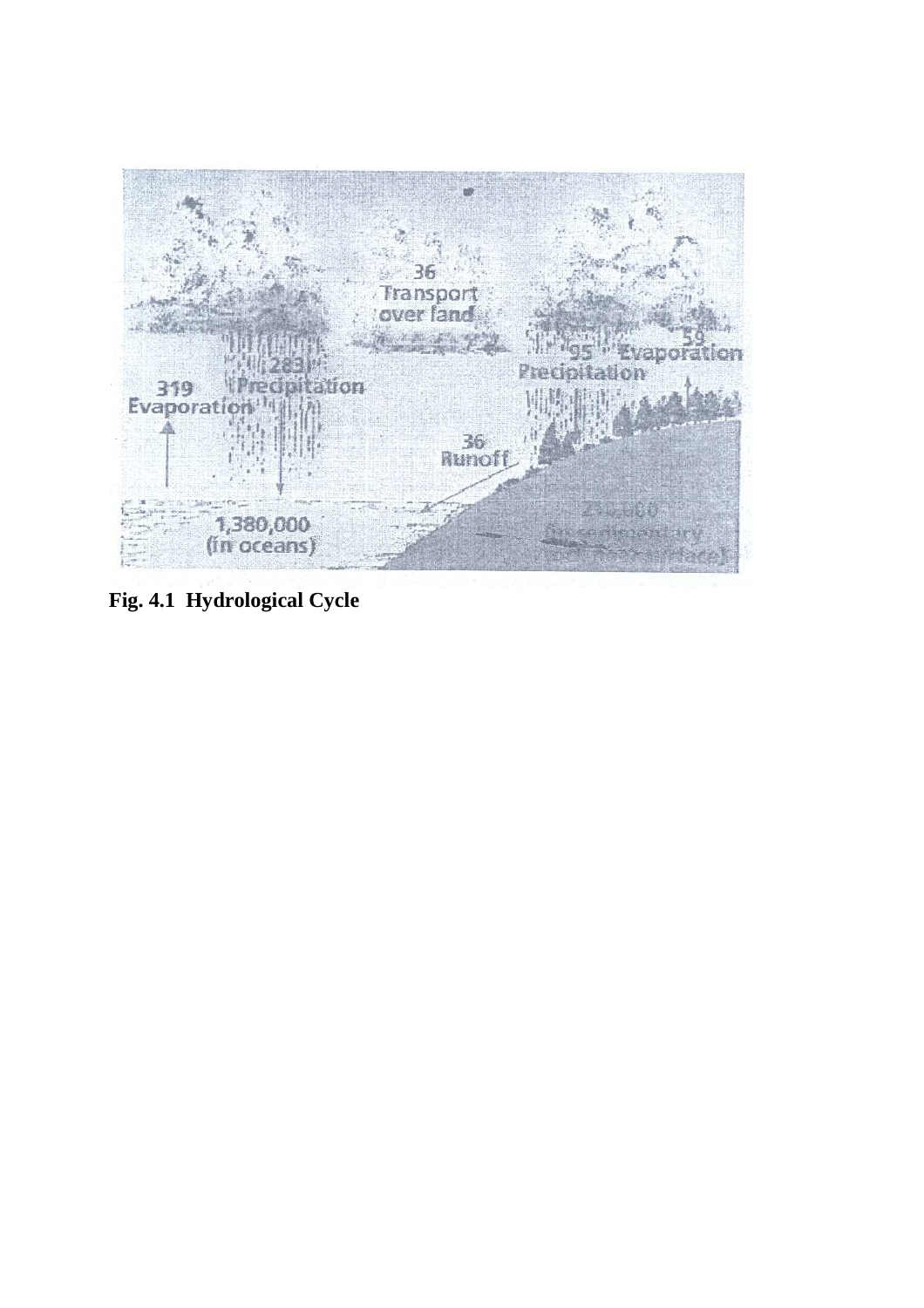# **UNIT 6 THE BIOSPHERE TABLE OF CONTENTS**

# **CONTENTS**

- 1.0 Introduction
- 2.0 Objectives
- 3.0 Main Content
	- 3.1 Energy System in the Biosphere
	- 3.2 The Ecosystem Concept
	- 3.3 Energy flow in the Ecosystem
	- 3.4 Cycling of Matier
	- 3.5 Biogeochemical Cycles
- 4.0 Conclusion
- 5.0 Summary
- 6.0 Tutor Marked Assignment
- 7.0 References and other Resources

## **1.0 INTRODUCTION**

This unit will help you to understand the energy system in the biosphere, the ecosystem concept, the functioning of the ecosystem. The unit will also discuss the concept of biogeochemical cycles.

Before this, let us have a. view of what you should learn, as indicated in the unit. objectives below:

## **2.0 OBJECTIVES**

At the end of this unit, you should be able to:

- Define the biosphere
- Explain the characteristics of a species
- Group the biosphere
- Explain the ecosystem concept
- Explain the biogeochemical cycles.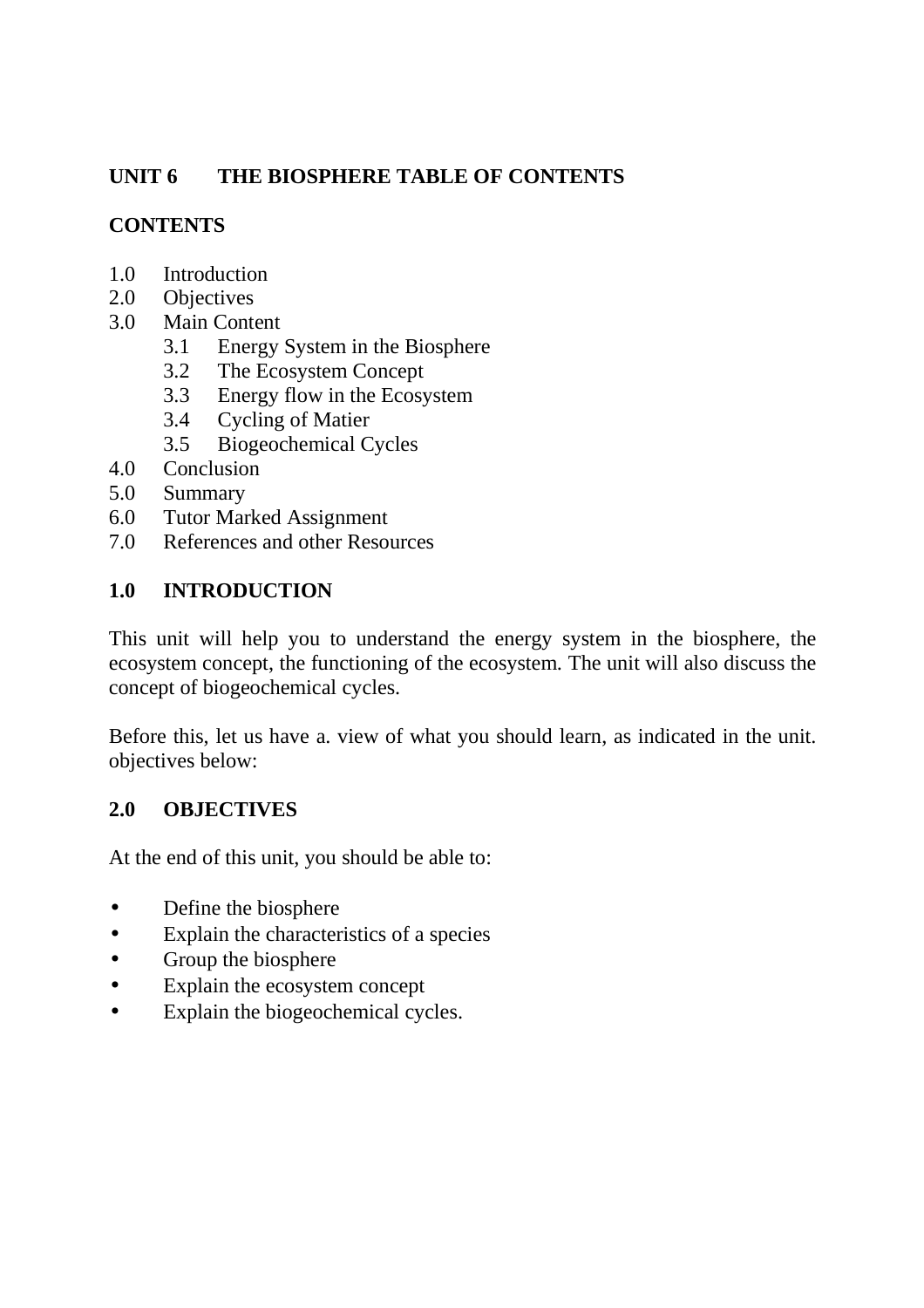#### **3.1 Energy System in the Biosphere**

The biosphere is also referred to as the organic world, and it is a very small world when compared to the atmosphere or the lithosphere. However, the biosphere is densely populated with living organisms, and these living organisms vary from microscopic to unicellular plants and animals, and to the big and the complex life forms of plants and animals. The microscopic life forms are greater in number than the large or visible life forms (plants and animals). It has been estimated that a gram of rich top soil may contain as many as one million Algae, 16 million mould (fungi) and several million bacteria.

Individual organisms in the biosphere are grouped together to form a specie, and the members of the same specie population have certain characteristics in common.

- (1) Their forms or external appearance are similar.
- (2) Members have the ability to interpret one another, and the ability to interact freely between members of other species population.
- (3) They are the same ecological requirements and tolerance. Generally, the organic world can be divided into two parts:
	- (1) Plants
	- (2) Animals
- (1) The plants are self nourishing and that is why they are referred to as Autotrophes. In addition, the groups are immobile.
- (2) The animals are Heterotrophic in nature. They are mobile. They cannot provide nourishment for themselves.

A better system of grouping the biosphere is one which recognizes four (4) different groups in the biosphere.

- (1) The Monera
- (2) Protista
- (3) Metaphyta
- (4) Metazora
- 1. The first group are mostly primitive organisms. They are basically unicellular. Examples are bacteria, blue-green algae. These groups are found in aquatic environment.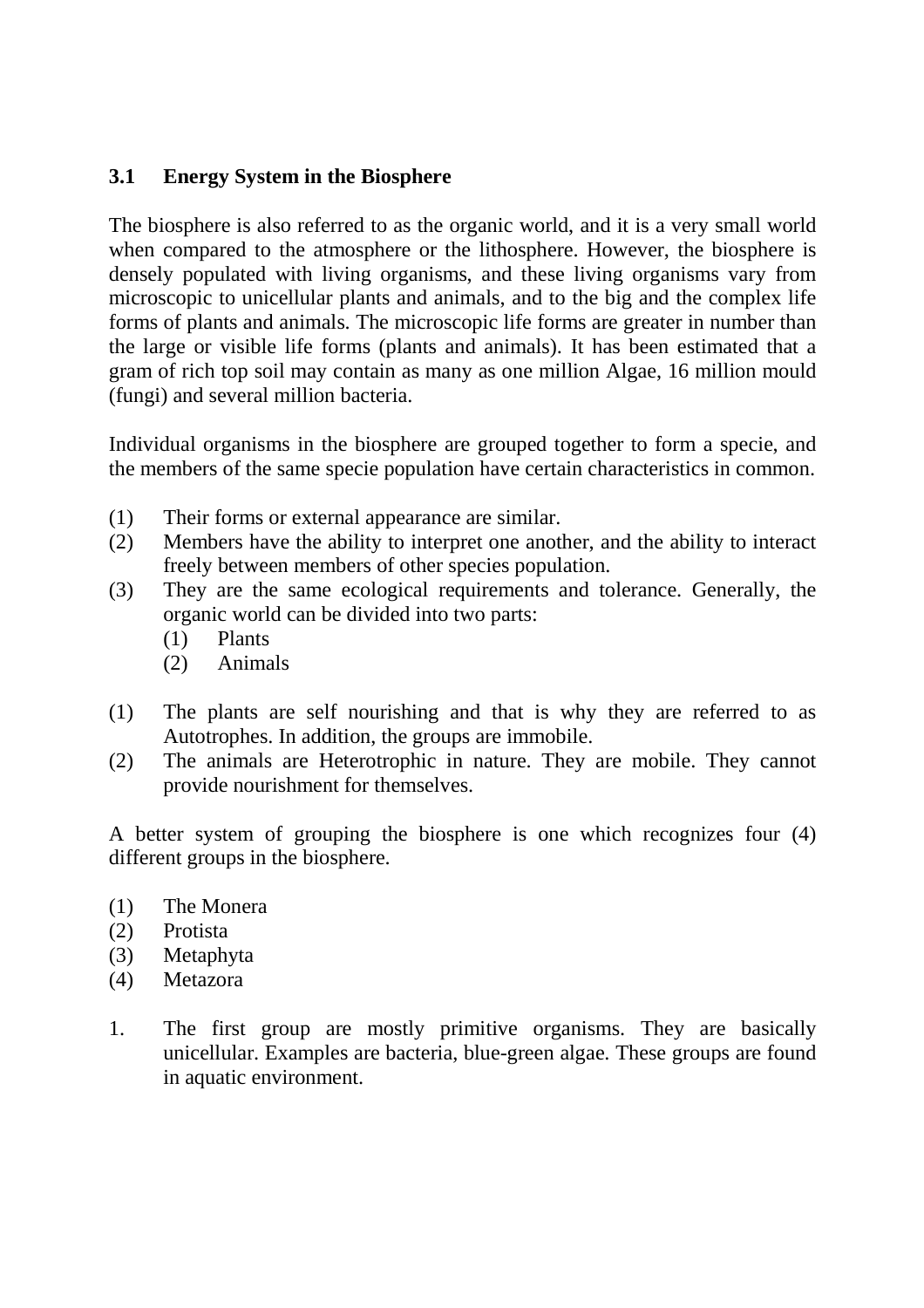- 2. Protista posses complete set of cellular parts but they lack inter-cellular organization and specialization. Example includes fungi, protozoa and the algae.
- 3. The metaphyta -They are aquatic and at the same time live in terrestrial environment e.g. tree plants, mosses, and other vascular plants such as ferns.
- 4. Metazora -These are the true animals including man, and we have wide variations of those groups. Man, insects, worms and those whose cells are organized and specialized.

## **3.2 The Biosphere**

The biosphere consists of the following:

- (i) The weathered surface layer of the lithosphere which is more commonly referred to as soil.
- (ii) The lower layer of the lithosphere which is more commonly referred to as soil.
- (iii) The bodies of water on the earth's surface including ponds, lakes, rivers, streams and the seas.

The biosphere lies at the interface of the lithosphere, atmosphere and the hydrosphere. The non-living things or abiotic component of biosphere form the physical environment in which organisms live. The functional interactions between organisms and their physical environment result in distinctive entities called ecosystem.

# **3.3 The Ecosystem Concept**

An ecosystem is any area on the earth's surface consisting of organisms interacting with one another and with the physical environment. Most ecosystems consist of plants and animals interacting with one another and with the physical environment in such a way that there is circulation of nutrients between the living and nonliving components of the ecosystem and flow of energy through the entire system.

Ecosystems have two basic components:

- (a) The non-living or abiotic component, and
- (b) The living or biotic component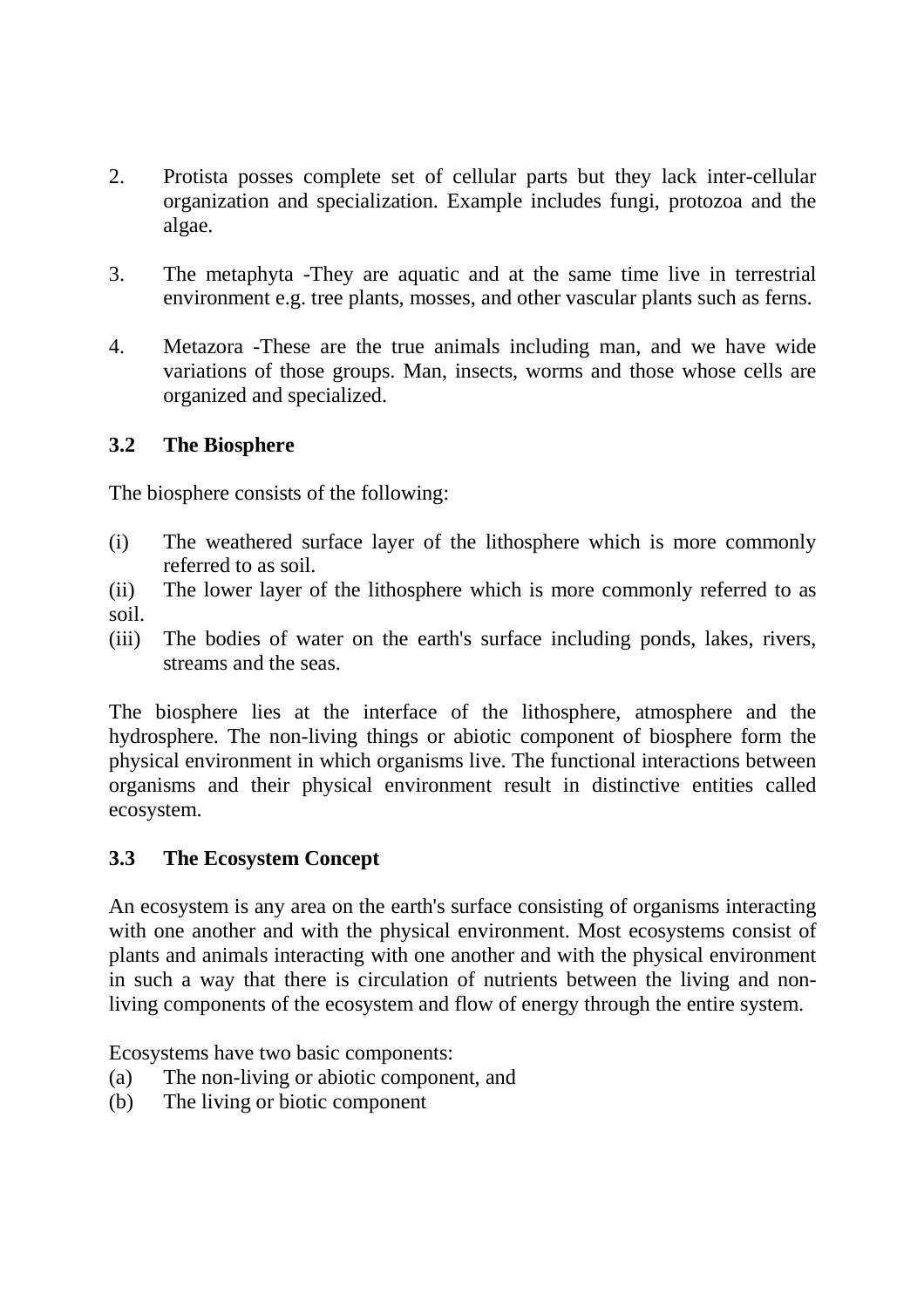The living or biotic components can be divided into three, namely (i) the producers, (ii) the consumers, and (iii) the decomposers.

The producers -are those organisms that are able to manufacture food from simple organic substances, and energy from sunlight in a complex process known as photosynthesis. They are mainly green plants.

The Consumers -These are all the organisms which depend on the producers for food, either directly or indirectly. They can be divided into: (i) the herbivores; (ii) the carnivores; (iii) the omnivores.

## **4.0 CONCLUSION**

In this unit, you have learnt what is meant by biosphere, and the groupings of the biosphere. At this stage, you should be able to explain the flow of energy and the cycling of matter in the ecosystem.

## **5.0 SUMMARY**

This unit has focused on the energy flow in the biosphere, the various components and the biogeochemical cycles.

## **6.0 TUTOR MARKED ASSIGNMENT**

- 1. In your own words, define the biosphere.
- 2. Differentiate between autotrophes and Heterotrophes. 3. What are biogeochemical cycles.

# **7.0 REFERENCES AND OTHER RESOURCES**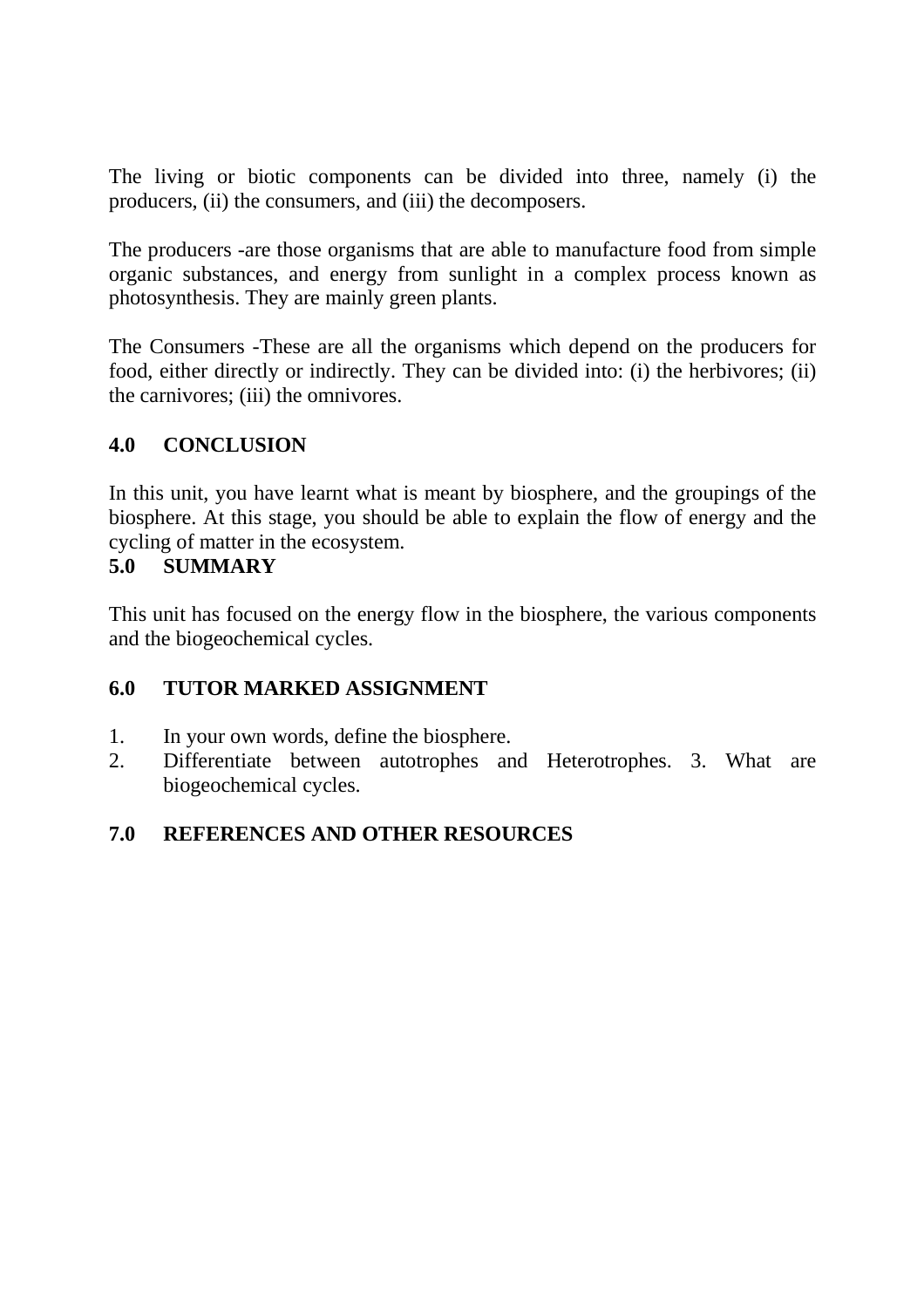## **UNIT 7 CONCEPT OF MAN-ENVIRONMENT INTERACTION: ENVIRONMENTALISM AND POSSIBILITIES**

## **CONTENTS**

- 1.0 Introduction
- 2.0 Objectives
- 3.0 Main Content
	- 3.1 Environmentalism
	- 3.2 Possibilism
	- 3.3 Probabilism
- 4.0 Conclusion
- 5.0 Summary
- 6.0 Tutor Marked Assignment
- 7.0 References and other Resources

# **1.0 INTRODUCTION**

This unit will help you to understand the three major concepts used to explain the nature of the relationship and interrelationship between man and the environment. Before we do this, let us have a view of what. you should learn in the unit objectives below:

# **2.0 OBJECTIVES**

At the end of this unit, you should be able to:

- Explain the concept of environmental determinism
- Explain the concept of possibilism and probabilism

# **3.0 MAIN CONTENT**

## **3.1 Environmentalism**

Essentially, the concept of environmental determinism was developed as a general theoretical framework to explain the pattern of human activities in the earth surface. That is, the way human activities are arranged and how they vary in space.

The essence of determinism is that every effect has a cause, and as far as human activities and human behaviour are concerned, all first causes lies in the physical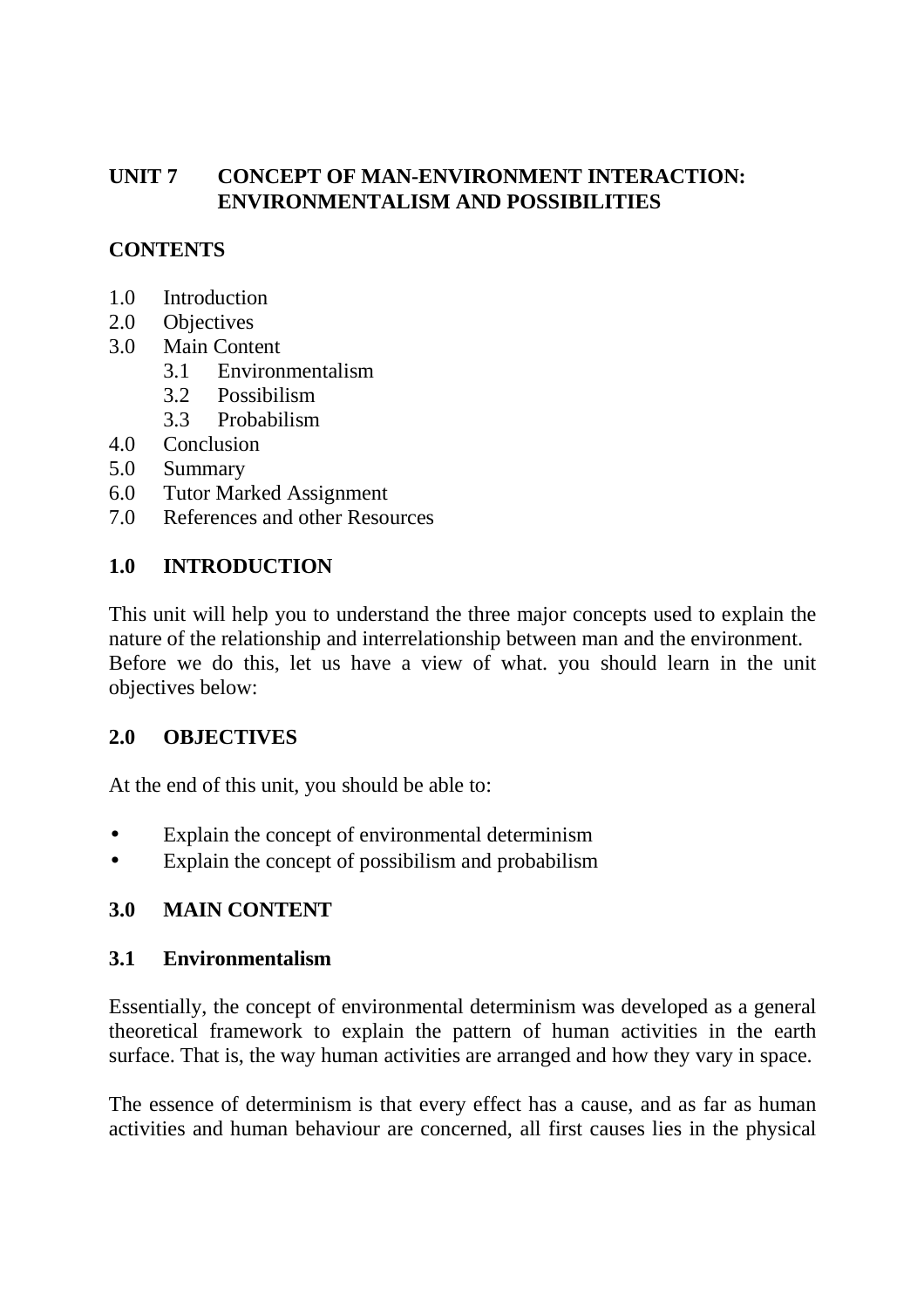environment. In other words, the concept of environmental determinism poses or regards the physical environment as the primary determinant of human behaviour and human activities. In fact, three components of the physical environment were particularly singled out in this regard as the principal factors. These include: topography, climate and soil.

The doctrine or concept of environmental determinism is an idea among geographers, and is usually traced to Ratzel. But the widespread adoption of the concept is primarily associated with the three of the Ratzel disciples -Semple, Hunting Tin, and Demolins. These three popularized the case of this concept in the field of geography. In the early time, the concept was largely abused because scholars tried to explain variations in human character, human behaviour and human physique in term of physical environment. For instance, Aristotle regards the inhabitants of the colder countries of Europe as brave, but lacking in thought, technical skills and political organization. The Asiatic people were seen by him as thoughtful and skillful but without spirit. The Greek who occupy the region inbetween Europe and Asia were seen by him as combining the best qualities of both.

Many other scholars made such sweeping generalization in the name of environmental determinism. The common factor to most of these work is that their primary concern was to understand the variation in human nature. And given these objectives, the earth as such is not their focus of interest except where it shed some light on some possible reasons for human variations. Their approach was therefore not systematic and their conclusion was not consistent. Each scholar drew conclusion based on personal experience and imagination (This conclusion was not based on scientific procedure).

It became clear later or subsequently that the physical environment cannot be as important as the early proponent of the concept of determinism would have us to believe. In their thinking, man was seen as a Passive agent in the man-environment system. That is, the environment was seen as a dictator. In other words, man was not seen as an active agent of geographic change. This position can be faulted on many grounds.

The first is that similar environment would not necessarily evoke the same response from man. This means that the environment is not dictatorial. That man has a say in the choice of activities. Even human physique and physical types vary in the same geographic settings. In other words, different human types and different activities are not generally found in the same environment. Secondly, that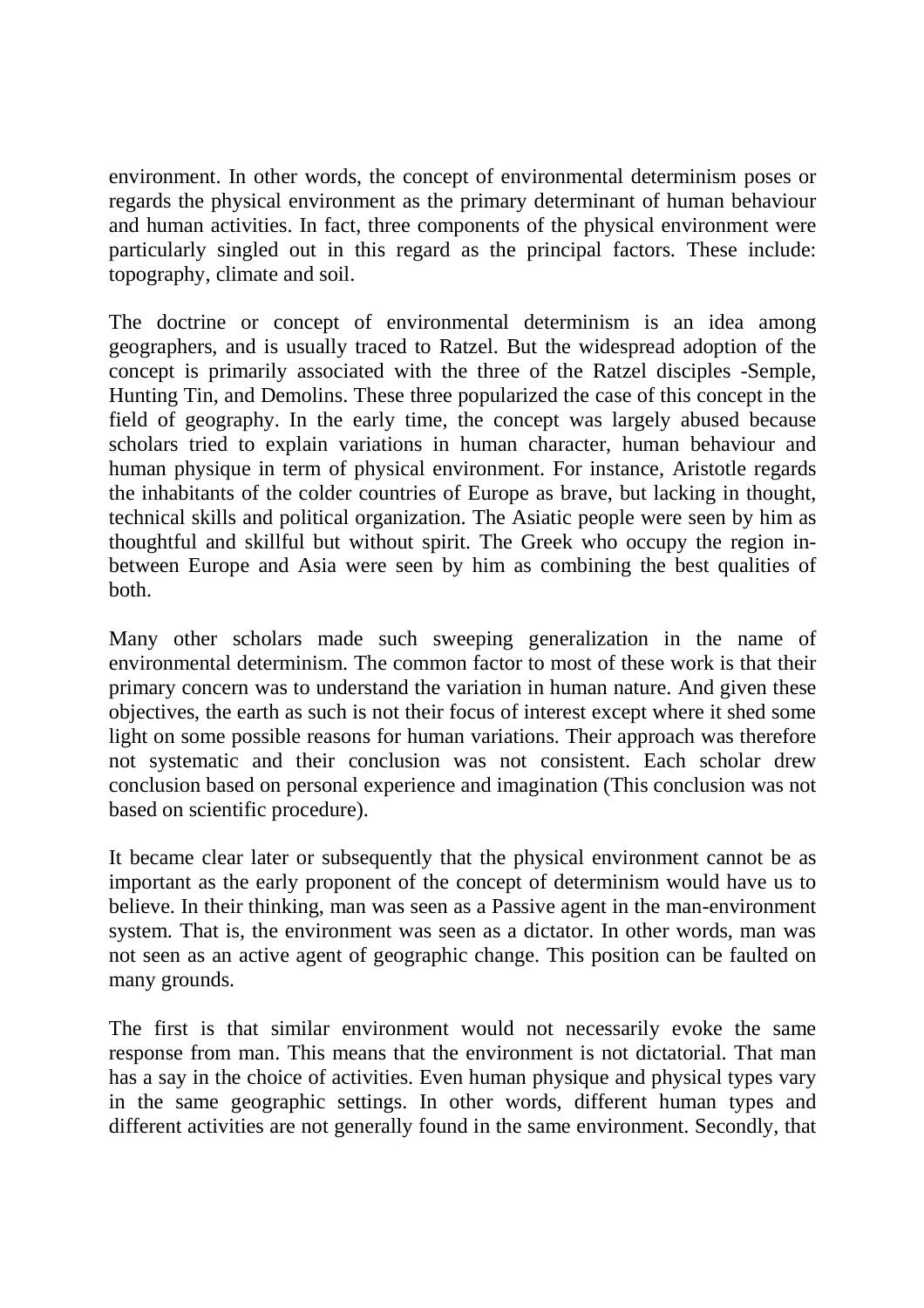man- environment relationship is reciprocal; a kind of two-way relationship. The interaction between man and the environment is intricate, and it is sometimes difficult to know when the influence of one seizes and the other begins. It is difficult to demarcate. It is therefore impossible to stick one's neck out that the environment is the most important factor.

Thirdly, man's impact in the environment is not temporary or transitory but permanent. F or cities and most other forms of human settlements are permanent features of the landscape and their impact on local climatic conditions, local vegetation, patterns, local soil properties and local hydrology are more or less permanent.

Fourthly, that men's decision and tastes are becoming increasingly important in determining the pattern of agriculture, industrial location and production. Government policy and tariffs on the location of industrial estate, tax concession and so on can create spatial pattern of industries completely out of harmony with environmental factors.

The fifth ground is that environmental factors by themselves can hardly provide adequate explanation of the distribution of population. Invest which is a human factor is becoming more and more important in this regard.

There is also the factor of culture and technology. These can insult man from the direct impact of the environment, that is, through technology, man can protect himself by modifying the environmental dictates. Also, like irrigation, man has been able to extend the frontiers of cultivation and human settlement. Air condition makes life comfortable in desert environment.

Finally, towns site or the location of settlement in general are increasingly negating dictates of the natural environment. The migration of settlements to new roads, and the creation of new cities or national capitals are cases in points and examples of negating dictates of the environment.

All these other weaknesses in the concept of environmental determinism led to the development of new concept relating to the influence of environment on man. One of the new concepts to take into account some of these shortcomings is the concept of possibilism. Essentially, this concept of possibilism maintains the position that the / environment offers mall a number of alternative options from which he can choose; that within the possibility, man tries to find which one suits him most. This concept accepts the fact that man is an active agent of geographic change.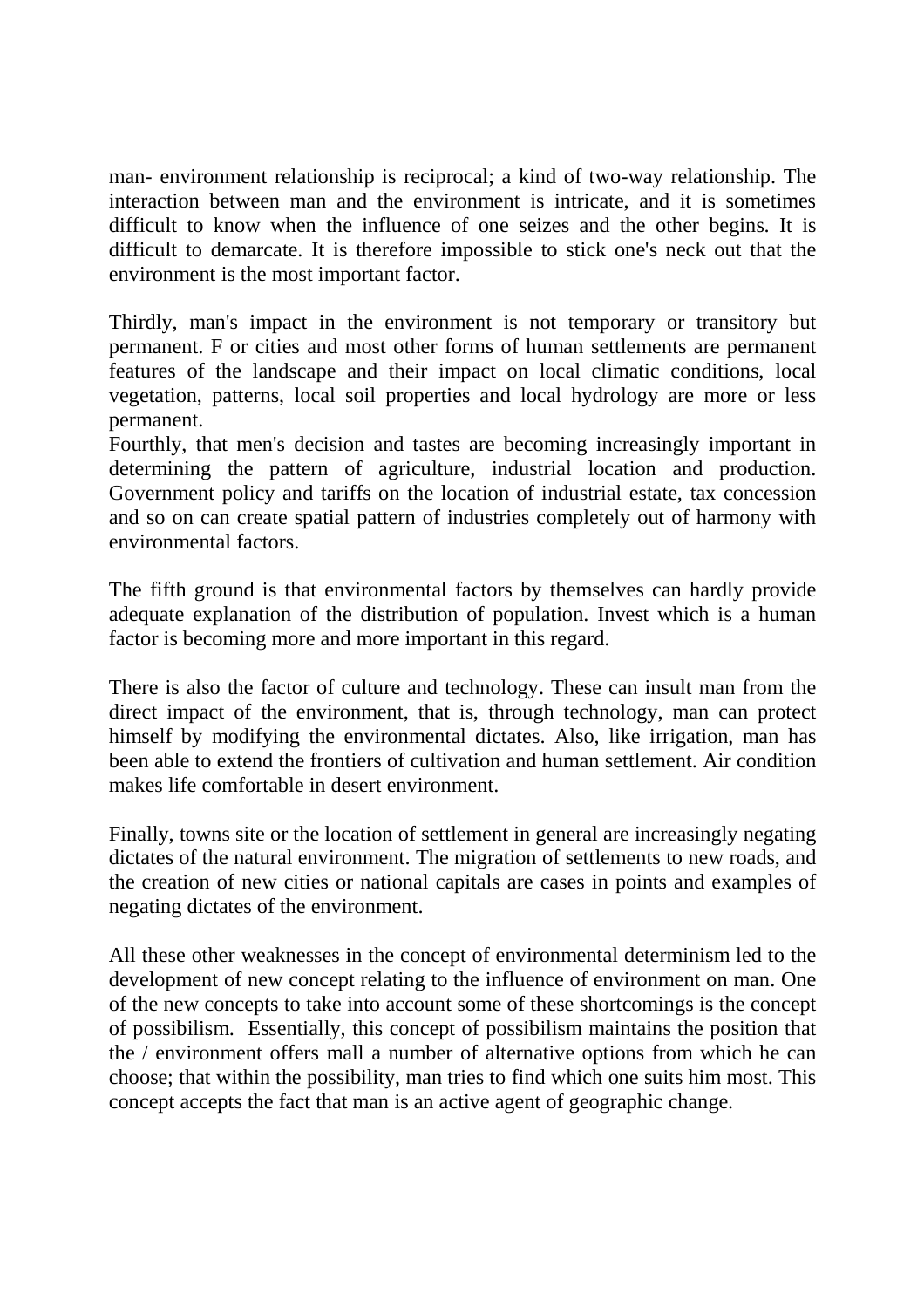#### **3.2 Possibilism**

Possibilism does not say that environmental factors are not important; but that environmental factors only set the broad limit within which man can find choice among alternative options. Possibilism emphasizes the scope of man's freedom of action rather than the limit sit by the physical environment. The core or essence of the possibilism philosophy is that nature is not mandatory but permissive. It is more of an adviser than a dictator. Environment; offers a lot of opportunities from which man is free to choose. However, the environment places a limit to the number of these options and opportunities. The limit set by the environment varies on human activities, as well as in term of time a:nd space. In marginal environment (swamp, desert, ice-cap and fairly difficult environment), the opportunities and options are very restricted. That is taking the world as it is today, opportunities are better in the humid environment than the desert or arid area. This is in term of spatial, dimension.

Talking about time dimension, in the past, these opportunities and options were more limited than now, owing to the low level of cultural and technological development. It is true today that in primitive society, the options and opportunities are limited. Certain factors are limiting the range of possibilism of options in any given area. In this regard, the possibilist emphasizes the inhibiting power of custom, belief, habit and prejudices. All of these place atifiiir on tlie extent to which man can utilize or fully exploit the potentialities of his environment. That is the environment still places kind of limitation on the choice of opportunities available to man in his environment in spite of the technological attainment.

The range of options can be limited by the price man is willing to pay. F or instance, changing economic circumstances along with some technological development can lead to the exploitation of economic resources that could otherwise be very costly to exploit e.g. In the North Sea, when the price is very low for crude oil, it is not economic to exploit oil but when the price of oil is high, it becomes economic to prospect oil in the North Sea.

Finally, the level of technology is another important factor that can limit the range of options available to man in an area. Technological development can lead to the discovery of new resources, to the exploitation of hitherto inaccessible resources or to the development of new uses from existing resources. E.g. Livestock is formerly used as a beast of burden, later it is used for milk and skin, etc. The collective effects of all these factors is the broadening of the resource base of an area. Some authors identified the shortcomings of the concept of possibilism and these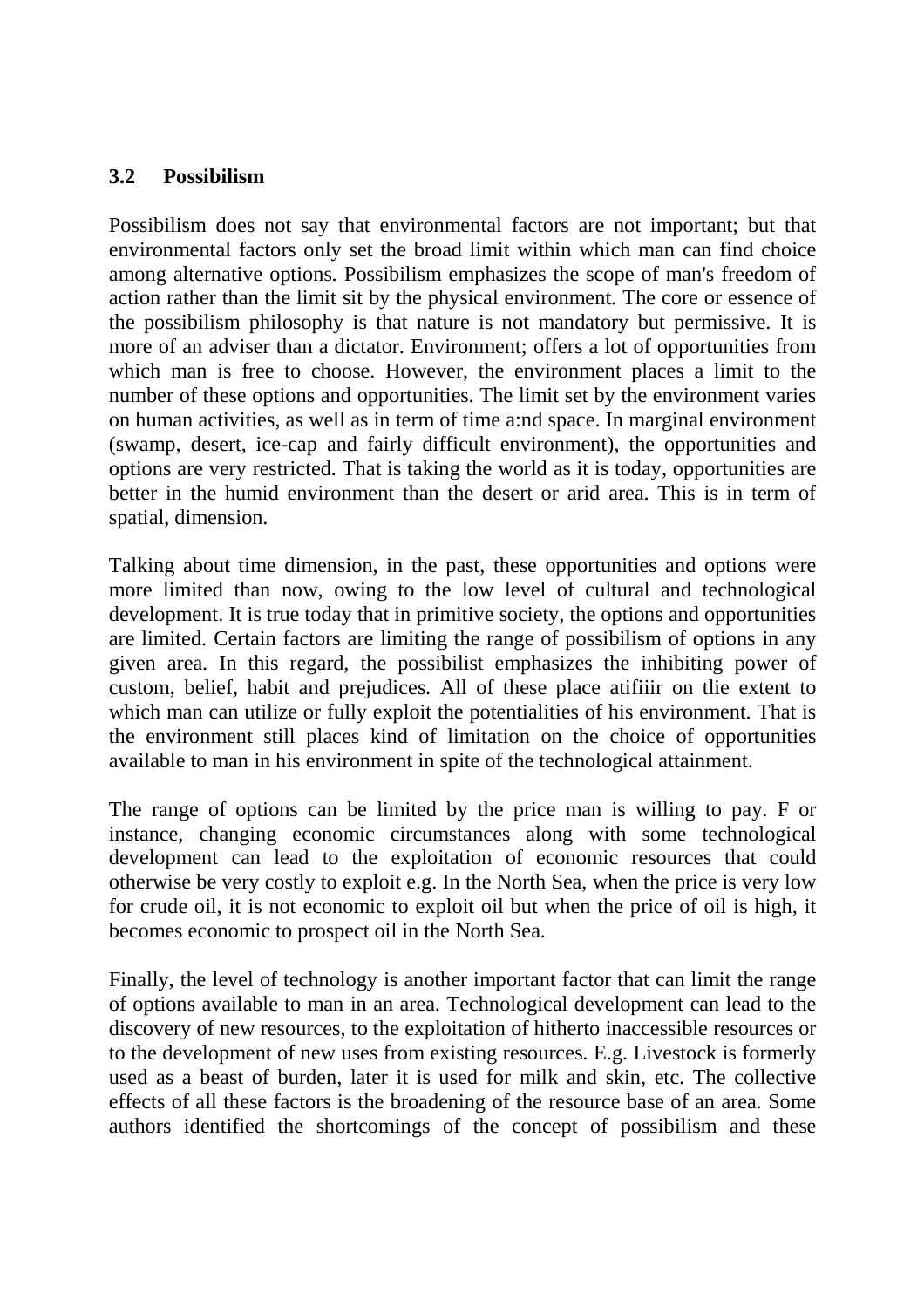shortcomings have to do with the fact that possibilism implicitly assigned the same probability of adoption to alternative options available to man. That is, each of these adoptions is equally good and equally attractive to man, and that the options are not equally good, this are more attractive than others.

One of the criticisms is that all options or alternatives are not equally good. Some of the options are better than the others. This means that the probability of adoption is not all the same for all the options. It is on the basis of this that the concept of probabilism was formulated.

# **3.3 Probabilism**

Essentially, possibilism and probabilism are not the same but are very close. Probabilism argues or admits that it is possible that man has choice and some are more likely to be adopted than others. We know therefore that the move from determinism to probabilism represents a retreat from ideal situation to one in which determinate solution are available for all problems to at recognition that the total of man's environment is far too complex for a determinate answer to be detected in all cases.

This move from determinism to probabilism is one of the main reasons why the development of statistical techniques have become very important in geography in recent time. For example, the use of regression model to explain variation in agricultural system. Even in pure Science like Physics, explanation is more in probabilistic term.

# **4.0 CONCLUSION**

In this unit, you have learnt what is meant by the concept of environmental detenninism, the major features of the concept an the problems with the concept. You should also be able to explain the concept of possibilism and probabilism.

# **5.0 SUMMARY**

This unit has explained the main features of the concept of environmental detenninism, possibilism and probabilism.

# **6.0 TUTOR MARKED ASSIGNMENTS**

1. List 3 major reasons for the modification of the concept of environmental detenninism.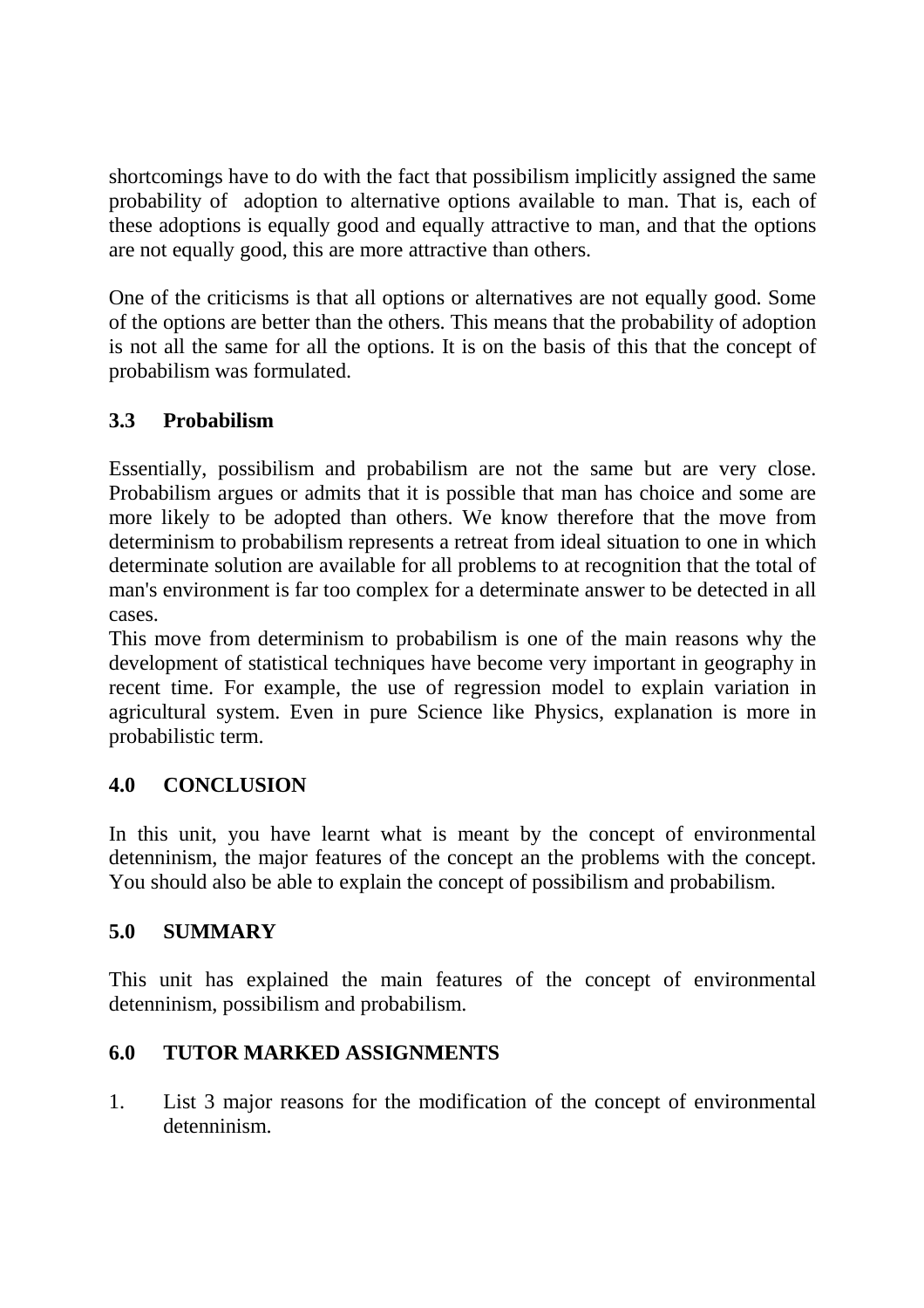2. List the 3 major components of the environment useful in determining the human behaviour.

# **7.0 REFERENCES AND OTHER RESOURCES**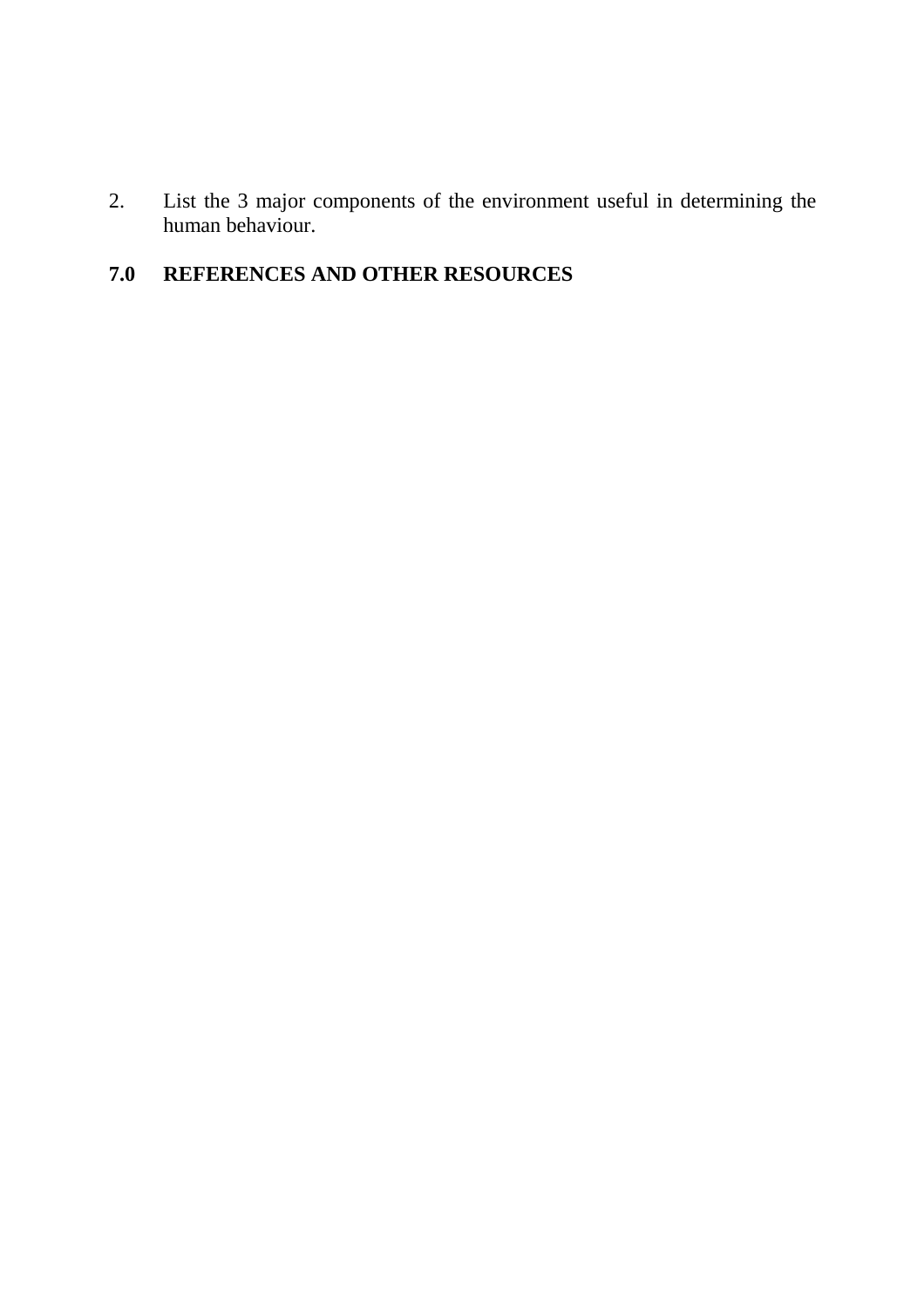# **UNIT 8 DROUGHT**

### **CONTENTS**

- 1.0 Introduction
- 2.0 Objectives
- 3.0 Main Content
	- 3.1 What is Drought?
	- 3.2 Causes of Drought
	- 3.3 Effects of Drought
	- 3.4 Control Measures
- 4.0 Conclusion
- 5.0 Summary
- 6.0 Tutor Marked Assignment
- 7.0 References and other Resources

### **1.0 INTRODUCTION**

This chapter will discuss drought as an environmental problem, the causes, effects and control measures of drought. Before we do this, let us have a view of what you should learn in this unit.

# **3.1 What is Drought?**

Different scholars have given the term "drought" different interpretational interpretations, but notwithstanding this, there is still a fair amount of consensus that drought is said to occur whenever the supply of moisture from precipitation or stored in the soil is insufficient to fulfill the optimum water needs of plants (Ayoade, 1988). And there are different types of drought. There is hydrological drought, agricultural drought and meteorological drought.

In meteorology, a period of at least 15 consecutive days, none of which is accredited to 0.2 mm constitutes what is called absolute drought. Partial drought is said to occur in meteorology if we have a period of at least 29 consecutive days, the mean daily of which does not exceed 0.2 mm. To the hydrologist, drought is defined in terms of river discharge, when it falls below critical minimum. Agricultural drought occurs when we have insufficient precipitation for the growth of crops. The crops start to show side effects ranging from wilting to decrease in yield.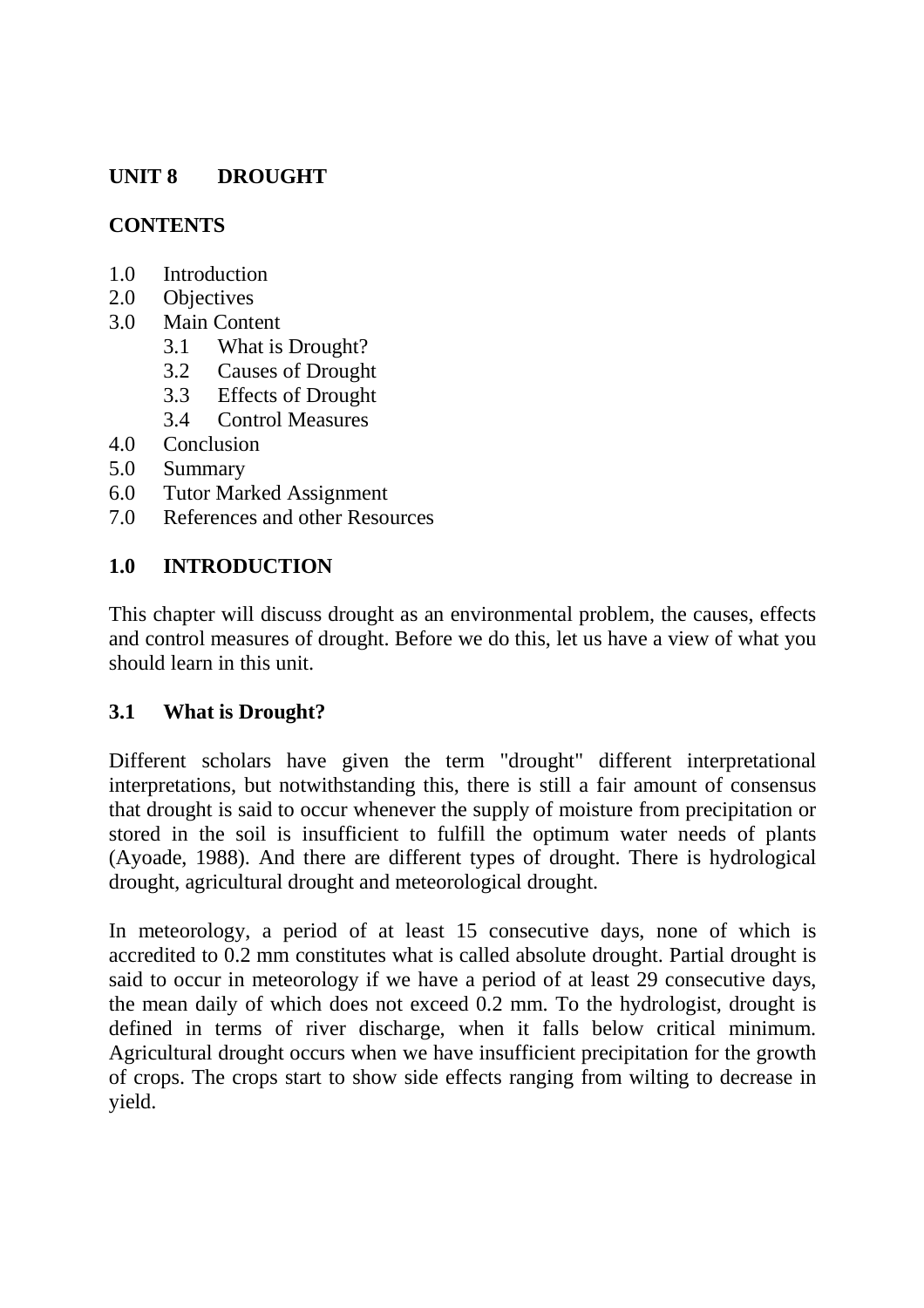Climatologists tend to define drought in different ways in terms of deviation from long term mean of rainfall in a given area. If deviation from the long term mean is:

> 11-25% -slight drought 26 -45% -moderate drought. 46 -50% -severe drought > 50% -disastrous drought

Another way of defining drought in climatic term is to define it in terms of disposition curve of rainfall. Other types of droughts which have been recognized in climatology according to Ayoade (1988) include:

- 1. What is called permanent drought found in desert. It is a permanent feature of desert.
- 2. Seasonal drought, with well defined wet and dry season. It happens in the tropics.
- 3. Contigent drought occurs when rainfall is irregular and variable and unpredictable. It is a characteristic of humid and sub- humid area.
- 4. Invisible drought is less easily recognized unlike others where we can see the evidence. This occurs when the water need of crops are not met for daily basis. It occurs in the humid areas.

So, within the scope of this study, the term "drought" will be conceptualized to mean a situation when the supply of moisture from precipitation or stored in the soil is insufficient to fulfill the optimum water needs of plants (Ayoade, 1988).

#### **3.2 Causes of Drought**

According to Barry and Chorley (1984), drought is associated with one or more of the following:

1. Increase in area and persistence of the subtropical high pressure cells such as in the West African Sahel.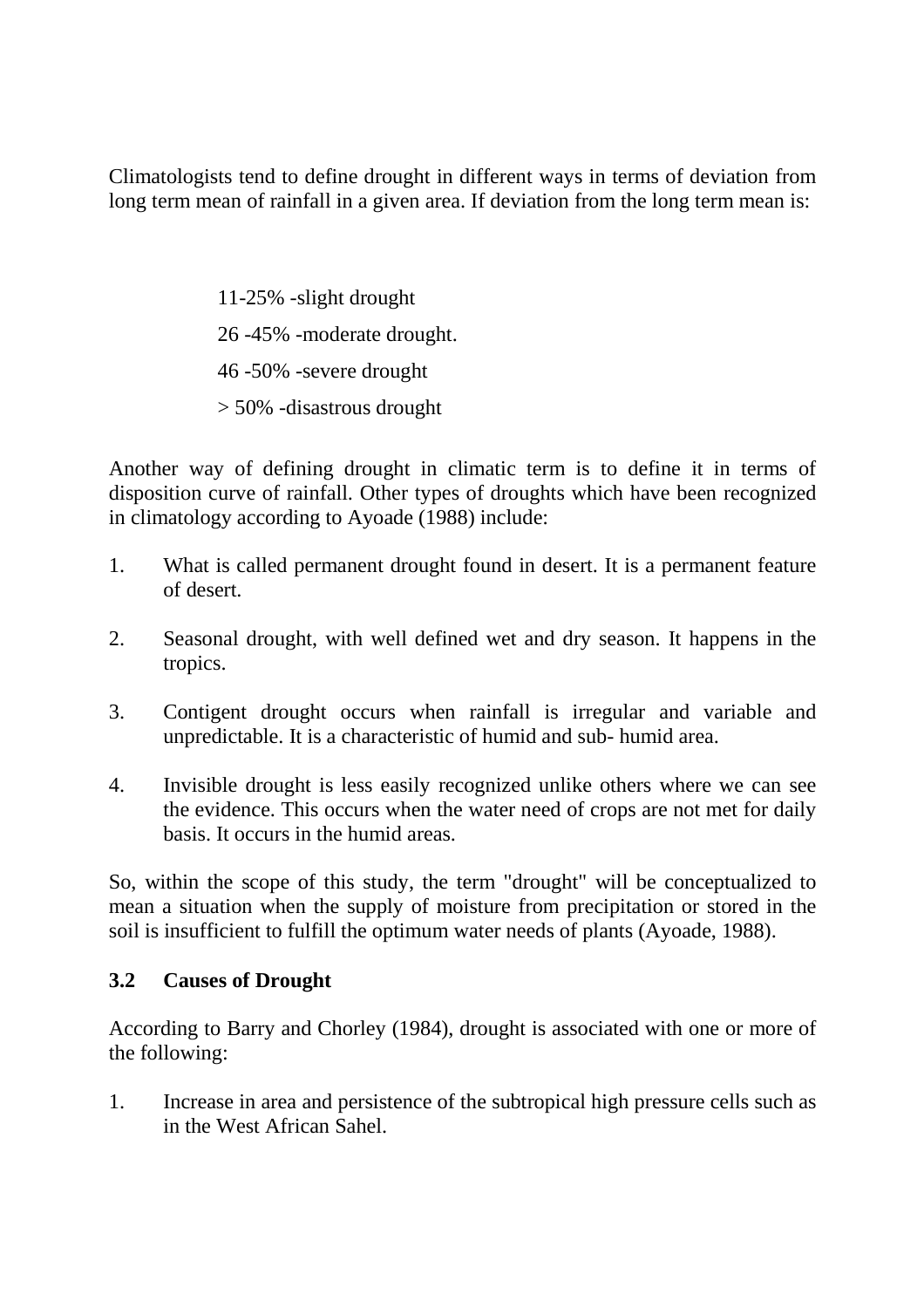- 2. Changes in summer monsoonal circulation, causing a delay or failure of incursions of maritime tropical air mass as in the Sahel of Indian sub continent.
- 3. Lower ocean surface temperatures produced by changes in currents or increased upwelling of cold waters as occurs in Chile, California and Northeast Brazil, and
- 4. The displacement of mid-latitude storm tracks associated with either an expansion of the circumpolar westerlies into lower latitudes or with the development of persistent blocking patterns of circulation.

The Sahelian drought of 1972/73 and, indeed subsequent droughts according to Ayoade (1977) can be ascribed to three main factors. These are:

- 1. Climatic factors
- 2. Disruption in the ecological system .as a result of improper use of land by man and the increasing pressure of human and animal populations on the available land resource and
- 3. the failure of the area concerned to develop adequate water control projects owing to ignorance and lack of expertise and/or capital.

Different writers have tried to advance reasons for the causes of drought in West Africa and by implication Nigeria. But it is generally agreed that the continuous decrease in vegetal cover due to over- cultivation, over-grazing and overpopulation is a potent factor causing drought and eventually desertification. Let us come down to West Africa, the 1968 -73 Sudano -Sahelian drought for instance have generated a great deal of interest among scientists and efforts were made to answer the causes and effects of the drought in its local and global contexts.

One of the causes of the drought according to Oguntoyinbo (1982) has to do with the changes in the radiation regime attributed to changes in the albedo brought about a rapid depletion of the natural vegetation. Charney (1975) developed a model which showed that the high albedo of a desert surface contributes to a net radiative loss relative to its surroundings. Increasing the albedo from 14% to 35% had the effect of shifting the boundary between the two major air masses, known as the Intertropical Discontinuity (ITD), several degrees of latitudes south and decreasing the rainfall in the Sahel by about 40% during the rainy season. He further argued that a reduction of the vegetation with consequent increase in albedo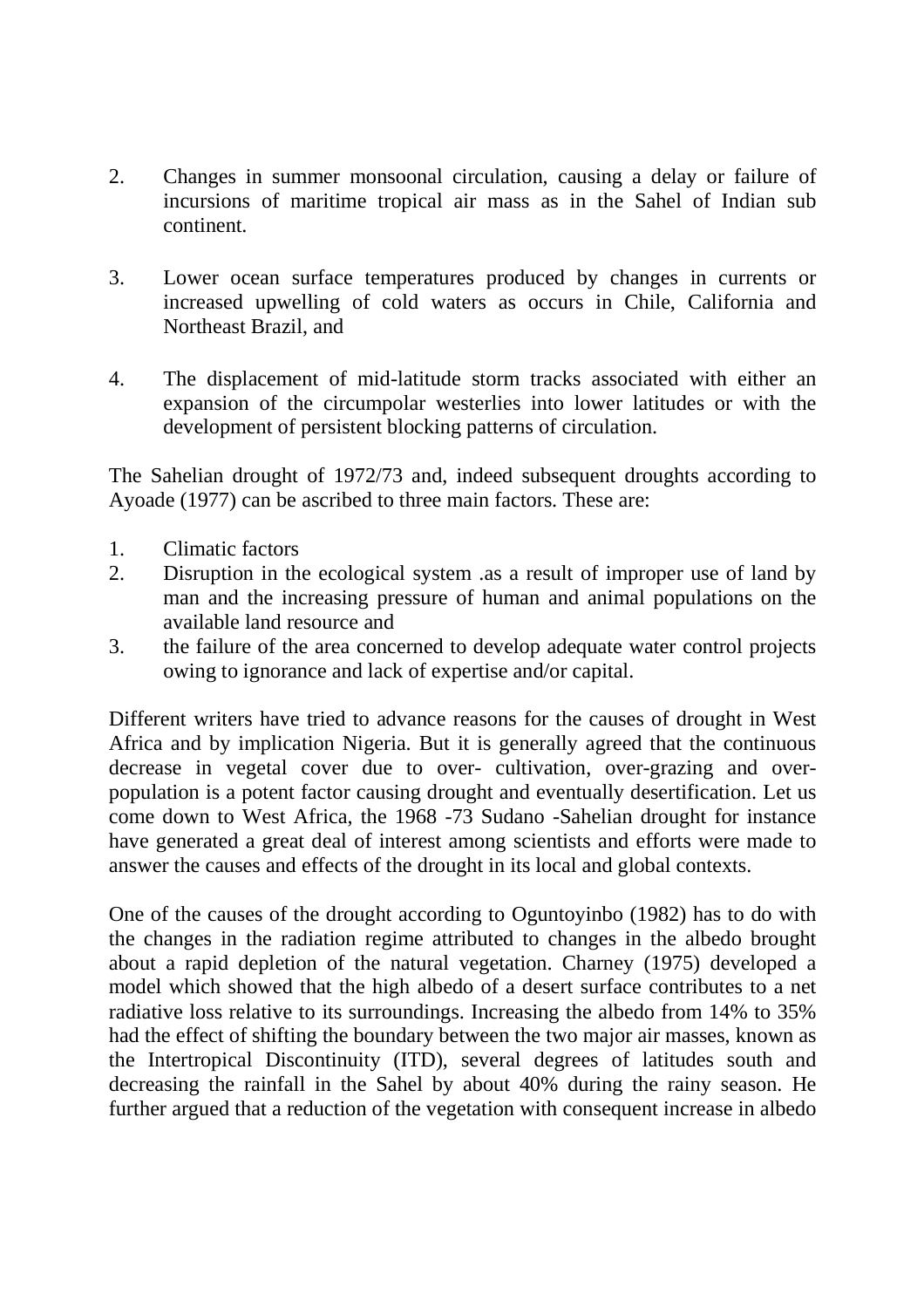in the Sahel region at the southern margin of the Sahara would cause sinking motion, additional drying and would therefore perpetuate the arid conditions.

Taking into consideration Charnoy's Theory, Oguntoyinbo (1982) argues that human activity in Nigeria and indeed, in the whole of West Africa, has increased the surface albedo of the solar energy by about 5%. Such phenomeno according to him is bound to follow the over population, over-cultivation and over-grazing that is characteristic of our (i.e. Nigeria and West Africa) land use practices. An analysis of the seasonal shift of the Intertropical Discontinuity (ITD) during the 1968 -73 period according to Oguntoyinbo and Richard (1978) revealed a definite southwards shift. The implication of this southward shift according to them is that the moist maritime air mass which is the rain bearing wind in West Africa could not penetrate as far inlands as expected and its vertical extent was also decrease; thus reducing the convective activities associated with the formation of clouds and rain in West Africa.

### **3.3 Effects of Drought in Northern Nigeria**

Drought is not a recent phenomenon in Nigeria. Historical records and evidence indicate that drought induced famine occurred in different parts of Northern Nigeria in the year 1835 -37, 1847, 1855, 1863 -64, 1873, 1888 and 1889 -90. Although similar drought induced famines occurred in different parts of Southern Nigeria in the 19th century (Ayoade, 1988b).

According to the Annual Report on Northern Nigeria (see Hill, 1972) there was serious famine in 1903, caused by drought, which hit most parts of the country. Available records according to Aperdoorn (1981) indicate that rainfall was generally below average not only in 1903 but also in 1914. In fact, 1913 and 1914 were the worst years. Harvest was poor in 1918, 1920, and 1921 and in all the drought years mentioned above and there was mass migration to the southern parts of the country. Drought was also recorded in 1934 -35 especially in Nupeland and 1943 -46 in Hausaland and Yorubaland. The most widely documented is the famine of 1927 known as the year of scarcity and called "Mai Buhu" by the Hausa, hit Kano, Katsina and Western Kano (Apeldooorn, 1981). Rainfall was generally good all over the country in the fifties and sixties until the beginning of the 1970 when the rainfall progressively -decline, started in 1968 in several places but peaked in the 1972/73 period.

It was noted at the end of the United Nations Conference on Desertification held in Nairobi (1977) that more than 16 million people in sub-saharan Africa were in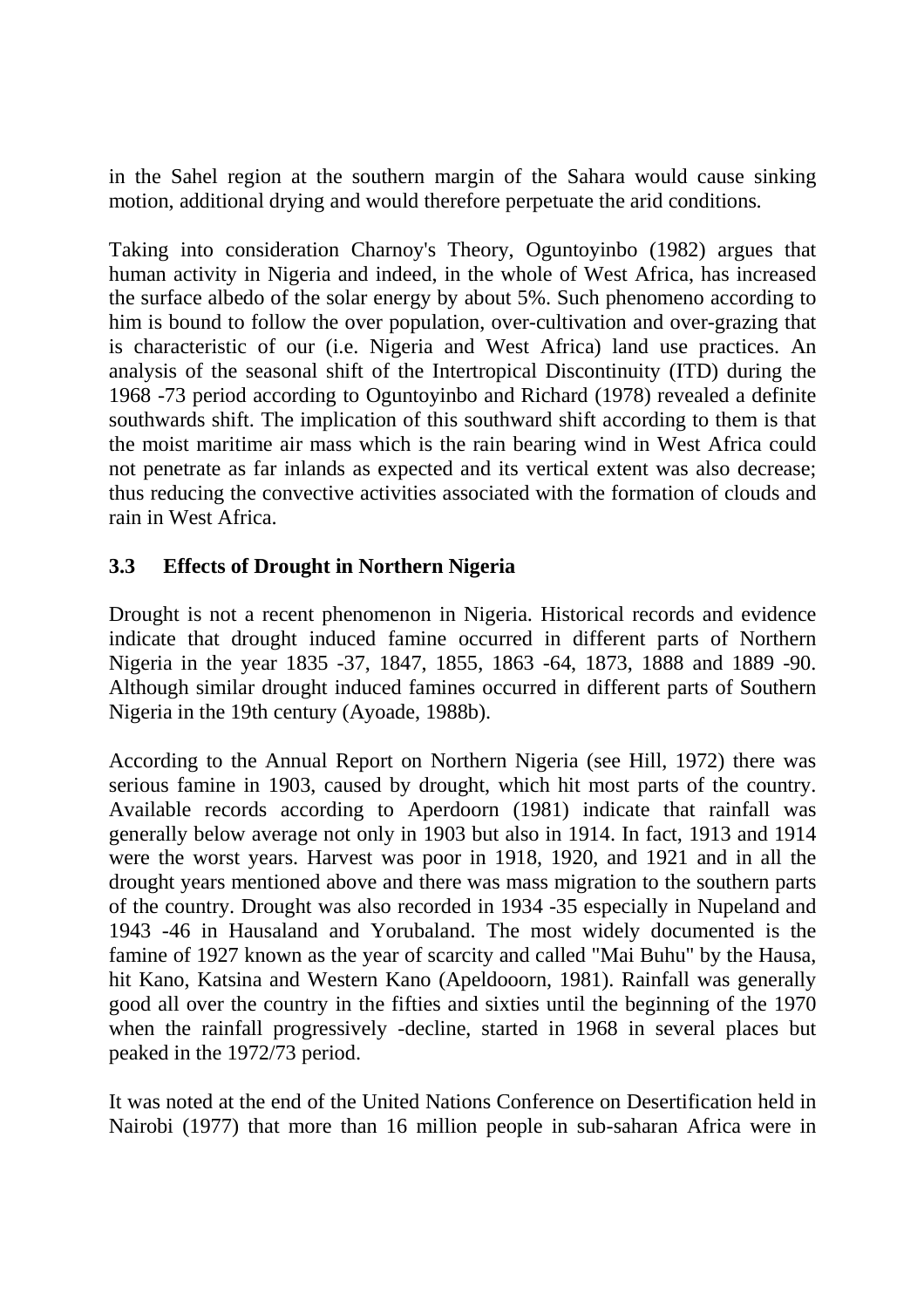areas undergoing severe desertification and by implication drought, and that 19% of this *were* urban based, 37% cropping based and 44% animal based. It was also observed that a total areas of 6,850,000 km2 was involved and that on the global scale, the process of desertification threatens 628 million people or 14% of the world's total population. Also, that between 50 and 78 million people living in arid and semi-arid lands are affected directly by decreases in productivity associated with the desertification and drought processes.

Oguntoyinbo and Richards (1978) examine the impact of 1968 -73 Sahelian drought on Nigerians, and their result showed that:

(a) output of groundnut in 1972/73 dropped below 5% of the 1968/69 production (see table I).

Table I: Estimates of groundnuts graded in the Northern States of Nigeria 1968/69 -1972/73

| Year    | Output (Tons) |
|---------|---------------|
| 1968/69 | 765,000       |
| 1969/70 | 660,000       |
| 1970/71 | 400,000       |
| 1971/72 | 250,000       |
| 1972/73 | 25,000        |

**Source: Federal Office of Statistics, Lagos.** 

(b) that there is loss of livestock, reaching about 2Q% of the total in Sokoto in 1972/73 (See table 2); and 60% in Dagacheri village in North-Eastern Kano .State (Mortimore, 1981).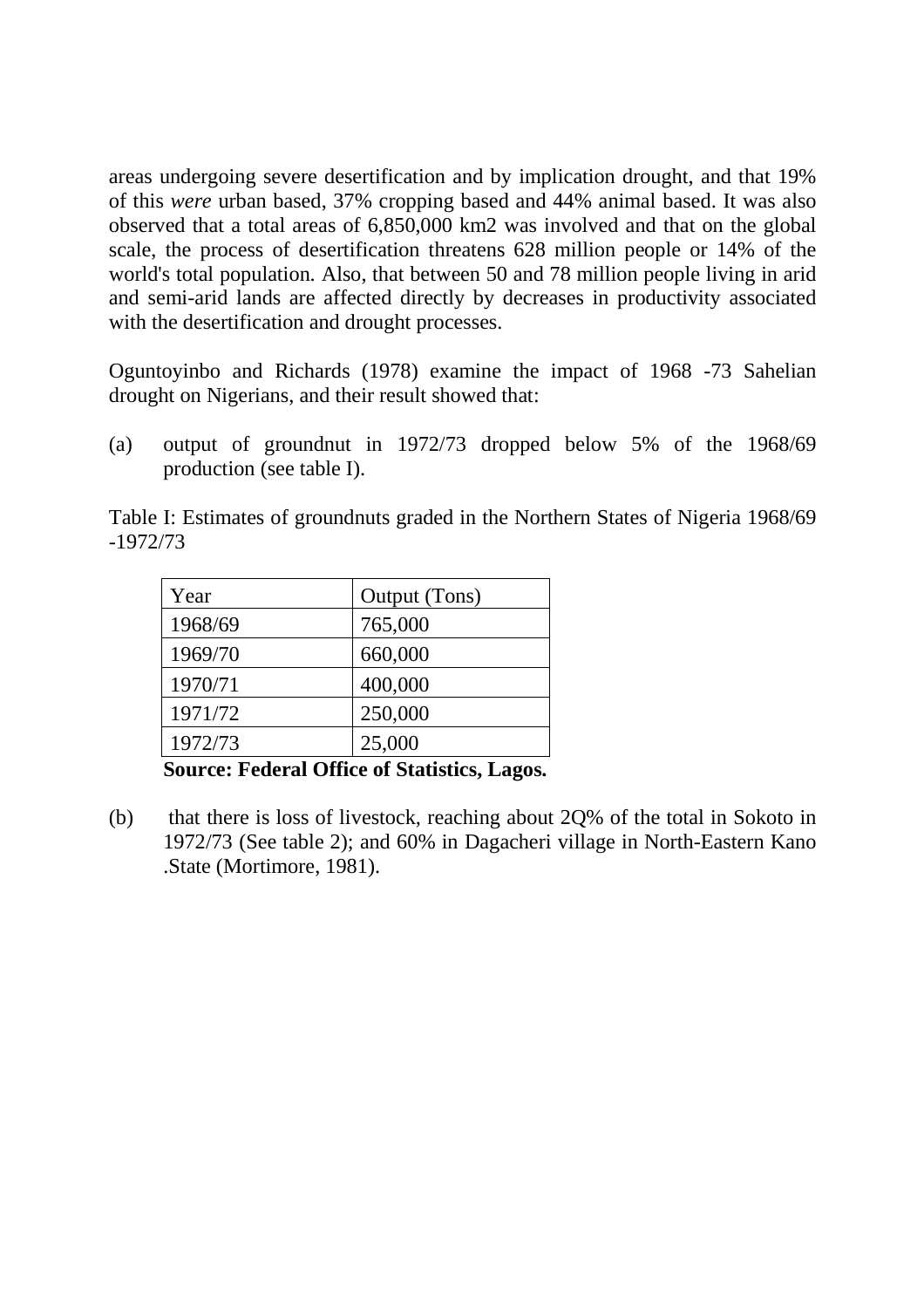| <b>Division</b> | <b>Cattle</b>            |         | <b>Sheep &amp; Goat</b> |         | <b>Horse and Donkey'</b> |           |
|-----------------|--------------------------|---------|-------------------------|---------|--------------------------|-----------|
|                 | Population   Mortality   |         | Population   Mortality  |         | Population               | Mortality |
|                 |                          |         |                         |         |                          |           |
| Sokoto          | 1,007,100                | 201,420 | 3,384,693               | 676,937 | 658,041                  | 121,608   |
| Argungu         | 147,270                  | 29,454  | 263,769                 | 52,744. | 46,544                   | 9,111     |
| Gwandu          | 356,455                  | 712,289 | 769,588                 | 145,918 | 163,169                  | 32,58.1   |
| Total           | 1,510,825                | 302,163 | 4,378,050               | 875,599 | 867,854                  | 16,300    |
| Mortality       | $\overline{\phantom{0}}$ | 19.9    |                         | 19.9    |                          | 18.8      |

**Table 2: Estimate of Livestock Mortality in the North-Western State 1972/73** 

**Source:** Local Administration Estimate (Adapted from Oguntoyinbo 1982).

It should be emphasized that apart from crop failure and loss of livestock as well as mass emigration of people out of drought-prone areas, underground and surface water was also seriously affected. There was drastic lowering of water table in many places. The level of Lake Chad receded several metres during the drought episodes of 1968, 1972 and 73 periods. There was also considerable drop in the level of River Niger and Benue. The smaller rivers almost ceased to flow. This invariably affected river transportation on Benue and Niger. Also, the seasonally cultivable land called Fadama in the North especially in many parts of Sokoto, Borno and Kano States become uncultivable. All this and others are some of the affected of drought in Nigeria.

#### **3.4 Control Measures**

The role of man has to be re-examined. Control of human activities like over cultivation, felling of trees for fuel and overgrazing. It should be emphasized that drought is an indication that the carrying capacity has been exceeded. Hence, there is need to reduce the animal and human population within the area under pressure of human activities.

Since drought is a condition in which water need is ill excess of available moisture, one of the most effective ways of combating drought in Nigeria and West Africa therefore is by the provision of water through the use of boreholes and irrigation schemes. Unfortunately, provision of water through boreholes has not been effective because of the fact that most boreholes got dried up after a while and some left or abandoned uncompleted altogether. Aside from this, available data also indicate that the country is comparatively deficient in ground water resources than in surface water resources (Aycade and Oyebande, 1978). This comparative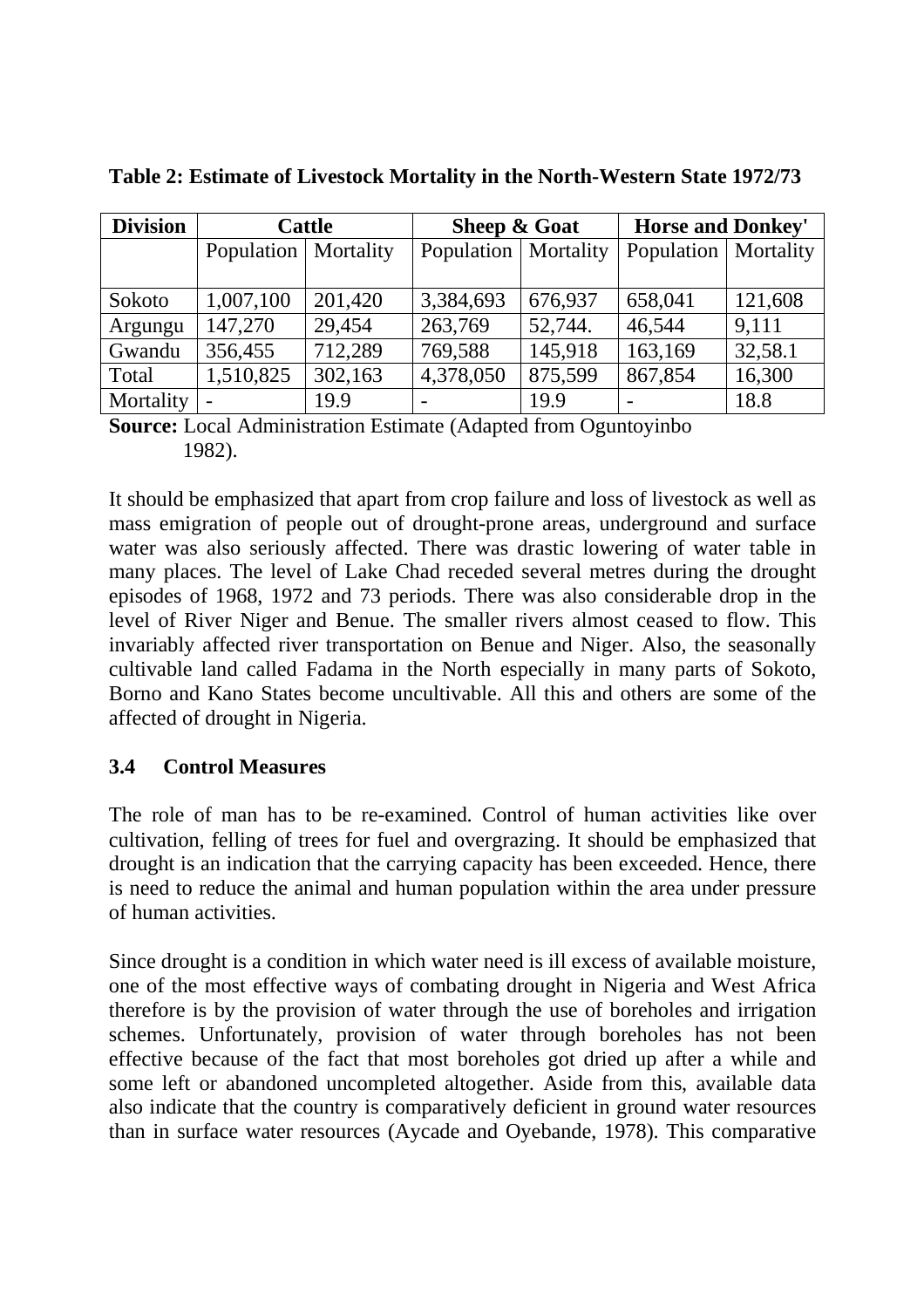deficiency of groundwater and surface water resources has been attributed to the fact that over half of the country is underlain by crystalline rocks of the basement complex which are generally poor acquirers. These basement complex rocks are neither porous nor permeable, except where they are deeply weathered or have zones of' weaknesses such as cleavages joints, fissures and shelterbelts (Ayoade and Oyebande, 1978). So for many successful borehole project therefore, the ability to locate successfully weathering zones or basin in a sine qua non. These zones occur in perched and discrete fashion in Nigeria.

On 15th June, 1976, the Federal Government established eleven river basin authorities, it was increased to nineteen in 1984 and later reduced to nine in 1986. Unfortunately in many of these schemes, there is completely lack of proper management of water resources (Udo, 1982).

Aside from this, there is the need for afforestation programme to restore and maintain vegetation cover and to stabilize and protect soils in denuded areas. Ojo (1987) argues that for this aim to be achieved, knowledge of the plants or tree in relation to a climate of an area must be studied and established before they are introduced. He observes that bad planning and inadequate knowledge of the environment, particularly, the hydro climatic characteristics is responsible for the failures of most afforestation programmes in Nigeria (and this is also common to other West African countries).

The possibility of inter-basin water transfer has been proposed (see Adeniyi and Gadzama, 1985). The problem with this option is that there is no part in Nigeria and even West Africa where the hydroclimatic characteristics show enough evidence of so much water that can be transferred from one part of the country to another. Desalination and weather modification strategy are expensive. Apart from this, the clouds suitable for seeding are virtually non-existent during drought periods in drought prone areas of Nigeria and other West Africa countries.

This paper believes that there is need for inter-disciplinary research on climatic hazards especially drought and desertification. Such climate research Institute should be able to predict and forecast drought. The rainfall characteristics or the drought prone areas should be carefully analysed, monitored and studied.

Research on drought prediction should be explored. The aim is to be able to forestall the adverse effects of severe droughts. A lot of methods has been tried or attempted in the past but none of the methods is without some criticisms. Statistical technique ( e.g. correlation) has been one of the earliest techniques. The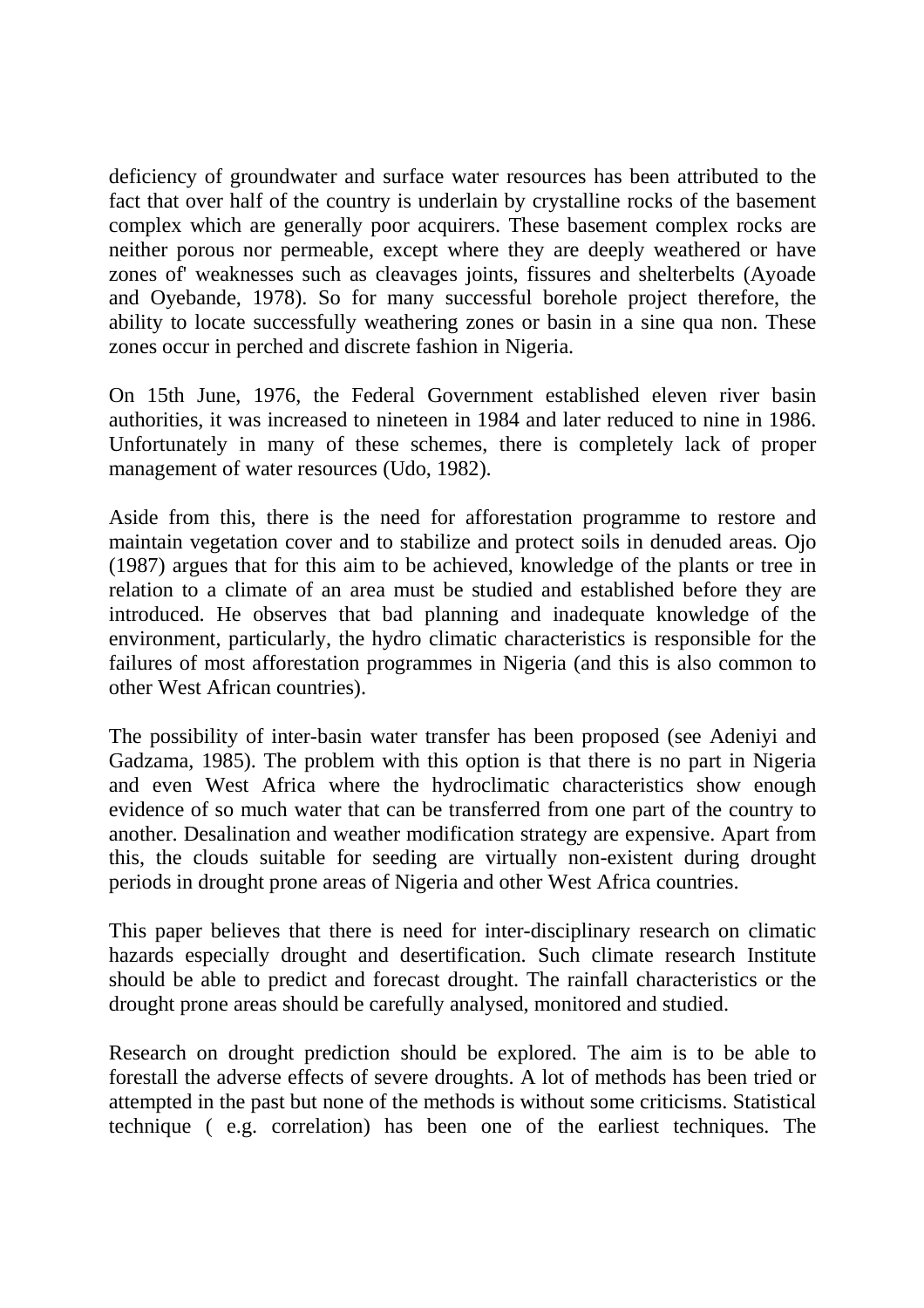shortcoming of this technique is the shortness of variable data needed to allow for reliable prediction (Eddy and Cooter, 1978).

According to Oguntoyinbo (1984) the use of periodicities of climatic phenomenon has been explored. But the problem with this approach has to do with the lack of physical theory which explains the suggested link between drought and, for example, sunspot cycles.

Moreover, the use of time-lagged tele-connections have predictive value because of the fact that they are overridden by other effects.

 $\lt$ 

Finally, Numerical General Circulation Models appear to offer man some level of optimism for the prediction of drought. The use of this technique has even been facilitated by the use of computer facilities. So we can say that each of the techniques discussed here is not devoid of criticism and so the search for a better and a more reliable drought prediction still continues. Agro-climatic research that will focus on the problem of fitting crops to climate adoption of drought resistant types of crops as well as proper faming practices with emphasis on moisture conservation should be established and professionals such as climatologist, meteorologist, hydrologist, ecologist or expert in other environmental related disciplines. Finally, the populace should be given environmental education so as to know the danger inherent in harming the environment.

# **4.0 CONCLUSION**

In this unit, you have learnt what is meant by drought, and you should be able to explain the causes and soocio-economic implications of drought and the control measures.

# **5.0 SUMMARY**

The unit has focused on drought, causes effects and control measures using Nigeria as a case study.

# **6.0 TUTOR MARKED ASSIGNMENTS**

- 1. In your own words, define droughts.
- 2. Mention two consequences of droughts in Nigeria.
- 3. List two controlling measures of drought in Northern Nigeria.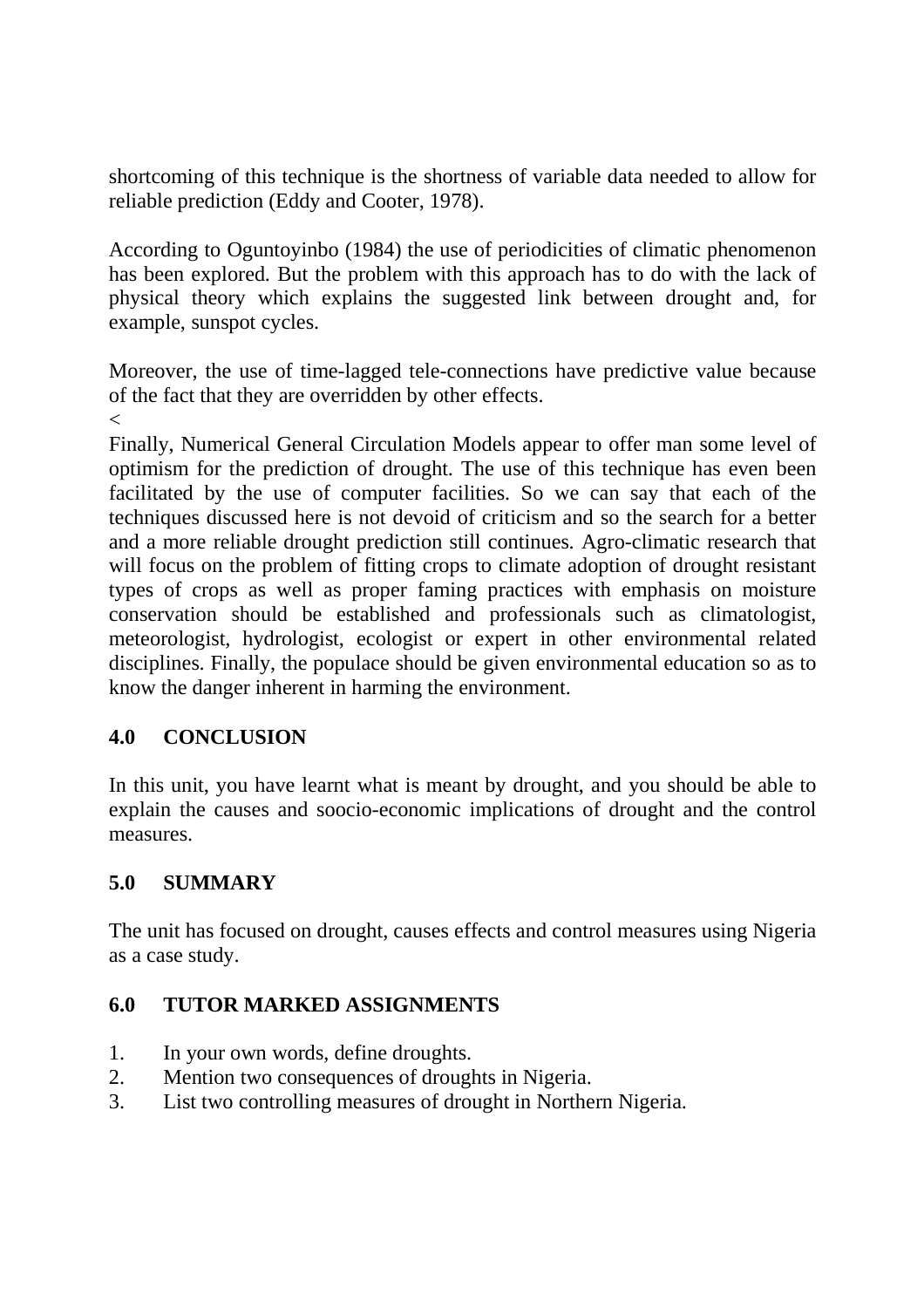#### **7.0 REFERENCES AND OTHER RESOURCES**

- Appledoom G. J. V. (1981): Perspective on Drought and Famine in Nigeria. London: George Allen & Unwin Ltd.
- Ayoade, J. O. (1977) "Perspectives on the Recent Drought in the Sudano- Sahelian Region of West Africa with particular reference to Nigeria"; Arch. Met. Bioki. Ser. B., Vol. 2, pp. 67-77.
- Ayoade, J. O. (1988a) Introduction to Climatology: Ibadan; Evans.
- Ayoade, J. 0; (1988b) "On Drought and Desertification in Nigeria". In Saga '- P. O. and Odemerho F. O. (eds). Environmental Issues and Management in Nigeria, Ibadan: Evans.
- Barry and Chorley (1984) Atmosphere. Weather and Climate; London: Methuen and Co. Ltd.
- Charney, J. (1975) "Dynamics of Deserts and Drought in the Sahel". Quart J. Roy. Met. Soc. 101, pp. 193 -202.
- Dalby and Harrison C. (eds) (1973), Drought in Africa (London: Centre for African Studies, SOAS).
- Hill, P. (1972), Rural Hause: A Village and a Setting: Cambridge: Cambridge University Press.
- Mortimore, M. (1978): "Livestock Production" in Oguntoyinbo et al (eds) pp. 240 60.
- Oguntoyinbo, J. S. and P. Richards (1978) "The Extent and Intensity of the 1969 73 Drought in Nigeria: a provisional analysis" in Dalby et al (eds), pp.114- 26.
- Oguntoyinbo, J. S. (1982) Climate and Mankind. Inaugural Lecture, University of Ibadan.
- Oguntoyinbo, J. S. (1984) Drought Prediction. Paper presented at the staff/postgraduate seminar, Department of Geography, University of Ibadan.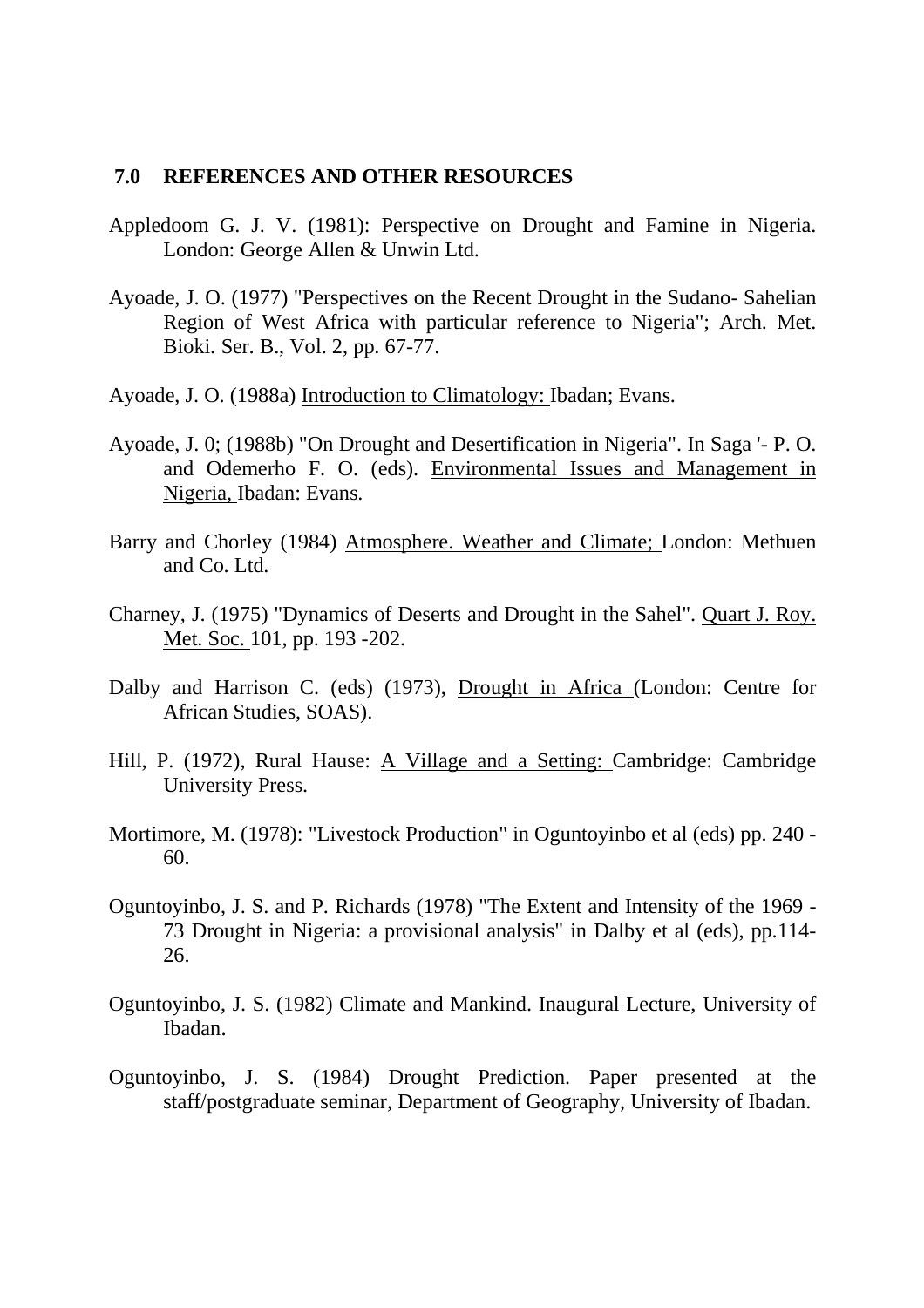- Ojo, S. O. (1987): The Climatic Drama. Inaugural Lecture Series, Lagos: University of Lagos Press.
- Udo, R. K. (1982): The Human Geography of Tropical Africa, Heinemann Educational Books (Nigeria) Ltd.
- White Robert M. (1979) "Climate at the Millennium, Keynote Address, Extended Summaries of Papers presented at the WMO World Climate Conference, A Conference of Experts on Climate and Mankind, pp. 1- 10.
- Ayoade, J. O. and Oyebande, L. (1978): "Water Resources" in a. Geography of Nigerian Development, edited by J. S. Oguntoyinbo, O. Areola and M. Filani. Heinemann Educational Books.
- Adeniji, F. A. and Gadzama, N. M. (1985) Recent Development in Water Resources Management in the Arid Zone of Nigeria". Droughts and Desertification (Kano), Ministry of Science and Technology. Pp.19.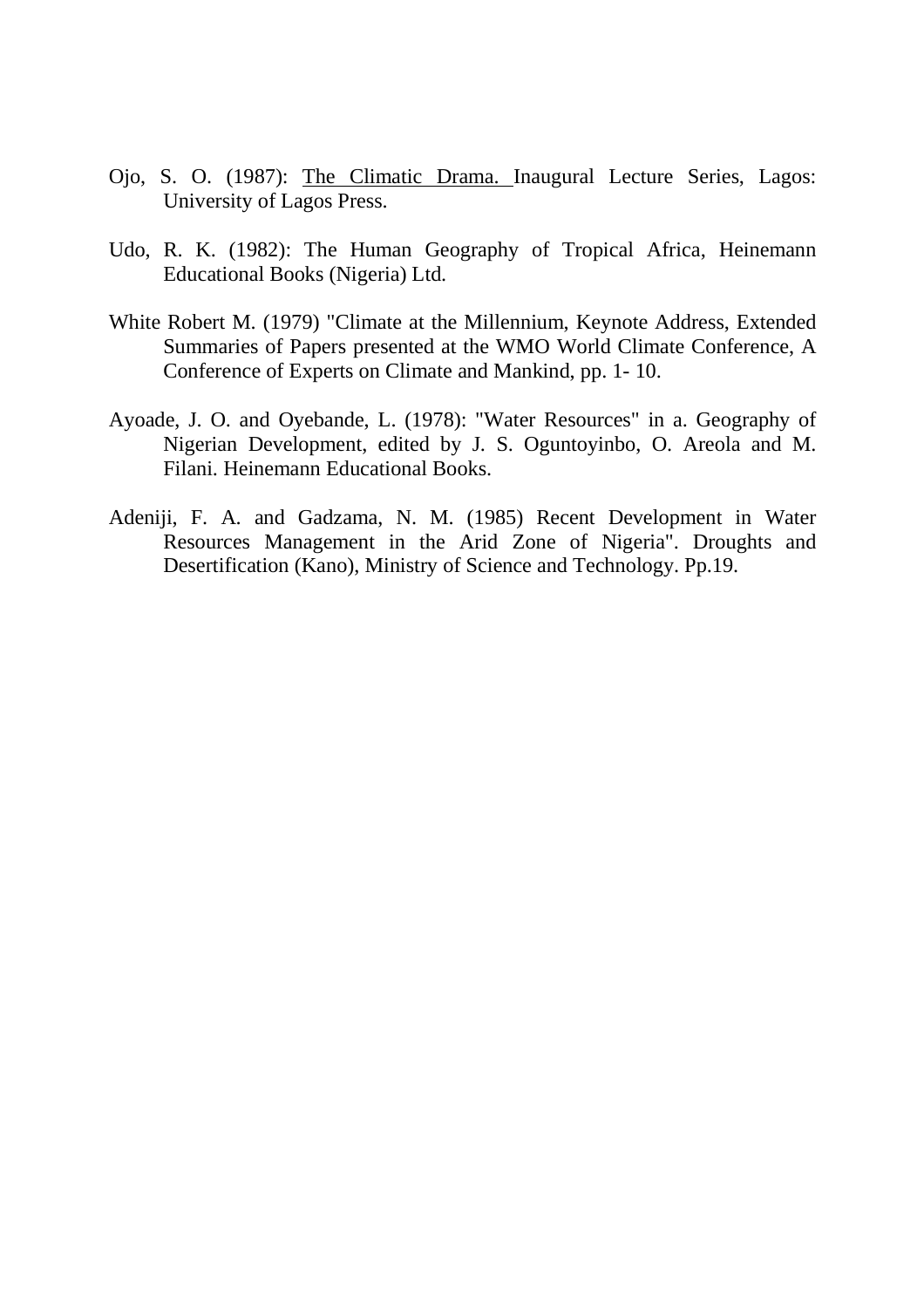# **UNIT 9 ACID RAIN POLLUTION**

### **CONTENTS**

- 1.0 Introduction
- 2.0 Objectives
	- 3.1 Acid Rain Pollution
	- 3.2 Acid Rain Pollution in Eastern Europe
	- 3.3 Acid Rain in Western Europe
	- 3.4 Acid Rain Pollution in Scandinavian and other Western European **Countries**
	- 3.5 Implication for Environmental Policy in Africa
- 4.0 Conclusion
- 5.0 Summary
- 6.0 Tutor Marked Assignment
- 7.0 References and other Resources

# **1.0 INTRODUCTION**

This chapter is a continuation of our discussion on environmental problems. The course will discuss acid rain pollution in eastern and Western Europe and Scandinavian countries. It will also consider environmental Policy in Africa. Before we do this, let us have a view of what you should learn in this unit.

#### **2.0 OBJECTIVES**

At the end of this unit, you should be able to:

- Give historical background to acid rain pollution in Europe
- Analyse the environmental and socio-economic implications of acid rain pollution
- Examine the implication for environmental policy in Africa.

# **3.1 Acid Rain Pollution**

Before the landmark 1972 Stockholm Conference on Human Environment, all efforts by environmental campaigners and pressure group to draw the attention of the public and policy makers to the presence and persistence of environmental problems such as soil erosion, drought, deforestation, toxic waste dumps, declining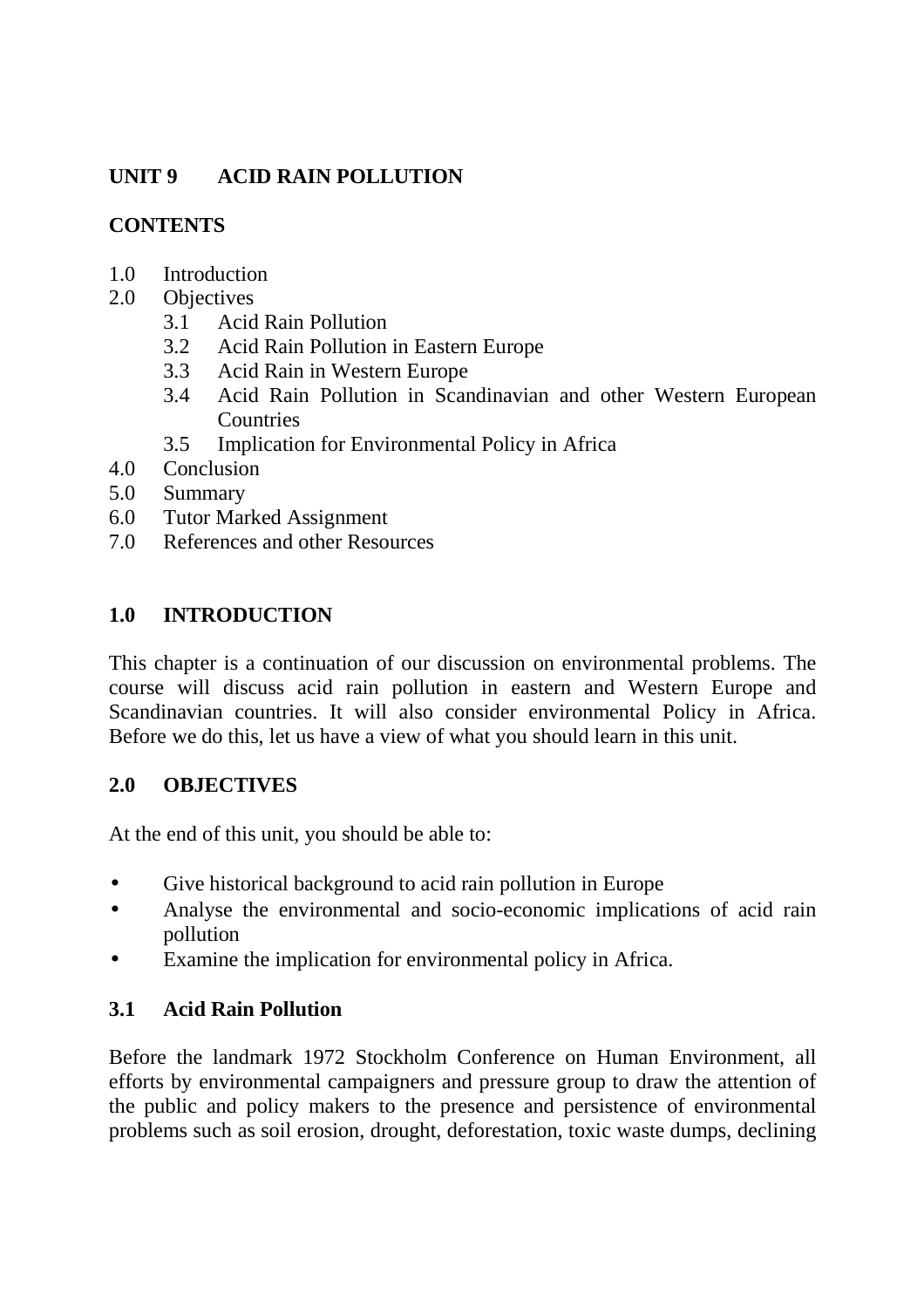wildlife, ozone layer depletion, green house gases, air and water pollution, and more, had not yielded any result. In fact, these environmental problems were considered in the early 1960s and early 1970s as local issue of concern to the individual countries affected. Nobody saw any rationale or justification why an average British should care about dead forests in Germany? Or why an average Lagosian should care about acid rain in Sweden? Why should the average New Yorker care about clearance of tropical forests in the Amazon basin? Or why should the average Kenyan or Sri Lankan or Nigerian or Ghanian care about sulphurous smogs in Los Angeles or Athens? Is it not a problem of the developed world or the price the developed world should pay for development?

Today, it has been discovered that one can no longer dismiss these environmental problems so easily as local or of minority concern. The environment does not recognize political boundaries; it affects everybody irrespective of region, nation, class, age, sex, religion or political philosophy. It was after the 1972 Stockholm Conference that the issue of environmental problems became internationalized, and all the countries of the world are now made to look at the whole world as a system of a global village.

The acute problem of acid rain in Europe has become a major concern in recent time. More worrisome is the devastating effects on species and ecology of the areas affected. This paper derives its relevance from this premise that as Africa presses on in her development strides, it has become imperative that she has to learn from historical experiences elsewhere so as to ensure sustainable development. Europe, a developed region, provides ample opportunities from which Africa can learn to mirror her development along the path of sustainability while the negative consequences are avoided.

It is within this matrix that this paper has the major objectives of examining the consequences of acid rain pollution in Europe and its implication for environmental policy in Africa. The paper is in three parts: First, the paper examines the issue of acid rain pollution in Eastern and Western Europe, and Scandinavian countries; the second part identifies the control measures while the third part examines the implication of acid rain pollution on environmental policy in Africa.

#### **Acid Rain Pollution in Eastern Europe**

The former Soviet Union is the world's largest producer of sulphur oxide (S02)' The United Nations in 1987 published an annual emission of 11.1 million tones for 1985 (United Nation, 1987). In addition to domestic pollution, the former Soviet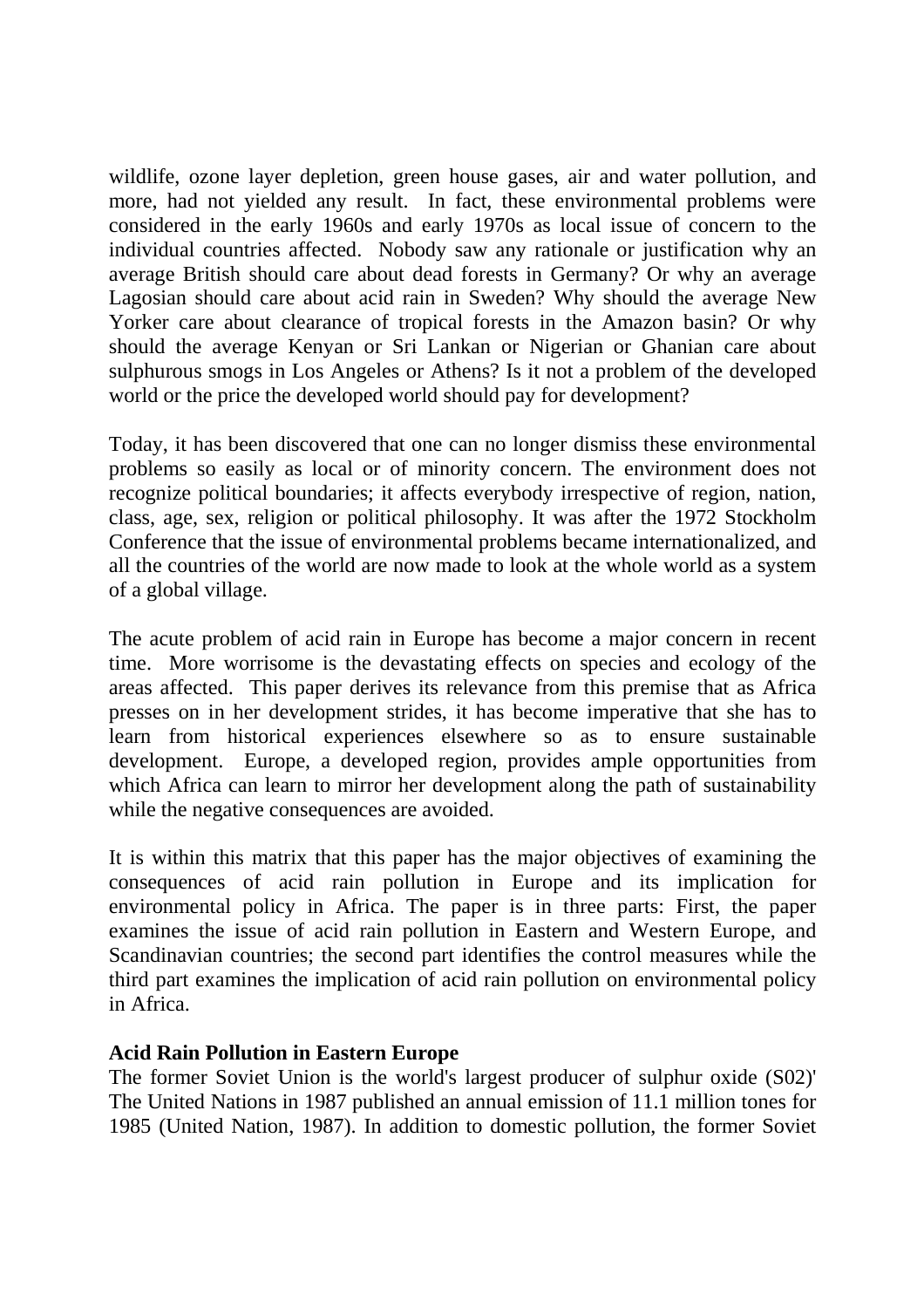Union is also assailed by  $S_0$  brought on South-Westerly winds from Poland, former East Germany, Czechoslovakia and Hungary. It receives an estimated five to ten times more pollutant than it sends out to her Western borders

Data on environmental deterioration of any kind in the former Soviet Union are variable, and Western assessments of Soviet acid pollution have to date had to rely largely on balancing official and unofficial reports.

Poland has about 8.6 million hectares (21.2 million acres) of forest, covering a quarter of the total land area. According to Engeniusz (1983) as cited in McComick (1990), about 6% of the forest (50,000 hectares/l.23 million acres) is thought to be damaged, and trees over an area of 200,000 hectares (500,000 acres) are thought to have through acid rain. Hungary, Bulgaria, Romania and former Yugoslavia also feel the effect of acid pollution. Bulgaria and Romania are the least industrialized countries in the Eastern bloc, but this has not spared them. An estimated 170,000 hectares (420,000 acres) of Romanian forest have been damaged by acid rain (McCormick, 1990). Forest damage has been reported in the former Yugoslavia too, but figures are very imprecise. According to Elsworth (1984) as cited in McCormick (1990), an estimated 450,000 hectares (1.1 million acres) of forest damage was recorded in 1984 in the former Yugoslavia.

Over half of Hungary's air pollution originates in neighbouring countries -primarily (West and East) Germany and Czechoslovakia. Conversely, more than 10% of Romania's  $SO<sub>2</sub>$  is Hungarian in origin. Hungary also sends out much of its annual SO<sub>2</sub> production of 1.2 million tones to Austria, Czechoslovakia and former Yugoslavia (United Nations 1987).

# **3.2 Acid Rain Pollution in Western Europe**

The United Kingdom produces about 3.5 million tones of SO2 per year, making it the fourth biggest producer in the world (United Nations 1987). It also produces about 1.7 million tones of Nitrogen dioxides (NO2), making it one of the five biggest producers in the world (see table I and II for details). It derives 92% of its energy needs from fossil fuels and most of the balance from nuclear power. Most of the energy comes from coal -: fired stations, which are the major producers of 802. The acidity of United Kingdom rain varies from PH 4.7 -4.4 in the West to 4.3 -4.1 in the East (U.K. Review on acid rain, 1984). A 1987 survey research conducted by United Nations (1987) shows that 67% of the United Kingdom's conifers were suffering slight to severe damage, and 28.9% had moderate to severe damage due to acid rain.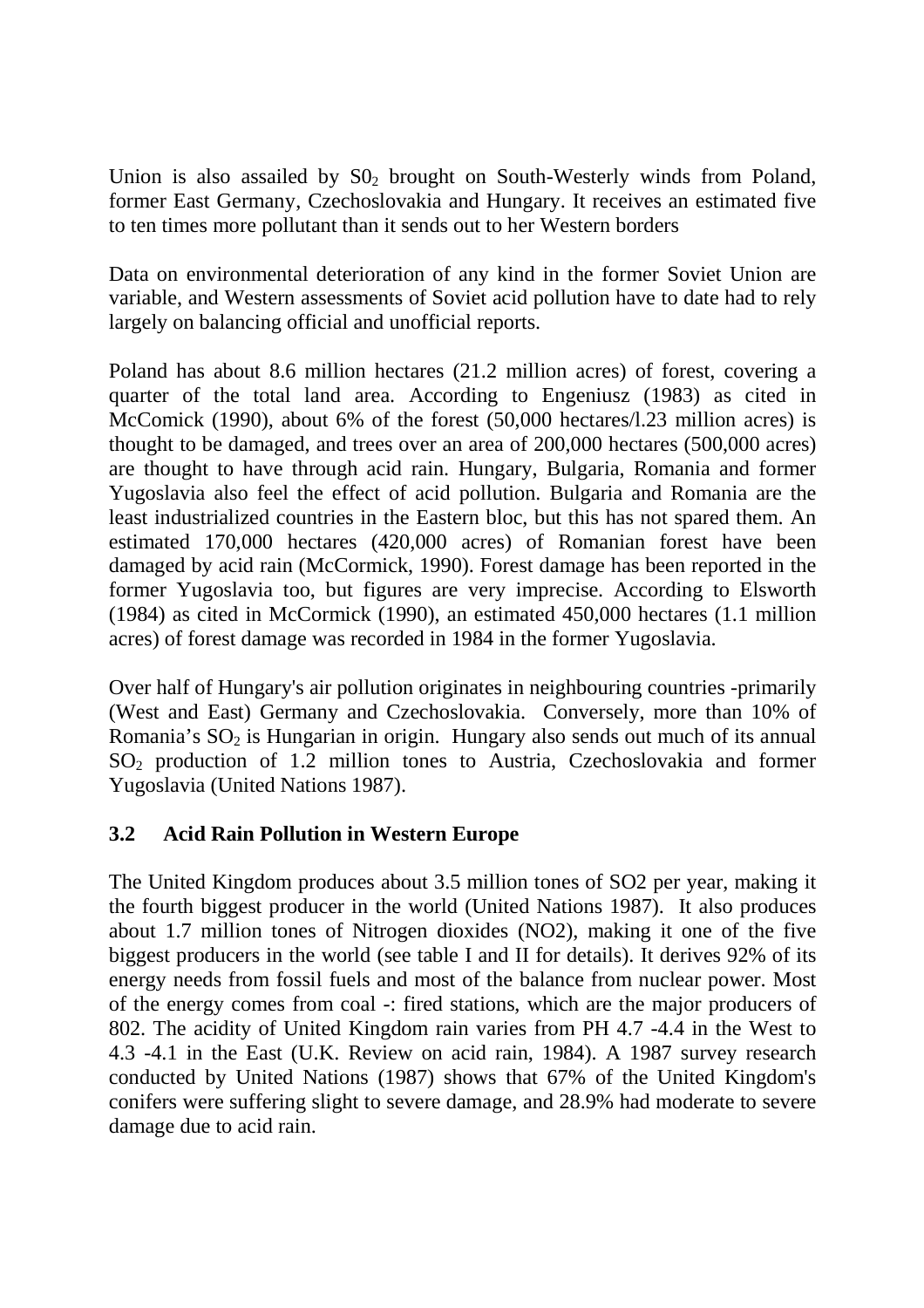Little research on acid rain has been investigated in Belgium and Denmark. About 70% of the forest cover is reportedly damaged in Belgium. In France, not less than 35,000 hectares of forest are affected, and damage to cultural heritage is very substantial as about 2,600 sculptures in Rheims Cathedral have lost their features (McCormick, 1990). In the case of Italy, he further observed that about 70% of its' emissions are re-deposited within its borders, thus, making acid rain a public issue. For example, lake acidification and forest damage have been reported in Northern Italy and around PO Valley.

Reports from Luxemberg show that 30% of mature trees have been damaged due to acid rain. In her own case, a survey of 70 lakes in 1982 in Netherlands found 56 acidified and 1.5% of the woodlands irreparably damaged. In Portugal, prospect of acid rain is greatest in the North because it has 75% of all the industries (McCormick, 1990).

|        | Deposition $(\% )$  | 1980  | 1983 - 1986 |
|--------|---------------------|-------|-------------|
|        |                     |       | (Average)   |
| Former | USSR                | 25000 | 24000       |
|        | <b>USA</b>          | 23200 | 20800       |
|        | China               |       | 1800        |
|        | Poland              | 4.100 | 4.300       |
| Former | <b>East Germany</b> | 4.000 | 4.000       |
|        | Canada              | 4.650 | 3.727       |
|        | U.K                 | 4.670 | 3.540       |
|        | Spain               | 3250  | 3.250       |
|        | Italy               | 3800  | 3150        |
|        | India               | 3200  |             |
|        | Czechoslovakia      | 3100  | 3050        |
| Former | <b>West Germany</b> | 3200  | 2400        |
|        | France              | 3558  | 1845        |
| Former | Yugoslavia          | 1175  | 1800        |
|        | Hungary             | 1633  | 1420        |
|        | Bulgaria            | 1034  | 1140        |
|        | South Africa        | 1000  |             |
|        | Greece              | 800   | 720         |
|        | Belgiunl            | 799   | 467         |
|        | Finland             | 584   | 370         |
|        | Denmark             | 438   | 326         |

# **Table I: Annual 802 emission (in thousand tones)**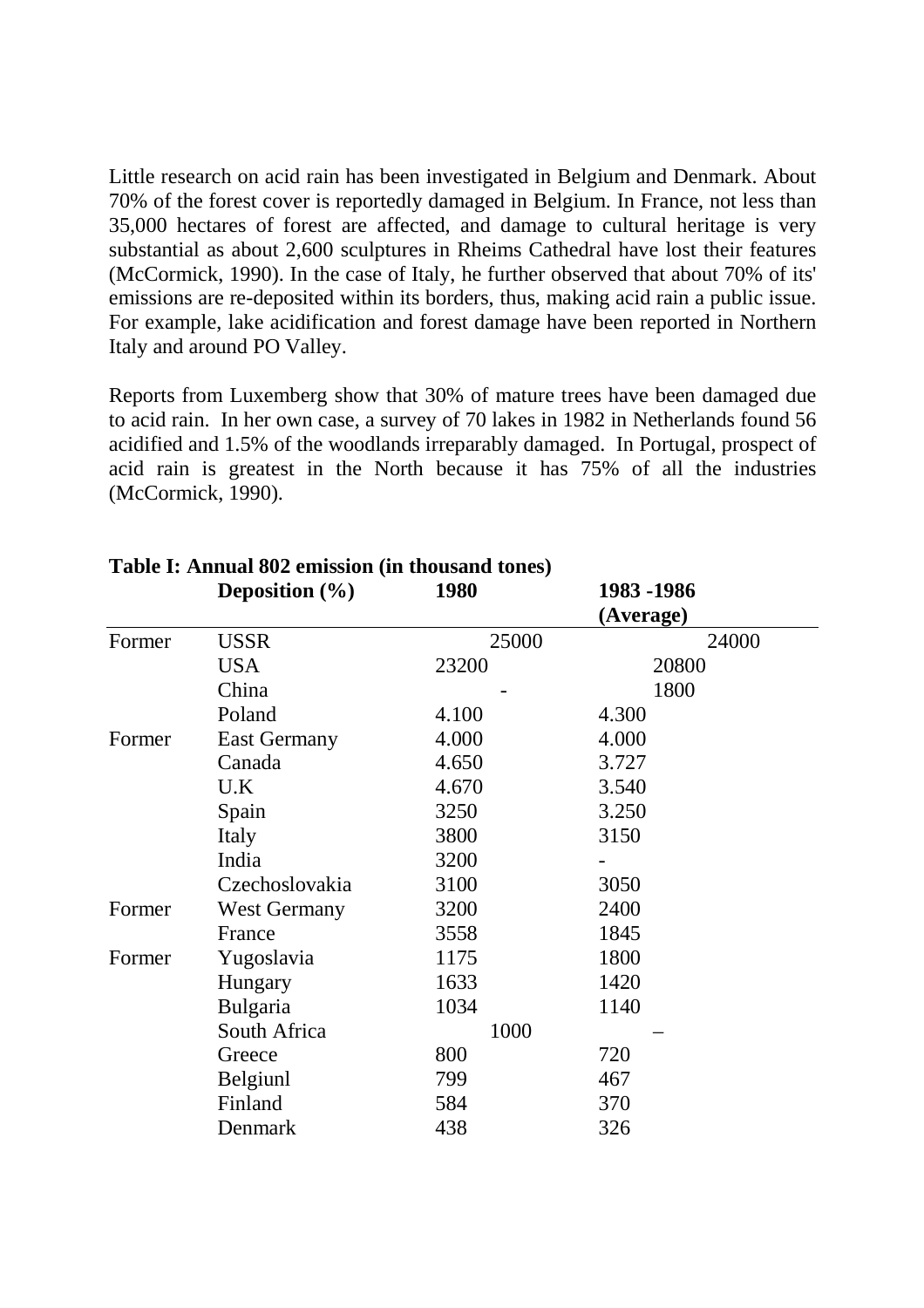| EC | Total              | 21510 | 16469 |  |
|----|--------------------|-------|-------|--|
|    | Luxembourg         | 23    | 13    |  |
|    | Switzerland        | 126   | 63    |  |
|    | Norway             | 141   | 100   |  |
|    | Romania            | 200   |       |  |
|    | Ireland            | 219   | 138   |  |
|    | Austria            | 354   | 170   |  |
|    | Sweden             | 483   | 272   |  |
|    | Turkey             |       | 276   |  |
|    | Portugal           | 266   | 305   |  |
|    | <b>Netherlands</b> | 487   | 315   |  |

# **World Total approx. 120 million tones in 1980**

### **Source: United Nations, United National Strategies and Policies for air Pollution Abatement, New York, 1987.**

|        | Deposition $(\% )$   | 1980 | 1983 - 1986 |  |
|--------|----------------------|------|-------------|--|
|        |                      |      | (Average)   |  |
|        | <b>United States</b> | 2300 | 19400       |  |
| Former | <b>West Germany</b>  | 3100 | 2900        |  |
| Former | <b>USSR</b>          | 2790 | 2930        |  |
|        | U.K.                 | 1916 | 1690        |  |
|        | France               | 1867 | 1693        |  |
|        | Canada               | 1725 | 1785        |  |
|        | Italy                | 1550 | 1537        |  |
|        | Czechoslovakia       | 1204 | 1100        |  |
|        | Spain                |      | 1122        |  |
|        | Poland               |      | 840         |  |
|        | <b>Netherlands</b>   | 535  | 522         |  |
|        | Belgimn              | 442  | 385         |  |
|        | Sweden               | 328  | 305         |  |
|        | Hungary              |      | 300         |  |
|        | Finland              | 280  | 250         |  |
|        | Austria              | 216  | 216         |  |

# **Table II Annual NO2 emission (in thousand tones)**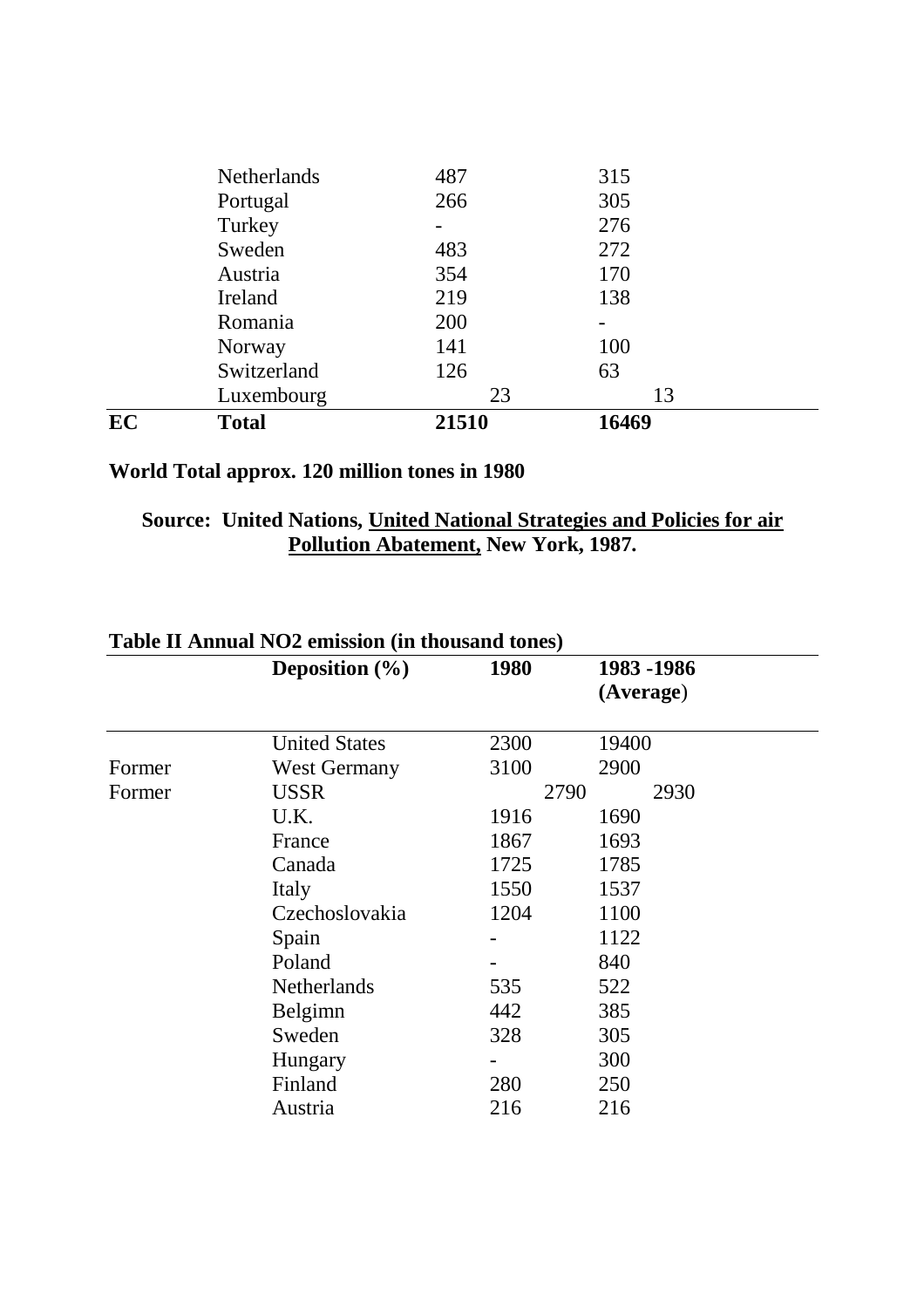| Norway      |     | 215 |
|-------------|-----|-----|
| Switzerland | 196 | 187 |
| Portugal    | 166 | 192 |
| Bulgaria    |     | 150 |
| Greece      | 127 | 150 |
| Ireland     | 67  | 68  |
| Luxembourg  | 23  | つつ  |

**No figure is available for former East Germany, Romania, Turkey, Yugoslavia.** 

**Source: United Nations, United National Strategies and Policies for Air Pollution Abatement, New York, 1987.** 

#### **3.3 Acid Rain Pollution in Scandinavian and other Western European Countries:**

Swedish and Norwegian scientists were the first to successfully draw international attention to the problem of acid rain based on the research they undertook in the chemistry of acid pollution during the 1960s (McComick, 1989); and that was why these two countries campaigned vigorously during the 1970s and 1980s in order to win international attention and agreement on the control of acid pollution. The outcome of their campaigns led to the birth of the first United Nations' Conference on Human Environment held in Stockholm in 1972 and another one again in Stockholm in 1982.

. Sweden according to United Nations (1987) receives about 58% of its sulphur from abroad, (mainly from the United Kingdom, Belgium, the Netherlands, Germany, Poland and the former Soviet Union). This has affected Sweden 23 million hectares (57 million acres) of forest, and forest products which are Sweden's largest source of export earnings and for about 100,000 jobs (McComick, 1990). According to McCormick (1990) there were 18,000 acidified lakes in Sweden in 1982; and that in the winters of 1979 -80 and 1983, snow in the far north of these regions was acid, and sensitive waters were damaged; and that recent estimates show that 90,000 km of running waters have PH value low enough to cause ecological damage and finally, the annual cost of damage from acid groundwater has been estimated at \$120 million.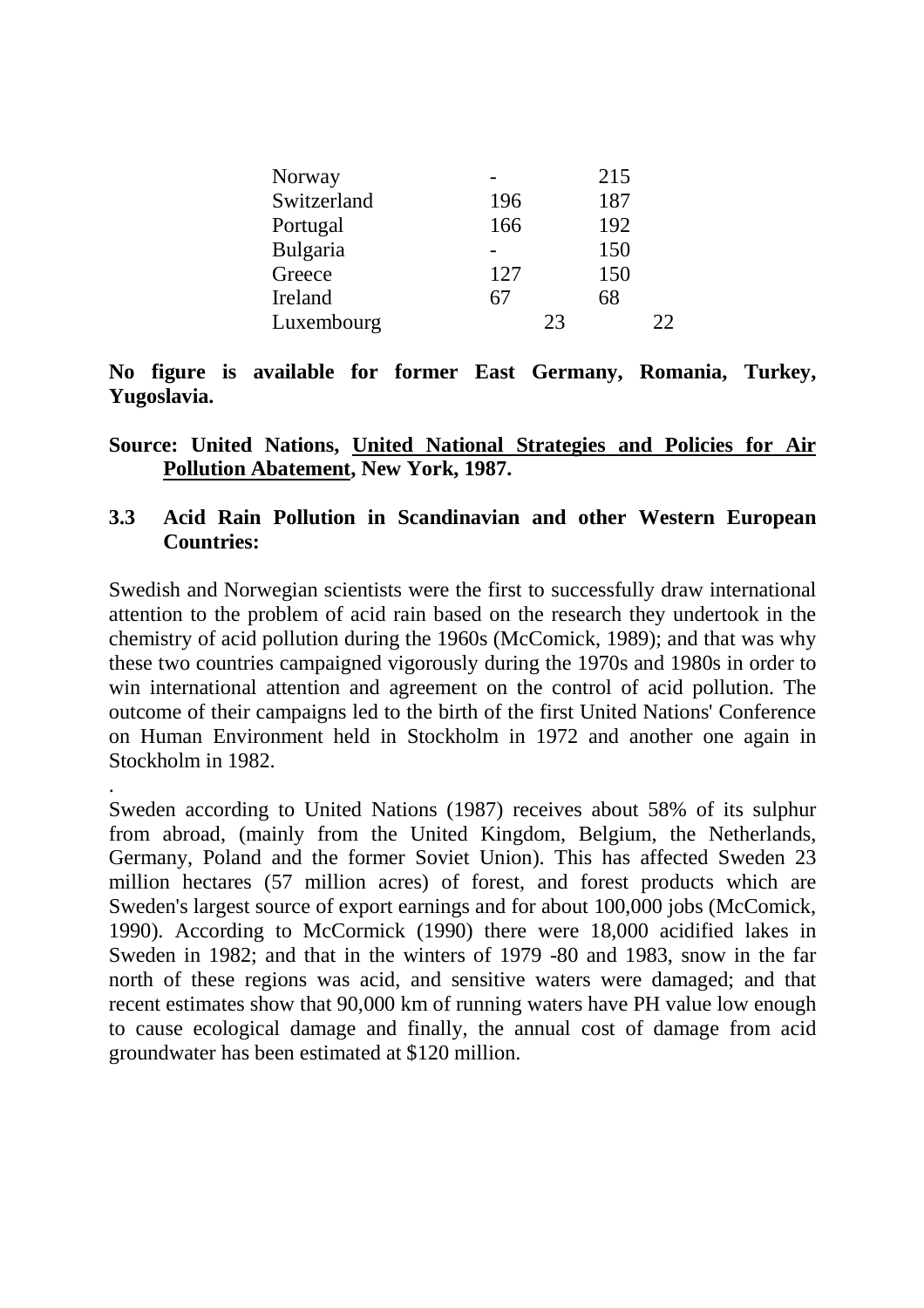In Norway, McCormick further argued that 63% of the sulphur dioxide (SO2) is brought through trans-boundary air flux; and domestic SO2 emission figure of 100,000 tonnes was produced in 1985.

Finland is the most heavily forested country in the world with about 70% (23 million hectares/57 million acres) of its land made up mainly of coniferous -forest. Forest products account for 53% of its export earnings and for more than 500,000 jobs. A survey research in 1984 revealed that out of 107 lakes investigated, half of them, mostly small forest lakes, were found to be either suffering from sever acidification or to having a low buffering capacity. In the case of Austria, about 16% (600,000 hectares or 1.48 million acres) of her .forest was reportedly damaged by acid rain and this is estimated to cause annual loss of\$166 million in 1985 (McConilick, 1990).

In Switzerland, a study in 1983 shows that a quarter of its first and 10% of the spruces died, while 8 -14% of Swiss forests were thought to be damaged. Also, a survey of 27,000 trees in mid 1984 by the Swiss Forestry Research Institute revealed that one-third of Swiss trees were damaged and 8% critically damaged or dying (McCormick, 1990).

#### Control Measures

One of the control measure being adopted is the reduction in amount of  $SO<sub>2</sub>$  and  $NO<sub>2</sub>$  emission by individual countries. In pursuance of this measure, McCormick (1990) identified a number of Conferences, treaties and agreement that have been initiated, some of which are enumerated below:

The United Nations Conference on the Human Environment held on Stockholm in 1972 discussed the issue of trans-boundary air pollution. Sweden at the Conference was very vociferous in its campaign because the increasing acidity of her territory was caused by pollutants from neighbouring countries. One of the achievement of the conference was the acceptance of the principle 2l of the Declaration of the Stockholm Conference which pointed out that States have an obligation to ensure that activities carried out in one country do not cause environmental damage in other countries, or the global common.

(ii) The Convention on large Range Trans-boundary Air Pollution signed in Geneva in November, 1979 by thirty five countries was the first environmental agreement ,involving all the nations of the East and West of Europe and North America. A resolution was adopted at Geneva requesting signatories 'to start implementing the provisions of the Convention on a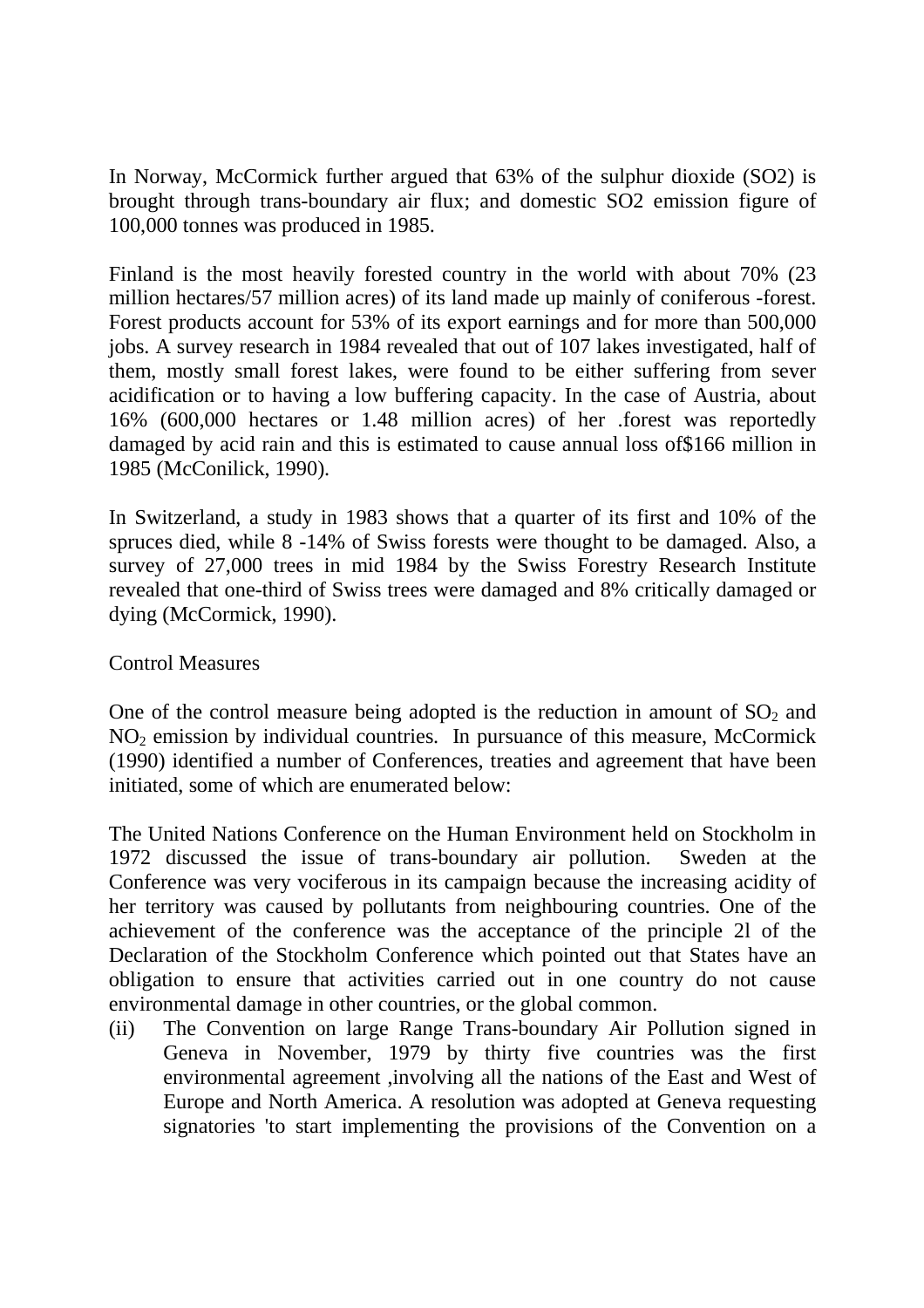voluntary base, starting with sulphur emission, until the time the Convention could enter into force.

- (iii) The Conference on the Acidification of the Environment held in Stockholm in June, 1982 was a response to the lukewarm attitude to the earlier Conventions by some of the Europe's biggest polluters, and the prevailing lack of public awareness about acid pollution.. The Stockholm Conference had one major effect; the process of ratifying the Convention was speeded up, and within months, all the European countries (EC) had ratified and the Convention came into force in early 1983. Another substantive was the Nordic proposal for a mutual 30% reduction of S02 emissions in the ten years from 1983 to 1993, calculated from emission levels in 1990.
- (iv) The Ottawa Conference held in March 1984, where members from ten of the countries that supported the Nordic concept of a 30% reduction in 802 met to sign their own agreement. It was this Ottawa Convention that witnessed the birth of what is known today among environmentalists as the "30% Club". One major success of the Ottawa Conference was that it puts N02 emissions for the first time on the international agenda.
- (v) The Multilateral Conference on the Environment held in Munich from 24 to 27 June, with the partial aim of encouraging more countries to join the 30% club; especially the East European countries.
- (vi) The Helsinki Conference of the East European of July, 1985 binds its members to a 30% reduction of  $SO<sub>2</sub>$  at source by 1993 based on 1980 levels. (The same terms as the 30% club).
- (vii) The International Conference on Acidification and its Policy Implications held in Amsterdam in May 1986 took up the call made Helsinki for accelerated research on N02. The Conference allowed countries to choose any year as the baseline provided they carried trans-boundary flows at 1987 levels within ten years. At a meeting in Sofia in November, 1988, 25 countries finally signed the protocol. The Agreement on the protocol marked an important new step in progress towards solving acid pollution.
- (viii) The 'Rio 92' popularly called the Earth Summit also made provision for the cutting of S02 and N02.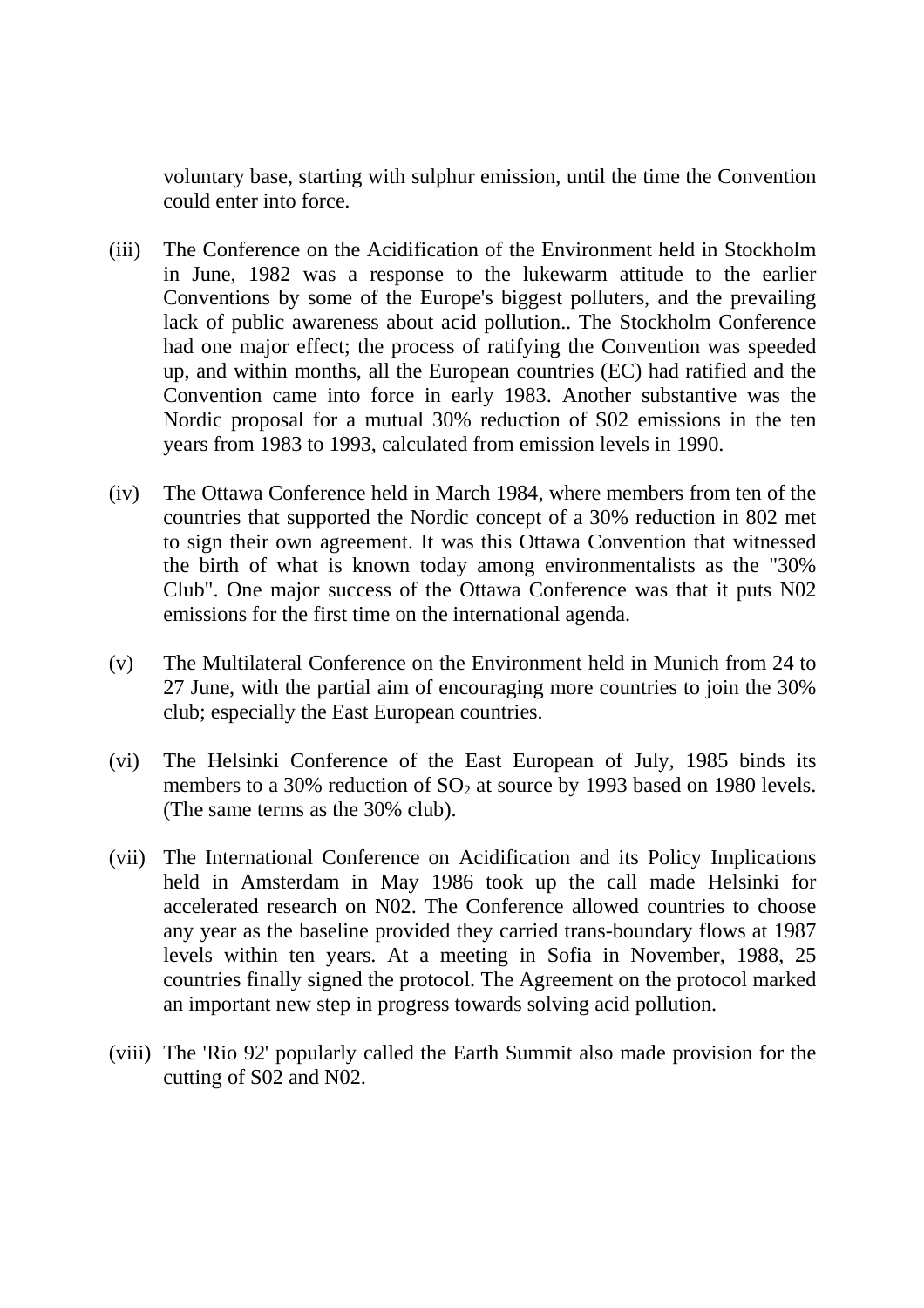#### **3.5 Implications for Environmental Policy in Africa**

Industrialization and acid rain pollution are twin brothers that always go together; and that is why many people believe that the problem of, acid rain pollution is an European and North American problem. This paper is of the view that this is not so as there are growing speculations of acid rain pollution in many parts of Africa.

Although it should be stated that as at present, there is no empirical or scientific evidence to prove the substantial existence of acid rain pollution in Africa, nonetheless, there are growing indications from oral reports of dying crops and forest, and the ,existence of acidified water bodies in the oil mineral producing communities of Nigeria (Ologunoris, 1996). As at present, we have little or no information on how much sulphur dioxides  $(SO<sub>2</sub>)$  and nitrogen dioxides  $(NO<sub>2</sub>)$ being generated in most African cities or environment. Only cases of oil spillage  $\sim$ (see Odu, 1977; Ikporukpo, 1983, 1986, among others) and environmental implication of gas flaring has been reported in the literature (Datubo -Brown and Kejeh, 1989; Egbuna, 1987; Obioma, 1985 and Ologunorisa, 1996, 1995); and the totality of such environmental damage has informed the Ogoni uprising (see Saro-Wiwa, 1992) and other pocket of civil disturbances in the oil producing communities of Nigeria, which have accused the Nigerian government of genocide. The issue of genocide is the argument that the pollution of the environment results in irreparable damage to the means of livelihood (soils and rivers/creeks) of the people. Consequent on this, there may come a time when life cannot be sustained in the area (Ikporukpo, 1993). Even though the destruction of life and property is also another dimension (see Human Rights Watch/Africa, 1995). Data on the rate of production of industrial pollutants such as 802 and N02 for African cities or countries are not readily available.

Despite this, it can still be said that most African Countries including Nigeria have a sound legislative and regulatory framework for controlling industrial pollution. What are left to be done are the monitoring and the strict enforcement of the regulations (Faboye, 1997). Industrial pollution control in Nigeria for instance, is under the Federal Environmental Protection Agency (FEPA) which the former government of Olusegun Obasanjo converted to the Ministry of Environment. This Ministry is charged with the task of keeping track of all industries in the country, establishing the volume and types of waste generated by each industry and monitoring their waste disposal cultures. According to a World Bank Report published in 1993, there were about 3000 industries in Nigeria, with 85% of them being small scale. The 1993 report further pointed out that over 80% of the industries discharge solid, liquid and gaseous effluents directly into the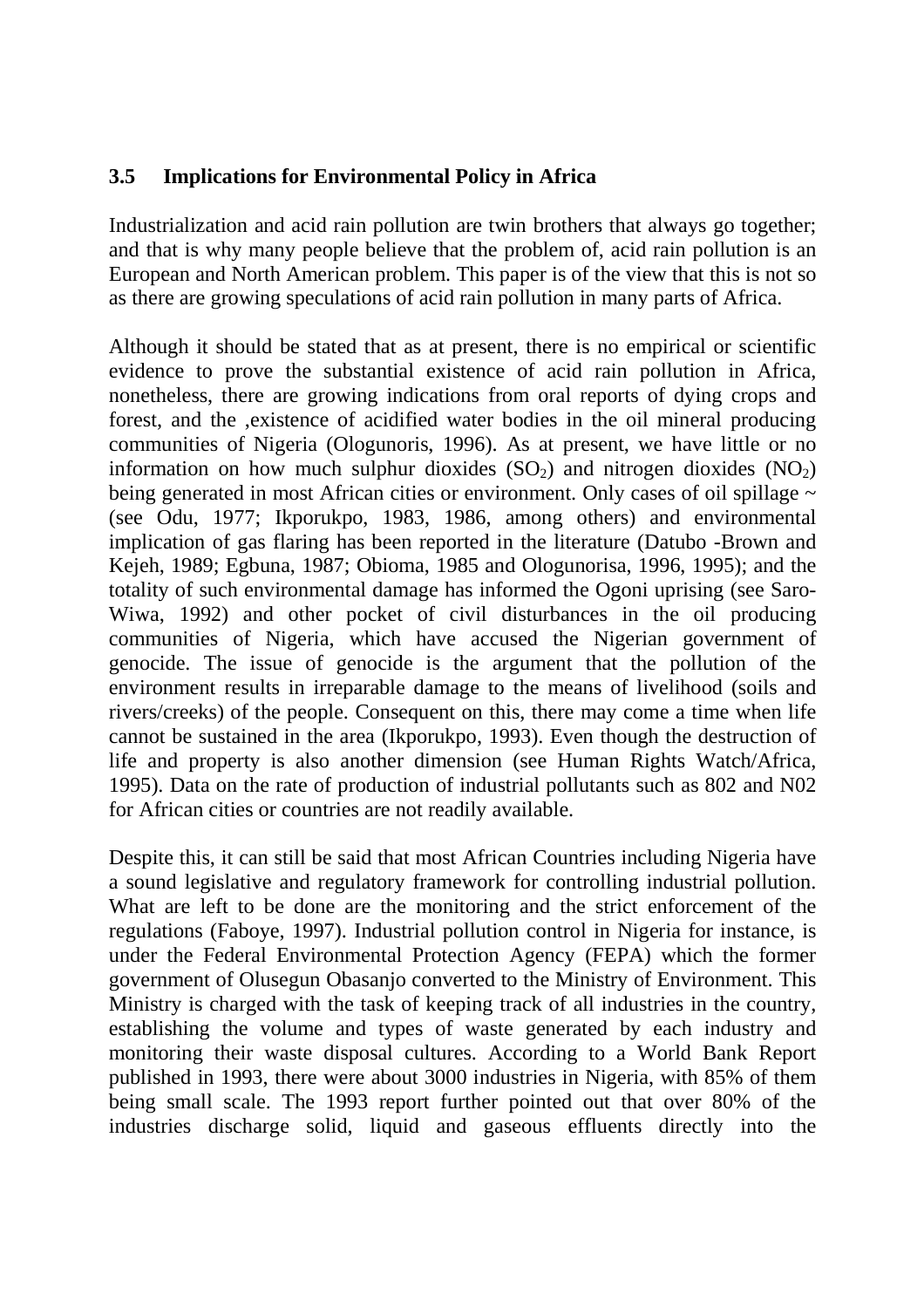environment without prior treatment, 80% of these industries are based in four states -Lagos, Rivers, Kano and Kaduna (Faboya, 1987).

There is now growing evidence that while consumption of energy seems to be stabilizing in the industrialized countries, its rate of growth is very rapid in developing nations. For example, in 1988, energy use increased by about 1 % in Western Europe, 3 % in Latin America, 4.1 % in Africa, and more than 11 % in the Industrializing countries of South East Asia. There is indeed a growing concern that the rapid growth in consumption of oil in some African countries is both economically and ecological unsustainable and thus the need for conservation and for finding alternative sources of energy (Salau, 1990).

The potential pollution zones in Africa and by implication acid deposits include Libya, Algeria, South Africa, Cameroon, Nigeria, Egypt, Zimbabwe, Congo, Mauritania and Zaire. Some of these countries are major producers of fossil fuel and fossil fuel combustion is the primary cause of acid deposition and pollution, with coal accounting for the release of more sulphur dioxide and aside from the above environmental policy recommendations. In African Continent, evidence of growing environmental awareness has been manifested through the Cairo Plan (or the African Ministerial Conference on the Environment, (AMCEN) started in 1985. It has become a major forum for cooperation among African nations on matters affecting the environment (Baba, 1994). To achieve its goal, AMCEN has put in place its own institutional outfit, or network structures, including Regional Coordination Units (RCUS) and six centres for Environmental Education and Training Network (ETNET) of which two are in Nigeria, at Obafemi Awolowo University, Ile Ife, and the Federal University of Technology, Minna. The purpose of ETNET is to create and develop centres of excellence in environmental training for all categories of decision makers and practitioners.

#### **3.6 Conclusion**

The conclusion that can be drawn from this study is that there is a need tor Africa to evolve a sound environmental policy that is development sustainable if she is not to pay the price the developed countries and other European countries are paying today in terms of acid rain pollution, air, land, water pollution and solid waste, industrial waste and all other forms of environmental degradation and biodiversity loss.

Also, the fact that the rate of energy consumption (fossil file I) in Africa is on the increase is a pointer that African countries are potential zone for acid rain pollution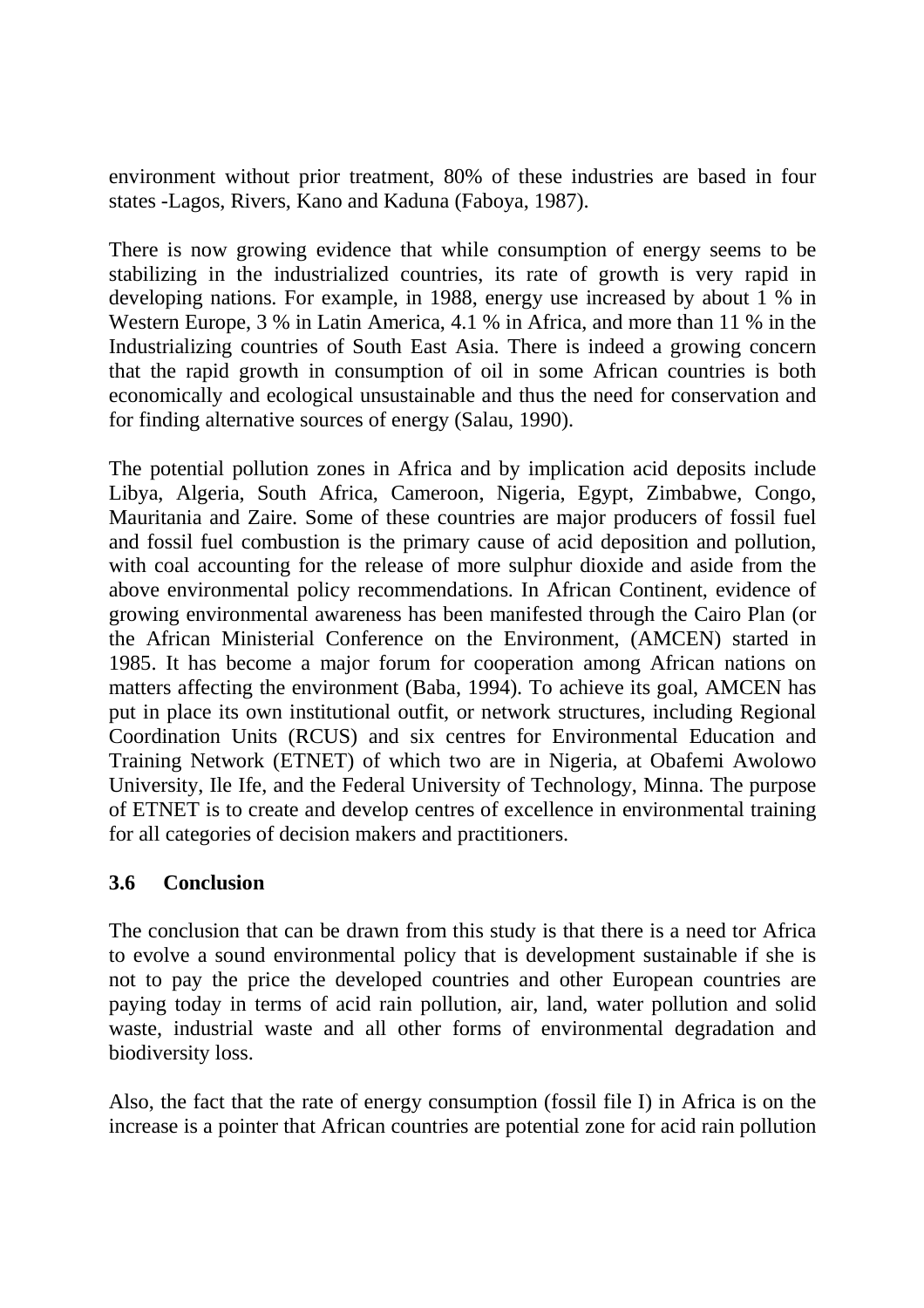and she must therefore brace up to protect her lakes, rivers and l1Ch continental shelves from being acidified, forest from decay and soil from acidity.

In view of this growing fossil fuel combustion in African cities and environment, there is therefore the urgent need to formulate effective environmental policy for solving air, water and land pollution and all other forms of environmental degradation issues in Africa. Such environmental policy on African environment, to be sustainable, should be based on the following among others:

- Strict enforcem.ent of Environmental Impact Assessment (EIA) In the planning of Industrial Policy);
- Religious adherence to the practice of regular conduct of environmental audits of company activities.
- Strict compliance with the standards for pollution emissions based on the best available technology.
- Monitoring stations for industrial pollutants especially CO2, SO2 and NO2; so that reduction value could be advocated.
- Adopt and implement an ecological approach to human settlements planning;
- Identify hazardous industries, and locate and operate them with stringent safeguards;
- Commit every business or industry to environmental sustainability;
- Reduce the use of fossil fuels, wastage in distribution, and pollution from commercial energy generation.
- Publicity campaigns towards energy conservation should be undertaken;
- The need to introduce (a) the polluter pays principles (b) the users pays principle; and (c) the precautionary principle.
- The waste of natural gas through gas flaring during oil extraction should stop or be discouraged;
- The development of alternative source of energy that is pollutant free (relatively speaking) should be encouraged e.g. promotion of solar energy development; and hydropower after EIA.
- Finally the need for the establishment of Environmental Protection Agencies in each African State to monitor the environment; and the Agencies should also draw the attention of the population especially importers and users of industrial, agricultural and ozone depleting chemicals to the requirements of international treaties, protocols and guidelines to which most African Countries is a party. (Nigeria through Federal Environmental Protection Agency, FEP A is already doing this).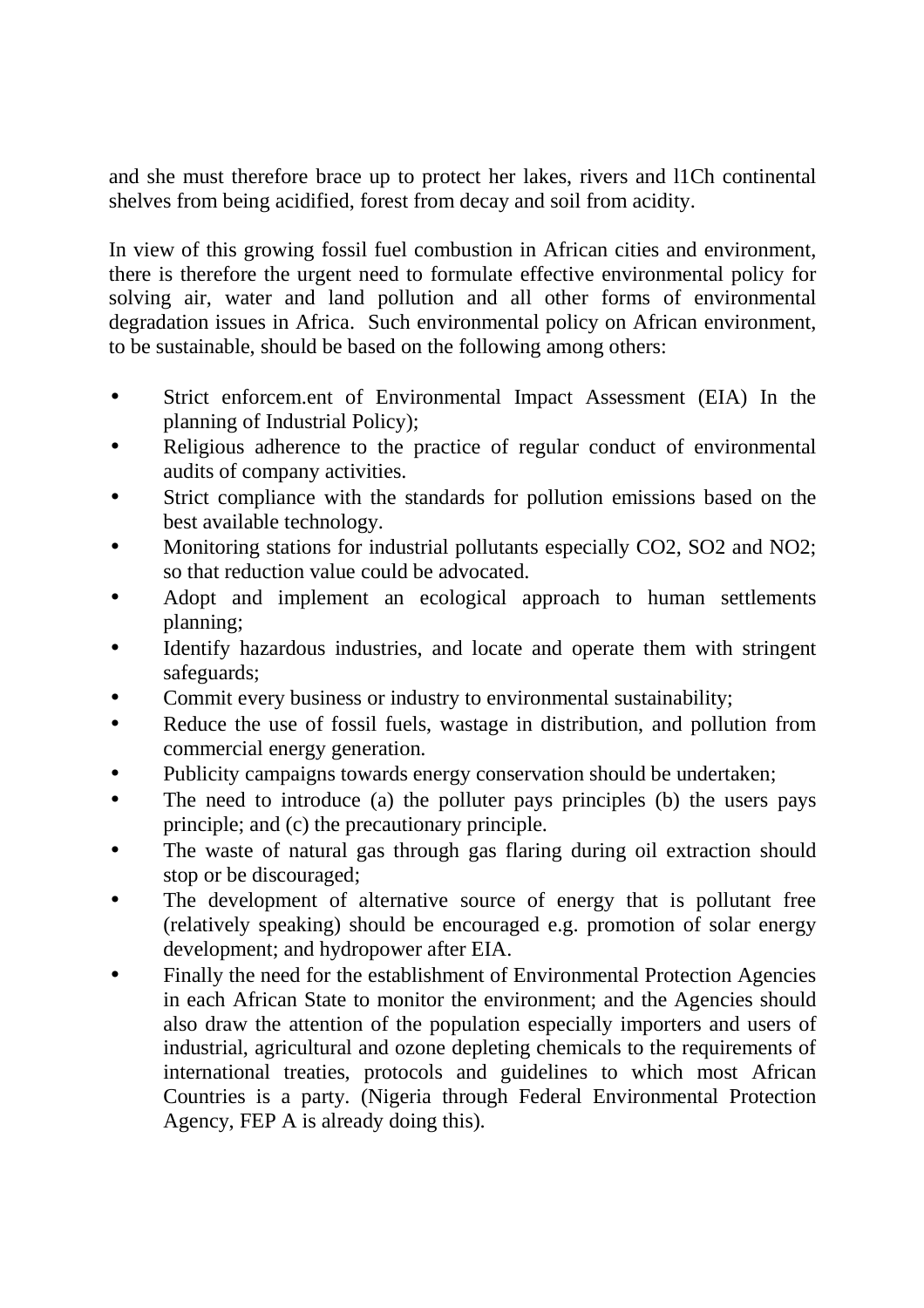There is also the need to regard the environment as a common property, and the need for legitimate mechanism for collective decision-making through which an individual or a community can enforce its rights.

#### **4.0 CONCLUSION**

In this unit, you have learnt what is meant by acid rain pollution and you should be able to explain the environmental and socio-economic implications of acid rain pollution in Europe and Scandinavian countries.

#### **5.0 SUMMARY**

This unit has focused on acid rain pollution in Europe and Scandinavian countries as well as the policy implications for environmental management in Africa.

#### **7.0 REFERENCES AND OTHER RESOURCES**

- Baba, J. M. (1994) "Sustainable Development and the Nigerian Environments", The Nigerian Geographical Journal New Series) Vol. 1
- Datubo-Brown, I. D. and B. M. Kejeh (1989) Congenital Gleft Deformities in Rivers State of Nigeria: Is there any association with environmental pollution? Journal of Royal College of Surgery/Edinburg. Vol. 34.
- Egbuna, E. O. (1987) The Environmental Hazards of the Natural Gas Industry in Guidelines for Environmental Quality Monitoring in Oil, Gas and Petro Chemicals in Nigeria, Port Harcourt: NNPC Publications
- El Sworth, S. (1987) A 'Moderate Cause for Alarm', in New Scientist, 12 February, pp. 66.
- Faboya, O. O. (1997) Industrial Pollution and Waste Management in "Oshuntokun, O. (ed) "Dimensions of Environmental Problems in Nigeria". Ibadan: Davidson Press in Association with Friedrich Ebert Foundations.
- Ikporukpo, C. O. (1983) Petroleum Exploitation and the Socio- Economic Environment in Nigeria. International Journal of Environmental Studies, 21, pp. 193-293.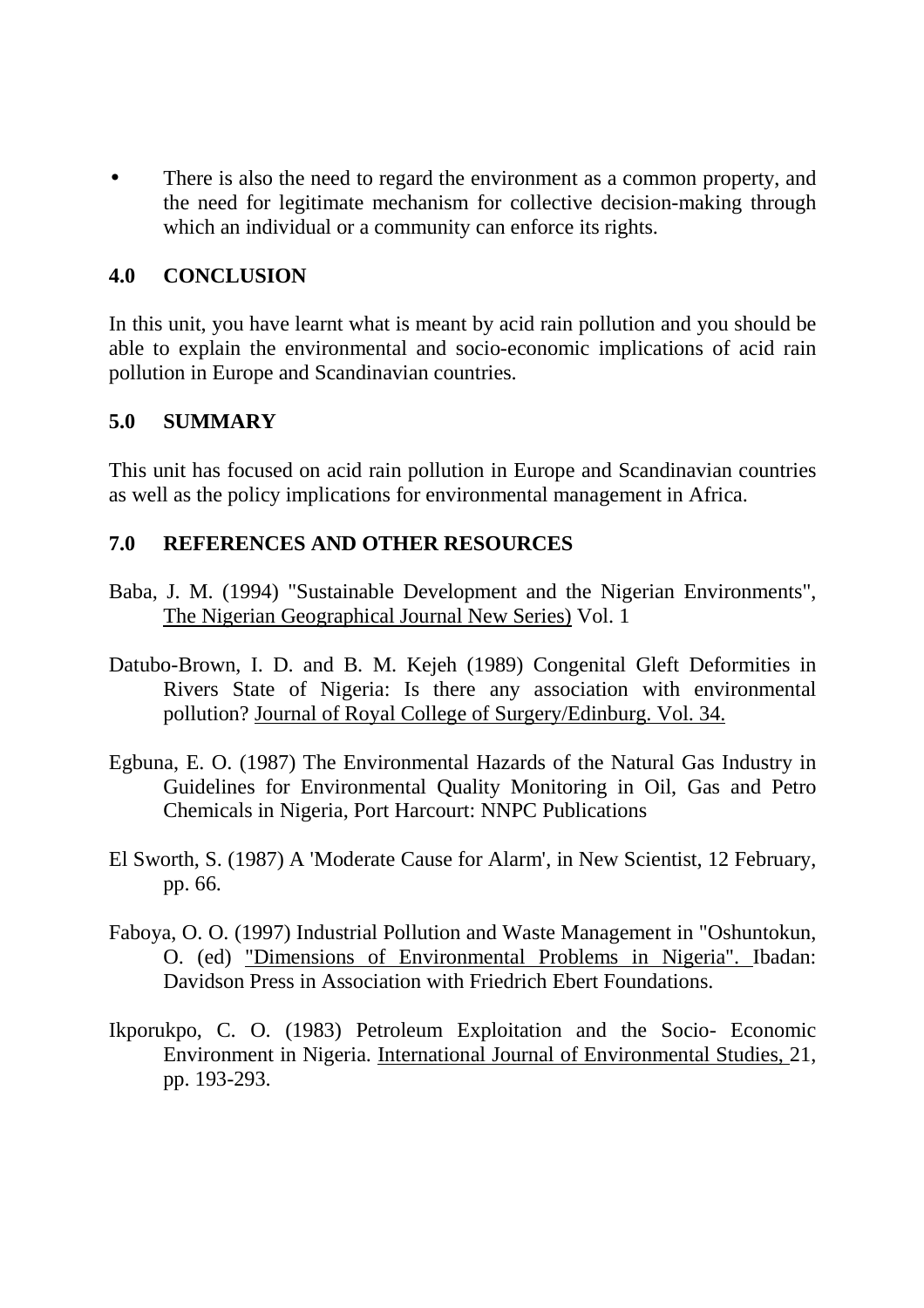- Ikporukpo, C. O. (1986) Sabotage and the Problem of Oil Spill Management in Nigeria. Ambio. 15, pp. 306 -310.
- Ikporukpo, C. O. (1993) Oil Companies and Village Development in Nigeria. Opec Review Spring, pp. 83 -97.
- Ikporukpo, C. O. (1996) Petroleum, the Environment, the Nigerian State and Ogoni Regionalism. Paper presented at the Staff/Graduate Students' Seminar, Department of Geography,. University of Ibadan, Ibadan.
- Obioma, B. K. (1985) An enquiry into the lack of investment in Agriculture by the Oil Communities: The Case of the Ogba - Egbema and Oguta Communities. Seminar on Energy, University of Port Harcourt.
- C.T.I. (1977) "Oil Pollution and The Environment" in Bulletin, Science Association of Nigeria.
- McCormick, J (1989) The Global Environmental Movement: Reclaiming Paradise. London: Belhaven Press.
- McCormick, J. (1990) Acid Earth: The Global Threat of Acid Pollution (2nd Edition). London: Earthscam Publications Ltd.
- Ologunorisa, E. T. (1995) Environmental Implication of Gas Flaring in the Niger Delta Area of Nigeria. In G. E. Omuta (ed.) Geography and Sustainable Development, Benin City: Nigerian Geography Association, University of Benin Chapter.
- Ologunorisa, E. T. (1996) Perception of Gas Flaring in the Oil Mineral Producing Areas of Rivers State. Journal of Women in Research and Develo~ment. Vol. 1. No. 1. pp.
- Salau, A. T. (1992) Global Environmental Change: A Research Agenda for Africa. Dakar Council for the Development of Social Research in Africa (CODESRIA).
- Salau, A. T. (1990) "Petroleum Production, Utilization, and the Environment: The Implications for Sustainable Development in West Africa". Paper presented at the Sub-regional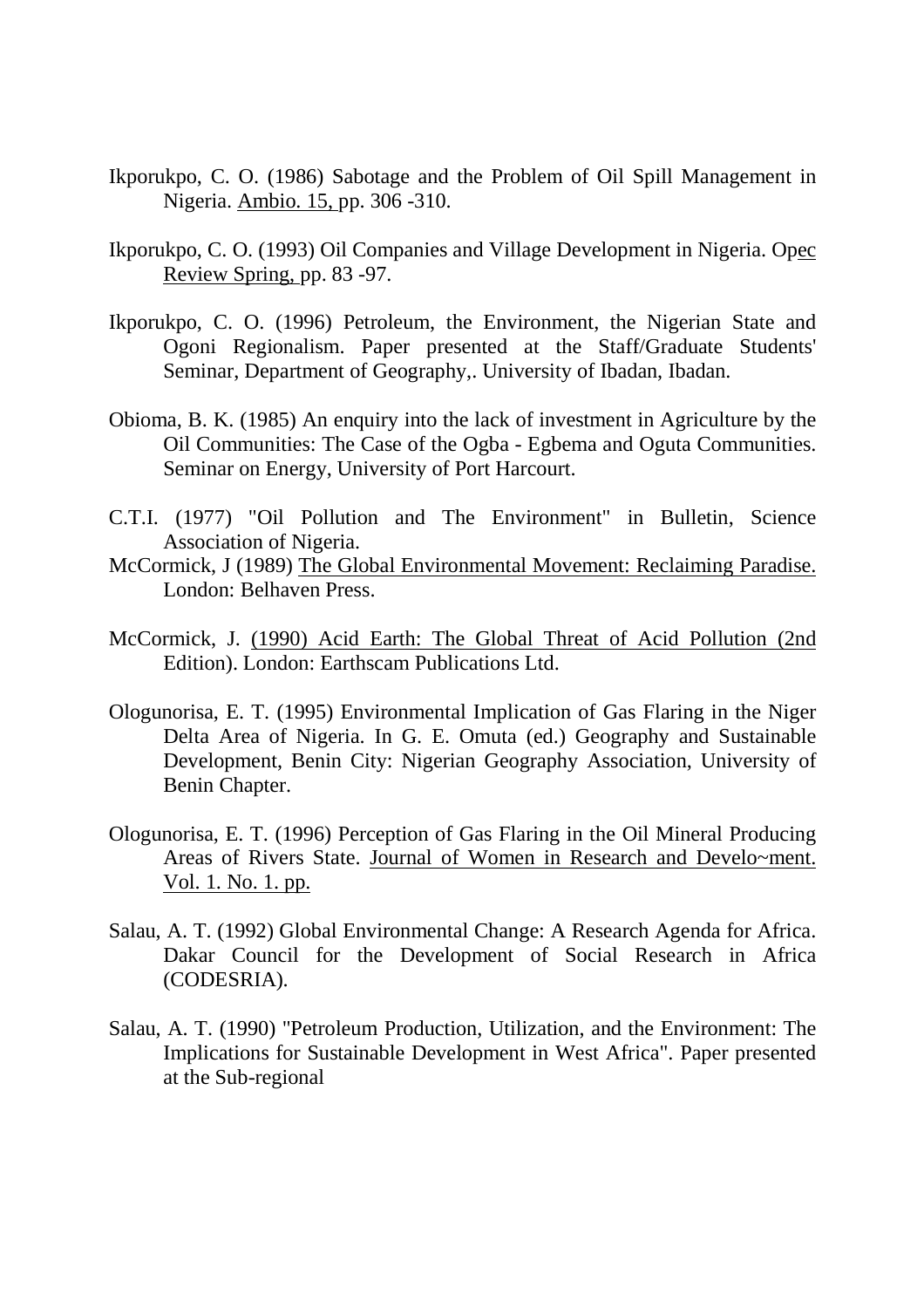- Conference on Economic Development and Environmental Sustainability in West Africa, organized by the Friends of the Earth -Ghana, 7 -9th September, Accra.
- Saro-Wiwa, K. (1992) Genocide in Nigeria: The Ogoni Tragedy. London: Saros International Publishers. Pp. 93 -96.
- United Nations, (1987) United National Strategies and Policies for Air Pollution Abatement, New York.
- UK Review on Acid Rain, 1984.
- Wiegler, C. (1987) Environmental Policy in the Soviet. Amhert: University of Massachussets Press.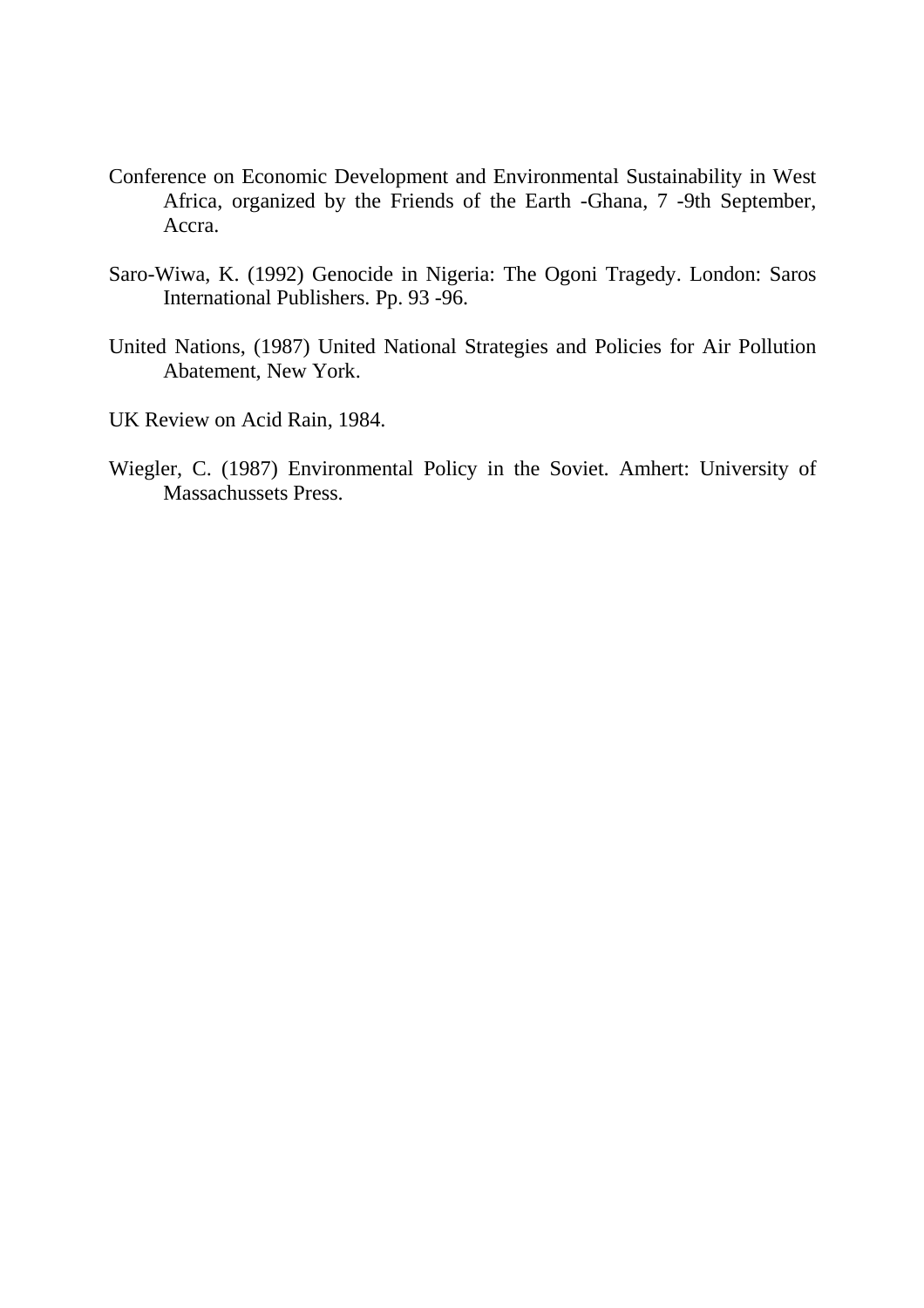#### **UNIT 10 CLIMATE CHANGE AND ENVIRONMENTAL IMPLICATION**

#### **CONTENTS**

- 1.0 Introduction
- 2.0 Objectives
- 3.0 Main Content
	- 3.1 Meaning of Climate and Climate Change
	- 3.2 Climate through the Ages
	- 3.3 Variability of Climate over Time
	- 3.4 Role of Man in Climate Change
	- 3.5 Implication of the Present Global Warming
- 4.0 Conclusion
- 5.0 Summary
- 6.0 Tutor Marked Assignment
- 7.0 References and other References

#### **1.0 INTRODUCTION**

Now that you have gone through this guide, you should have ac a general overview of what this unit is all about, and how i1 specifically to the course. This unit will help you acquire understanding of the meaning of climate change and its environmental implications. Before we do this, let us have a view of what should learn in this unit, as indicated in the unit objectives below

#### **2.0 OBJECTIVES**

At the end of this unit, you should be able to:

- Define the term "Climate" and "Climate Change"
- Tell how climate varies over the ages
- Understand variability of climate over time
- Identify the role of man in climate change
- Know the implication of the present global warming.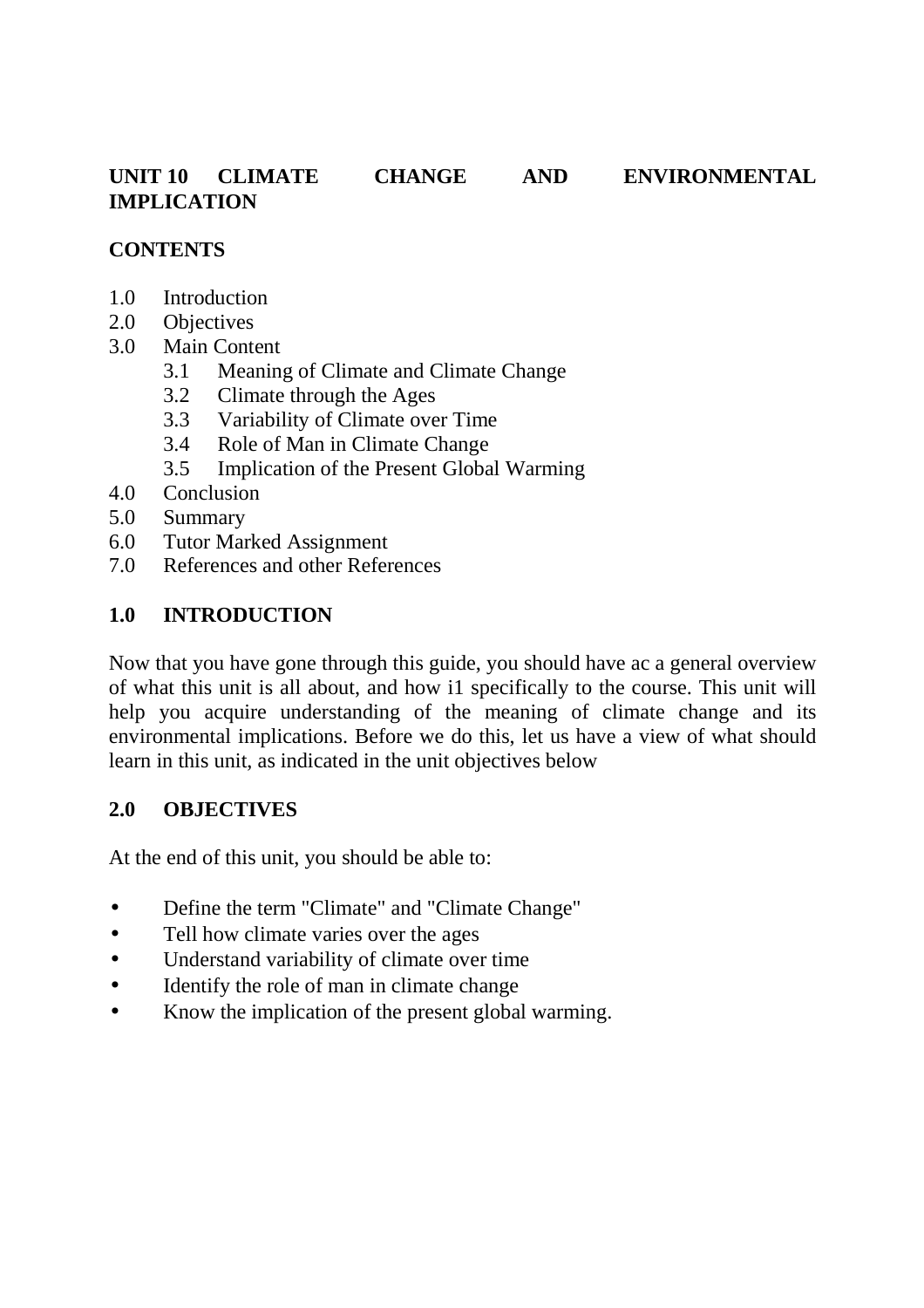# **3.0 MAIN CONTENT**

### **3.1 Meaning of Climate and Climate Change**

The term "Climate" can be defined as a synthesis or an amalgam weather. In other words, it is the mean expectation of weather given period over a location or area. It can also be regarded statistical abstraction of actual weather experienced in an area long period of time. This is why man sees climate as the average weather condition. This notion of climate is not strictly correct is because climate includes not only the average conditions but the study of weather extremes and deviations from those a conditions and the probability of occurrence or re-occurrence particular weather event (Ayoade, 1988). The changeability weather is a common phenomenon; this is because weather Variation occur frequently, often on a time scale of a few hours. Climate variations are not a common occurrence because they occur they occur much less frequently on a time scale of several years or hundreds of years. Climate is a variable phenomenon with variations occurring on varying time scales. And that is why various terms are use describe variations or fluctuations in climate and these are valid reference to some appropriate time scales at which the variations or fluctuations are considered.

The term "climatic variability", "variations" and "climate fluctuations" are used to express the inherent variability of c Climate is not fixed or static but rather dynamic and cha Climatic trends occur only when fluctuations or variations in ( follow a trend over a period of time. The fluctuation may 2 cyclical in nature to give rise to climatic cycles. Over a long period time, climatic fluctuations may be such that a shift in type of climate over a given area occurs; we then say there is a change or climate change.

#### **3.2 Climate Through the Ages**

Although the earth is estimated to be over 4 billion years 0 study of past climate, which is called Paleoclimatology extends only to 500 -600 million years before present. Table 10.1 summarizes variations in global climate from the pre-Cambrian era to the present.

Not much about past climate could be studied during this era. This is because pre-Gambrian rocks hardly contain an evidence of past climate. Instrumental observations of weather began less than 200 years with the invention of the thermometer in 1593 by Galileo the Mercury Barometer in 1943 by Toricelli (Oguntoyinbo, 1982) Our knowledge of past climate dating to pre-instrumental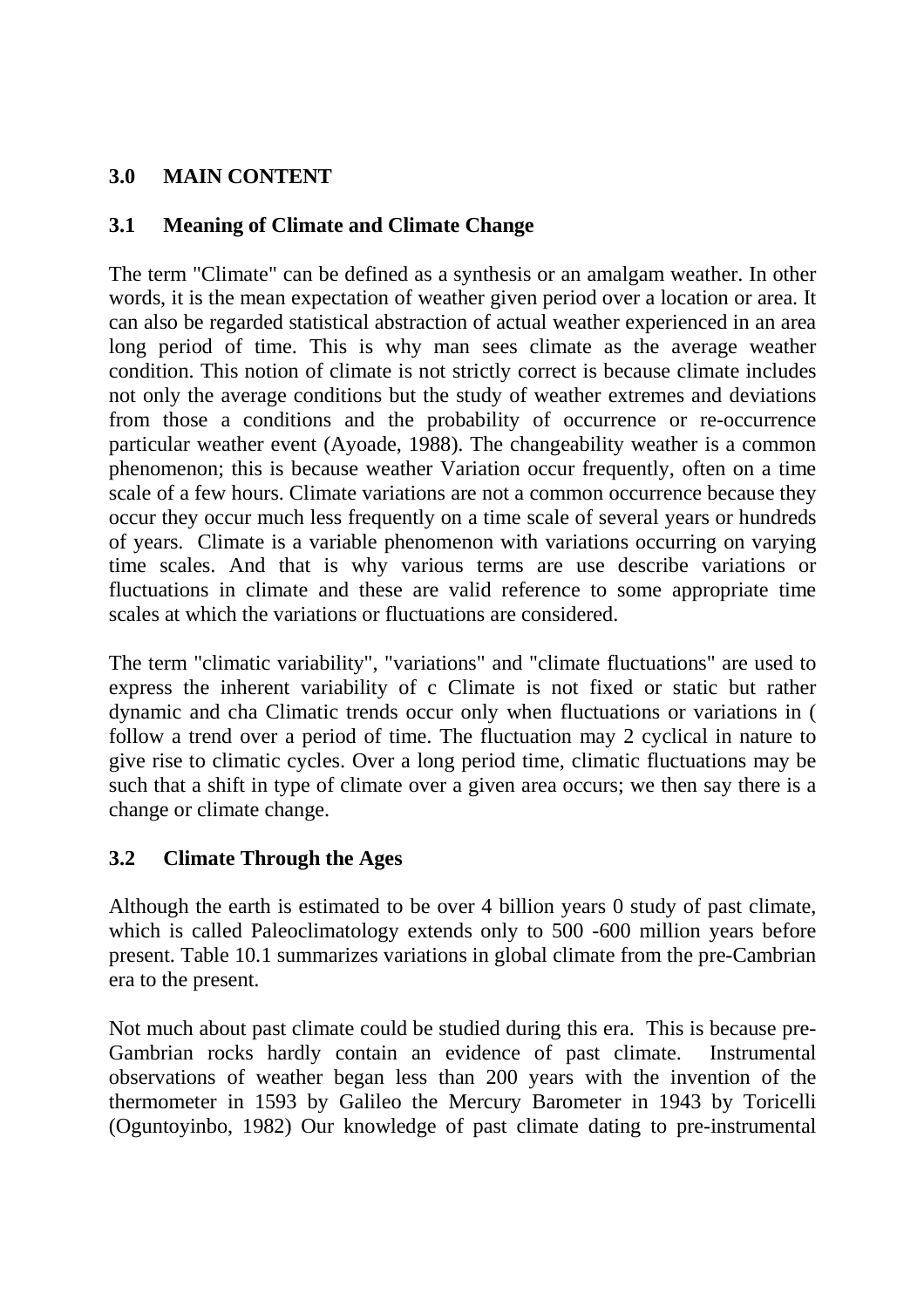period is therefore based on the imprints of the climate in those periods on the landscape, soil, vegetation and later on, human activities.

| Era          | Period            | Age by radio-<br>activity in Million<br>Years | Climate                                                                                                                                                                                                                                                                                                                                     |
|--------------|-------------------|-----------------------------------------------|---------------------------------------------------------------------------------------------------------------------------------------------------------------------------------------------------------------------------------------------------------------------------------------------------------------------------------------------|
| Pre-Cambrian |                   | 560                                           | Glacial                                                                                                                                                                                                                                                                                                                                     |
| Paleozoic    | Cambrian          | 510                                           | Cold" becoming warm                                                                                                                                                                                                                                                                                                                         |
|              | Ordovician        | 400                                           | Moderate to warn                                                                                                                                                                                                                                                                                                                            |
|              | Silurian          | 340                                           | Warn                                                                                                                                                                                                                                                                                                                                        |
|              | Devonian          | 310-340                                       | Moderate becoming warm                                                                                                                                                                                                                                                                                                                      |
|              | Carbonifer<br>ous | 260-300                                       | Warm at first becoming warn                                                                                                                                                                                                                                                                                                                 |
|              | Permian           | $210 - 240$                                   | Glacial at first<br>becoming<br>moderate                                                                                                                                                                                                                                                                                                    |
| Mesozoic     | Triassic          | 190                                           | Warm and equable                                                                                                                                                                                                                                                                                                                            |
|              | Jurassic          | 155                                           | Warm and equable                                                                                                                                                                                                                                                                                                                            |
|              | Cretaceous        | 110                                           | Moderate                                                                                                                                                                                                                                                                                                                                    |
| Tertiary     | Eocene            |                                               | Moderate becoming warm                                                                                                                                                                                                                                                                                                                      |
|              | Oligocene         | 60                                            | Moderate to warn                                                                                                                                                                                                                                                                                                                            |
|              | Miocene           | 30                                            | Moderate                                                                                                                                                                                                                                                                                                                                    |
|              | Pilocene          | 13                                            | Cool                                                                                                                                                                                                                                                                                                                                        |
| Quaternary   | Pleistocene       | 1                                             | Sequence of glacial<br>and<br>interglacial period                                                                                                                                                                                                                                                                                           |
|              | Holocene          |                                               | Present inter- glacial 12,000<br>$10,000$ years<br>before<br>to<br>present and reached climatic<br>optimum about 5,000 years<br>before present mild climate<br>800-1000 A.D. Worldwide<br>warming of about 0.60C<br>from $1880's$<br>to $1940$ 's,<br>relative cooling with several<br>trend reversal since, then.<br>Warming since 1980's. |

**TABLE 10.1: Summary of Paleoclimatic History of the Earth** 

**Source: (Modified after Brooks, 1949)**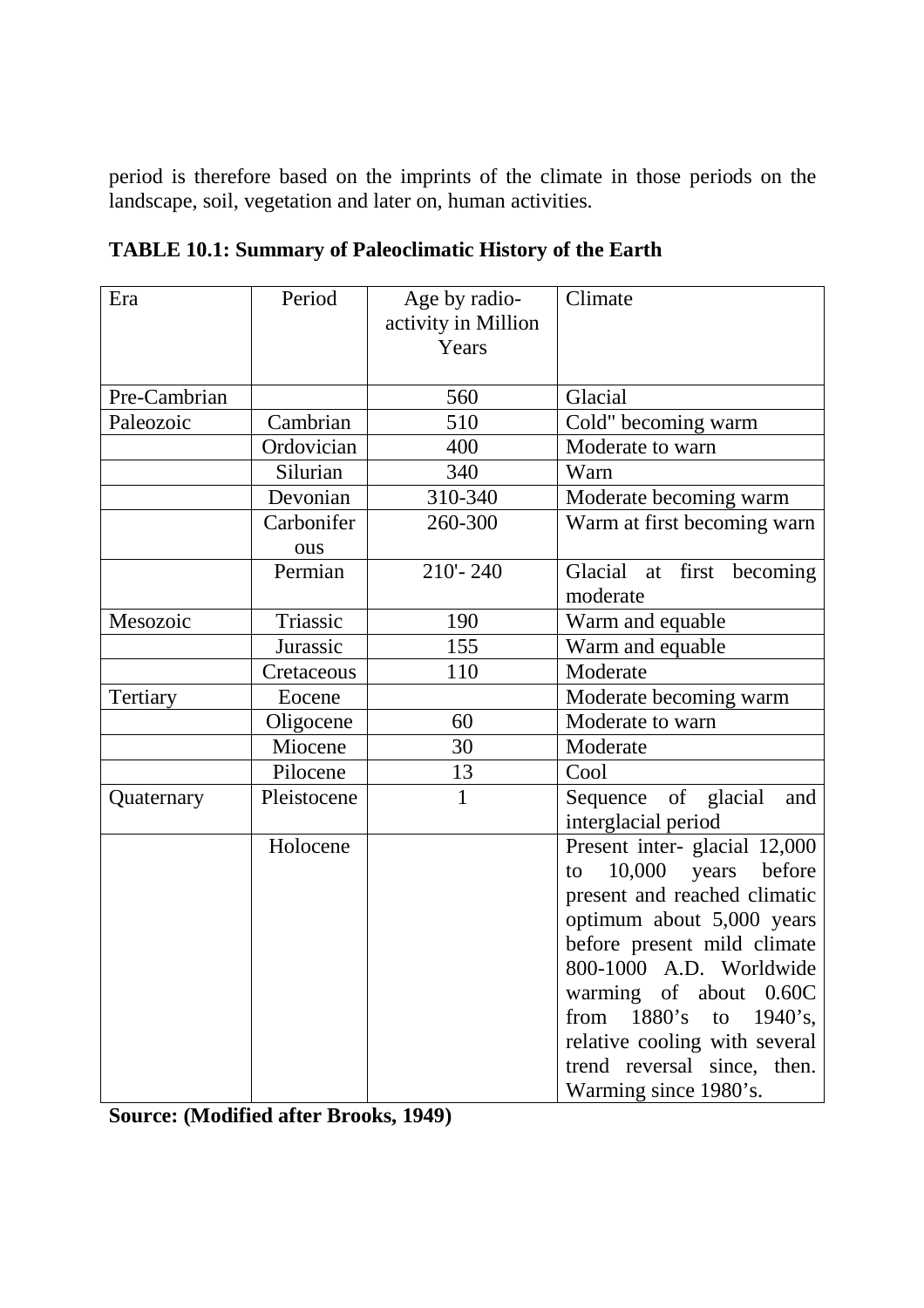The details of these indications of past climates as given by *A* (1988) include.:

- A. Biological Indicators
	- i. Pollen
	- ii. Fossils
	- iii. Tree rings
- . B. Lithogenetic Indicators
	- i. Varves
	- ii. Salt deposits or evaporates
	- iii. Laterites
- C. Morphological Indicators
	- i. relic Landforms -old beaches and sand and glacial landforms such as moraines and eskers.
	- ii. River terraces
- D. Archeological/Documentary Indicators
	- i. Artifacts
	- ii. Cave draining
	- iii. Evidence of large scale migration
	- iv. Abandonment of settlements
	- v. Records of famines.

The summary of variations in global climate given in Table based on various studies of the Paleoclimates in various parts world using a variety of indicators of past climate. These studies show that the global climate has oscillated between cold (glacial) and warm (non-glacial) phases since the Pre-Bambrian era. oscillation according to Ayoade (1994) has been on varying scales with the larger time scale ones affecting larger areas globe than the smaller time scale oscillations. Apart from the ice ages during the Pre-Cambrian 560 million years ago, there a Permian ice age, this occurred 210-240 million years ago, a Pleistocene ice age, which occurred less than a million yea] Significant ice ages have occurred every 100,000 years termination period of 10,000 years. Minor ones have occurred over 20 to 30,000 years. The last period from 7,000 to 5,000 years have been characterized by declining temperatures with very cold in some 28,000 and 350 years ago. The latter cold interval between 1550 and l850AD has been referred to as the little ice age. this period vineyards disappeared from England and European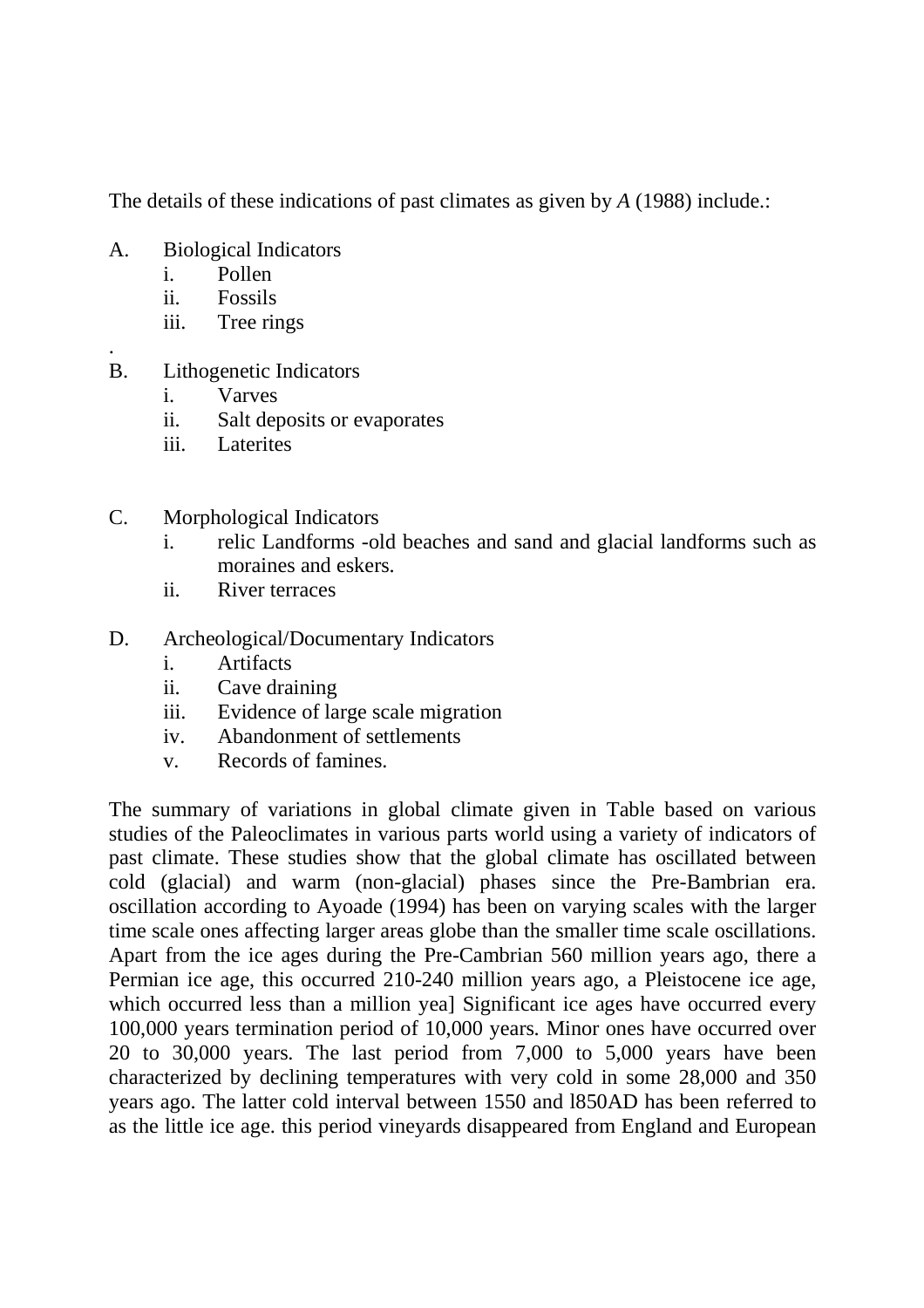glaciers grew. It is generally believed that we are at present] through an interglacial period. Since the advent of instrumental records, data have indicated a warming trend in the N Hemisphere from the 1880's to the 1940's and a warming trend early 1950s in the southern Hemisphere.

The warming trend in the Northern hemisphere terminate in the 1940's when cooling set in, but this cooling has been reversed part since the 1970's. Studies have shown that since the ad' instrumental records, a serried of drought has been recorded in parts of the world. In West Africa, for instance, major d occurred in 1913-14,1943-46,1972-74,1982-83 and 1987. Severe drought were experienced in the United States in 1993 -94, in the 1930's and in 1975. The major cause of drought in this part tropics and indeed elsewhere, is the failure of the seasonal monsoon rains. The floods on the other hand are caused by cyclones. Bryson (1975) summarized the lessons of climatic history as follows:

(i) Climate is not fixed.

(ii) Climate tend to change rapidly using geologic time scale rather than gradually;

- (iii) Cultural changes usually accompany climatic changes; normal in the longer perspective of centuries.
- (iv) When the high latitudes cool, the tropical monsoons tend to fail
- (v) Cool periods of the earth's history are periods of greater than normal climatic instability.

#### **3.3 Variability of Climate Over Time**

In order to understand why climate varies, we have to examine mechanisms that give rise to climate. Climate depends on the general circulation of the atmosphere, which is determined by a complexity of factors and processes that constitute the global c system. The global climatic system according to Ayoade 1988, 1993), includes the atmosphere, the hydrosphere (water biosphere (Living organisms), the lithosphere (land) an cryosphere (ice and snow) and they interact with one another influence of solar energy. He observed that the climatic sta1 place at any given period is determined by three crucial factors are:

(vi) The amount of solar energy received by the climatic s which depends on the solar output, the extent of radiation in space before reaching the earth's atmosphere, the dist, the earth from the sun and the angle of tilt of the earth's rotation.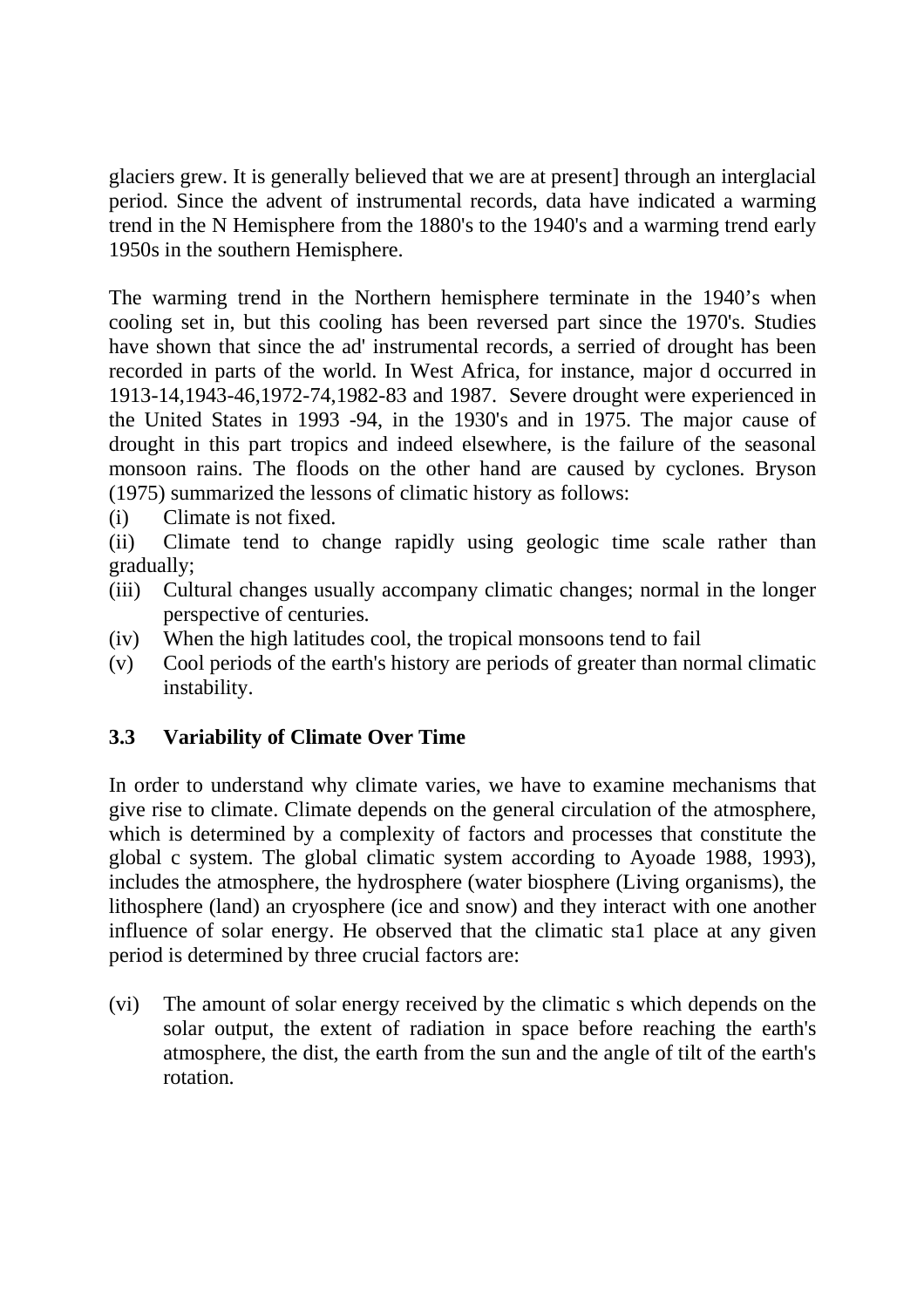- (vii) The way this energy is distributed and absorbed over the surface, which depends on the earth's atmospheric composition, its topography, extent of ice and snow cover and distribution of continents and oceans.
- (viii) The nature of the interaction processes between the comp making up the global climatic system.

#### **3.4 The Role of Man in Climate Change**

All the theories of climate change attempt to account for variations the amount of solar energy received by the earth and the spatial temporal distribution of this energy over time. In the la: decades, research findings have indicated that man can influence climate through various activities. The causes of climatic variation ascribed to human activities are:

- (i) Increase in the CO2 content of the atmosphere as are; bush burning and burning of fossil fuels such as coal, g. especially in urban areas;
- (ii) Artificial generation of heat as a result of human ac1 especially in urban areas:
- (i) Interference with the ozone layer by pollution deriving human activities; (See Table 2).
- (iv) Alteration in the earth's albedo as a result of deforestation, land clearing for cultivation or construction and animal grazing.

The most important pollutants as far as climate modification concerned are CO2, fluorocarbons, sulfur compounds and dust (aerosols). Other causes of atmospheric pollution apart from industrialization and urbanization are bush burning and deforestation. Man estimates the CO2 content of the atmosphere to have increased by 11% from 294 ppm in 1870 to 321 ppm in 1970 owing to the b of fossil fuels. It is estimated that by 2,000 A.D. the CO2 atmosphere will be 370 ppm. It is believed that the increase have been more were it not for the removal of CO2 fro atmosphere by the biosphere and hydrosphere. If all things I equal, CO2 will raise global temperature because it absorbs and reemits radiation from the earth and the atmosphere.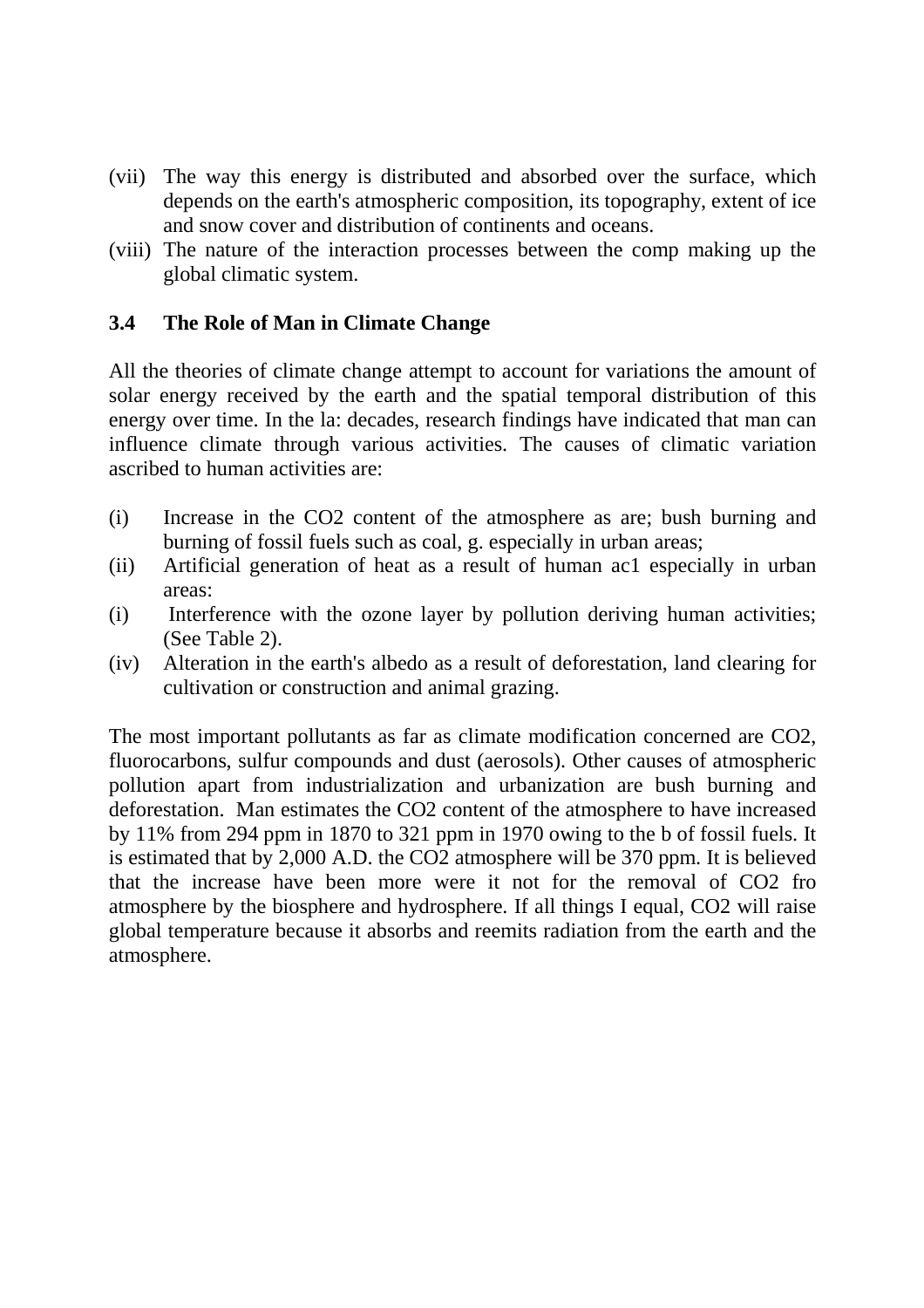| Elements                 | <b>Comparison with Rural Environs</b> |
|--------------------------|---------------------------------------|
| <b>Dust Particles</b>    | 10 times more                         |
| S <sub>0</sub> 2         | 5 times more                          |
| CO <sub>2</sub>          | 10 times more                         |
| Radiation                | 15 or 20% less                        |
| <b>Sunshine Duration</b> | 5 to 15%                              |
| Cloud Cover              | 5 -10% more                           |
| Fog                      | 30 to 100% more                       |
| Precipitation            | 5 to 1 0% more                        |
|                          |                                       |
| Temperature              | $0.5 - 1.0$ degree cent more          |
| <b>Relative Humidity</b> | 6% less                               |
|                          |                                       |
| Wind Speed               | 20 - 30% less                         |
|                          |                                       |

**Table 10.2: Man's Impact on Climate** 

#### **Source: (after Landsberg, 1970)**

Aerosols have a cooling effect on the temperature of the lower atmosphere. Aerosols are known to counteract or model warming effect of CO2. This is probably one of the reasons, observed global warming of about 0.6°C between the 1880s early 1940s was followed by a net cooling of 0.2 to 0.3°C 1: presumably as a result of increases in man-made particulate (Ayoade, 1993); another atmospheric constituent whose concentration can be influenced by human activities in ozone. Ozone is mainly between 30 and 60 km from the earth's surface but concentrated mainly between 15 and 35km in the atmosphere. is a tri-atomic form of oxygen  $(0<sub>3</sub>)$ , highly unstable and formed under the influence of ultra-violet radiation, and during thi oxygen molecules break up and the separated atoms indiv combine with other oxygen molecules as follows:

 $O_2$  + Ultraviolet rays  $\rightarrow$  0 + 0 Then,  $0 + \text{O}_2 \longrightarrow 03$ 

Once formed, ozone itself is unstable and may be destroyed action *of* radiation on it or by collision with monatomic oxygen recreate oxygen (Oz) as follows:

$$
0_3 + 0 \longrightarrow O_2 + O_2
$$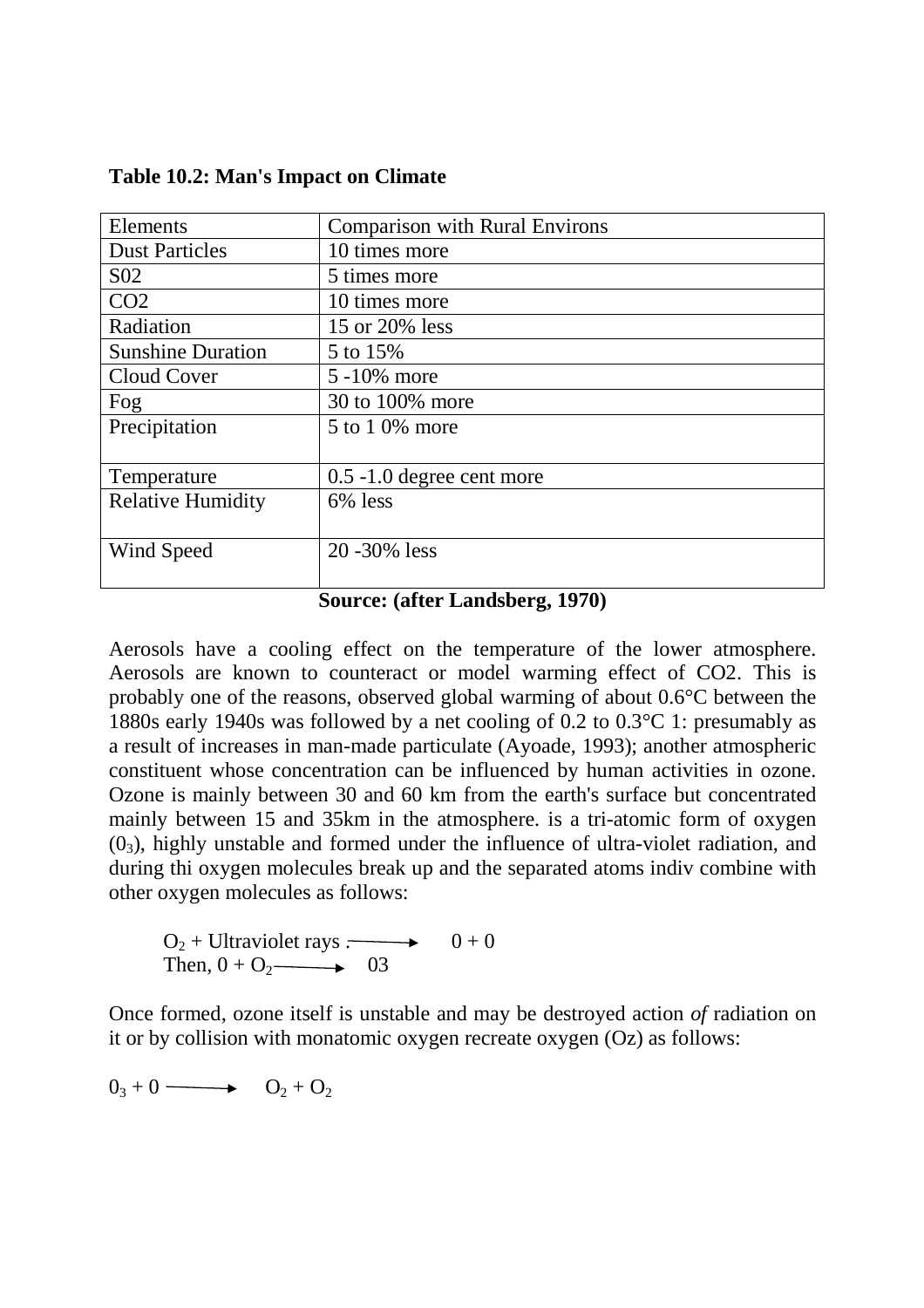Ozone performs two important functions in the atmosphere. I absorbs ultraviolet radiation harmful to living things including Second, it plays some role in the energy balance of the atmosphere and so can influence climate. Man can damage the Ozone I, two ways. First, is through the production of fluorocarbons 1 refrigerants, and aerosol propellants. Second, is through nitrogen oxides produced form exhaust of high flying aircraft (SST) and perhaps from fertilizers. When fluorocarbon (also kilo' chlorofluoromethanes e.g. CCI3F and CCI2F2) reach the stratosphere the absorption of ultraviolet radiation causes the molecules t chlorine atoms (CI) which then react with ozone  $(0<sub>3</sub>)$  as follows to produce chlorine oxide and oxygen.

 $CI + 0_3 \longrightarrow$   $Clo + O_2$ 

The chlorine oxide (Clo) in turn reacts with atomic oxygen (O) to regenerate chlorine atom (CI) and oxygen as follows:

 $Cl_0 + 0 \longrightarrow Cl_1 + O_2$ 

The regenerated chlorine atom then reacts with another molecule and the destruction of ozone continues. The chlorine atom (Cl) thus acts as a catalyst which in itself unchanged at the end reaction. Ozone may also be destroyed by nitrogen oxides. Nitrogen oxides are produced by chemical reactions from natural Sources as well as man-made sources such as atomic bombs and exhaust (flying aircraft. Nitrogen oxides notably nitrous oxide  $(N_2O)$  are produced by bacterial activity on nitrogen fertilizer. When the: oxide gets to the stratosphere, it is converted to nitric oxide (NO) by reaction with ultraviolet radiation. The nitric oxide reacts with to produce nitrogen oxide and molecular oxygen as follows:

 $NO + O_3 \longrightarrow NO_2 + O_2$ 

A molecule of nitrogen dioxide then reacts with a free oxygen a regenerate a molecule of nitric oxide and molecular oxygen follows:

$$
NO_2 + O_2 \qquad \qquad NO + O_2
$$

The regenerated nitric oxide (NO) is available to react with a ozone molecule and the process of ozone destruction continues. It should be noted that the reaction of ozone with chlorine atom re from fluorocarbons is six times more rapid than that involving oxide. So most efforts at conserving the ozone layer has been area of reducing the amount of fluorocarbons released in atmosphere. The major climatic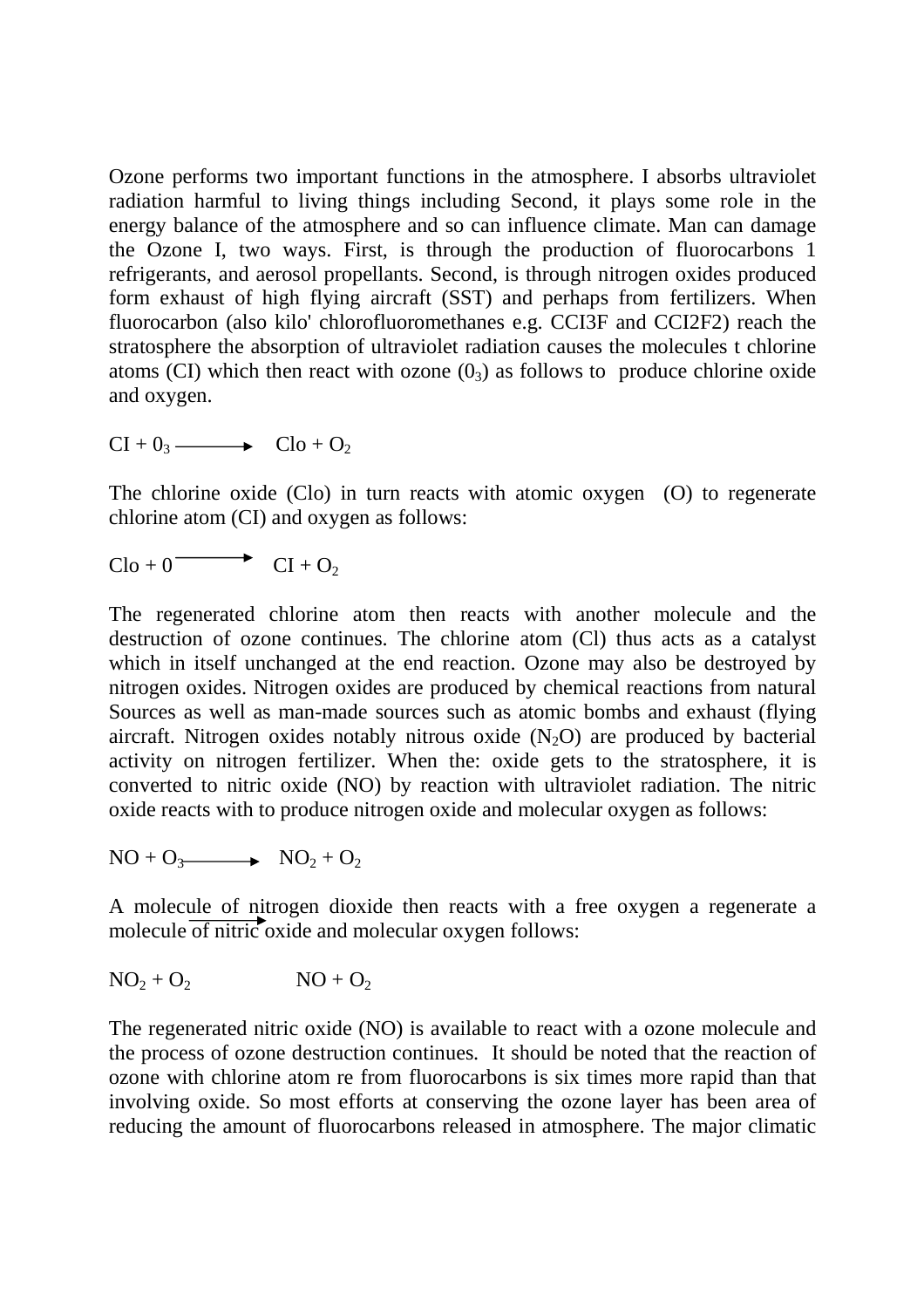effect of depleting the ozone layer to raise the earth's temperature and consequently bring about warming. It is believed that such global warming will cause:

- (a) More violent storms in the tropics
- (b) A shift in climatic belts, and
- (c) Melting of polar ice and glaciers and a rise in sea It

#### **3.5 Implication of the Present Global Warming**

Variations in climate will no doubt have planning implications Appropriate long term planning must be put in place to enable man live successfully within the limit of his variable climatic res. Ayoade (1993) illustrated this scenario with a few example argued that if there is cooling on a large scale, decreased agric length of the growing season would result, similarly, there would be increased space heating and consequently greater demands in generation activities. New strains of crops and animals may t be developed to withstand the harsher climatic conditions. Cooling will also affect precipitation adversely particularly in the tropic the monsoons tend to fail when there is cooling. Prolong and intense cooling may lead to a fall in the level of rainfall t moisture withdrawn from the sea is not returned but locked up as ice on the land. Polar ice will therefore increase. Many of the present port cities may become hinterland cities as the sea retreats. On the other hand, global warming may result in melting of polar glaciers with consequent increase in sea level and the submergence of coastlands. The growing season in the temperate region will increase.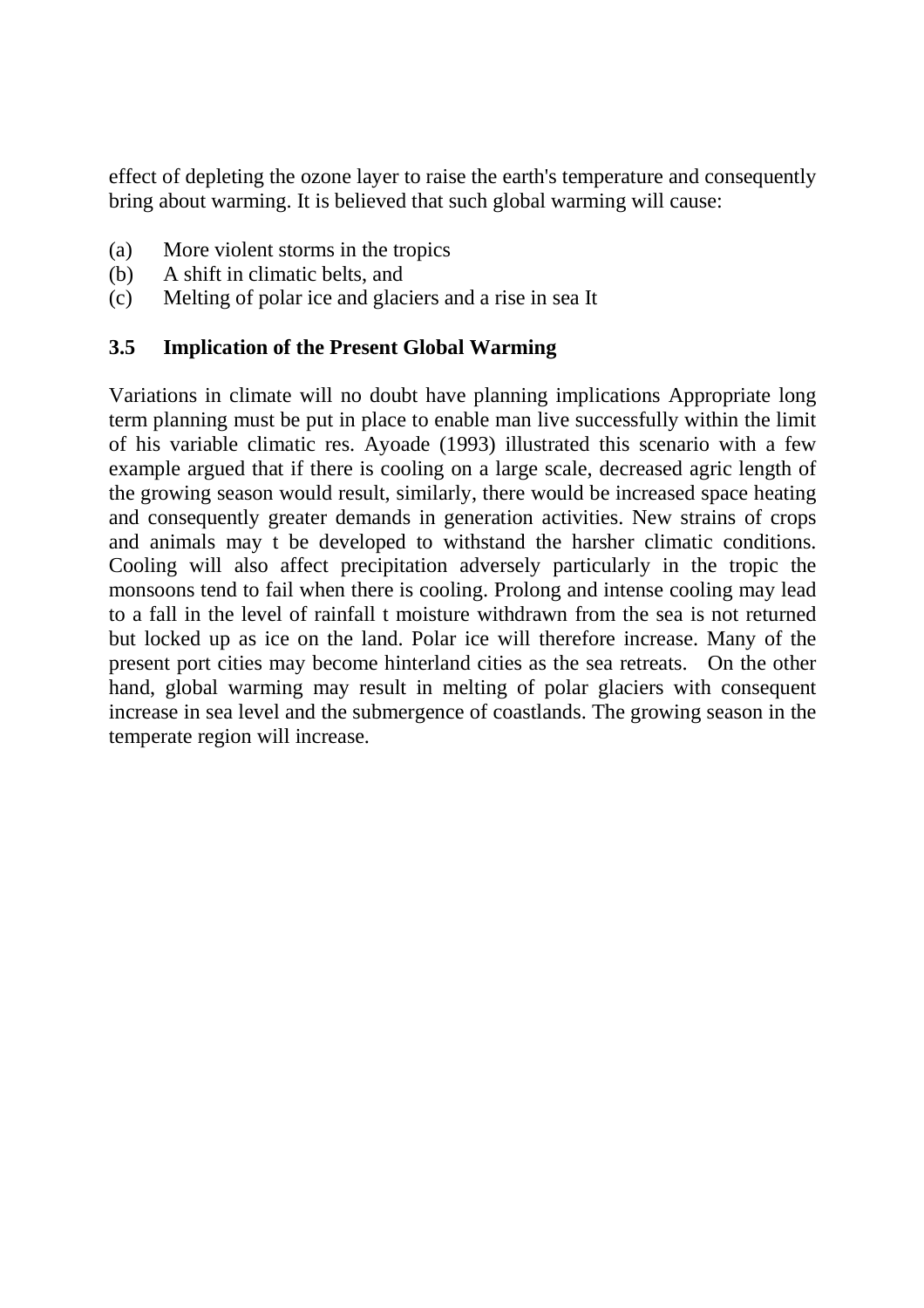# **UNIT 11 FLOODS**

### **CONTENTS**

- 1.0 Introduction
- 2.0 Objectives<br>3.0 Main Conte
	- Main Content
		- 3.1 Floods
		- 3.2 Types of Floods
		- 3.3 Causes of Floods
		- 3.4 Beneficial Effects of Floods
		- 3.5 Negative Effects of Floods
		- 3.6 Mitigation Strategies
		- 3.7 Conclusion
		- 3.8 Summary
		- 3.9 Tutor Marked Assignment
		- 3.10 References and other Resources
- 4.0 Conclusion
- 5.0 Summary
- 6.0 Tutor-Marked Assignment
- 7.0 References and other Resources

# **1.0 INTRODUCTION**

You have just gone through this guide, and you should have acquire a general overview of what this unit is all about, and how it link: specifically to the course. This unit will help you understand the meaning of floods, causes, beneficial and negative effects and mitigation strategies. Before we do this, let us have a view of what you should learn in this unit, as indicated in the unit objective below:

# **2.0 OBJECTIVES**

At the end of this unit, you should be able to:

- Define floods
- Identify the types of floods
- Mention the benefits and negative effects of floods
- Understand the flood mitigation strategies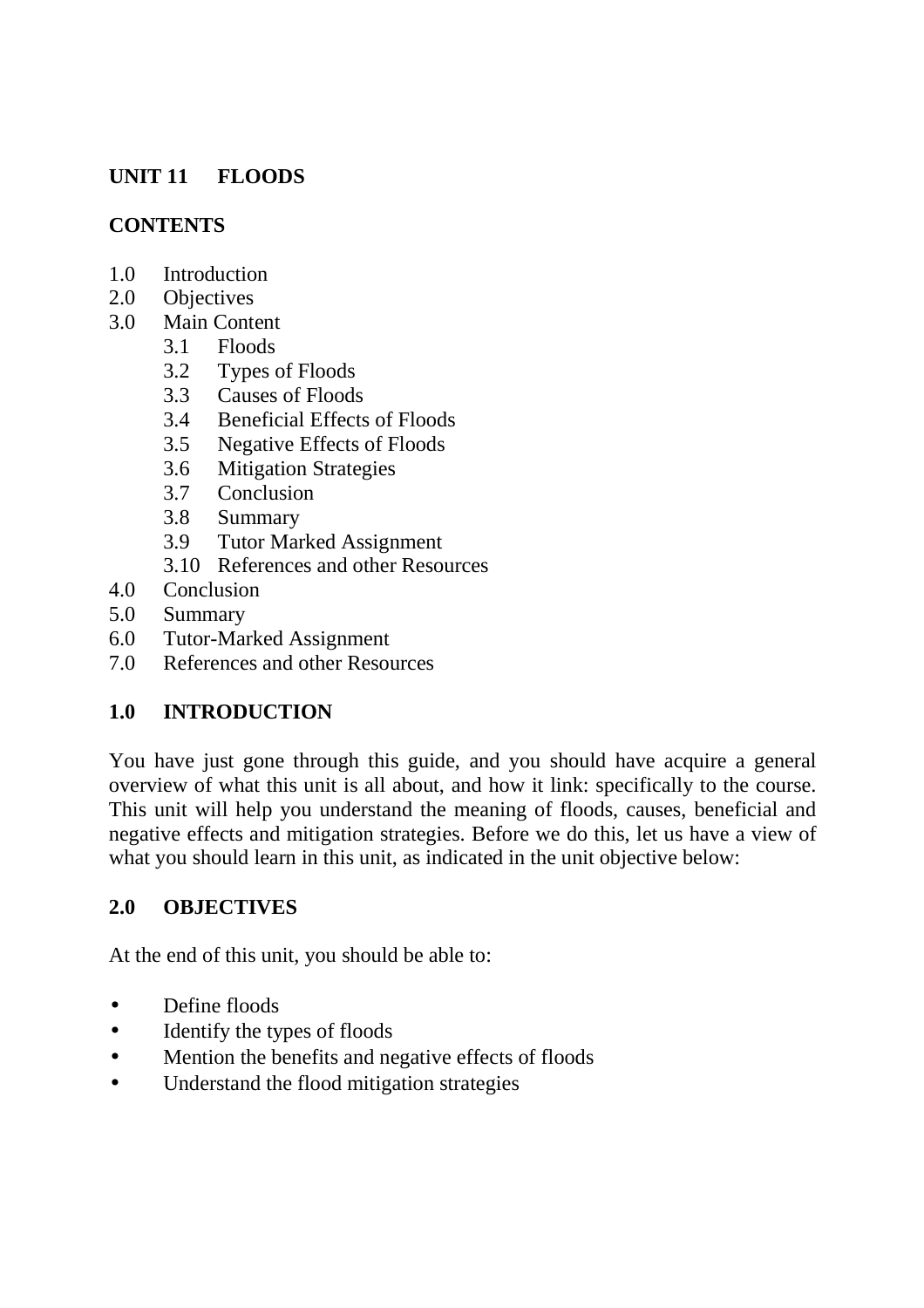# **3.0 MAIN CONTENT**

## **3.1 Floods**

In everyday usage and in the ordinary hydrologic literature, a flood is referred to as "any relatively high flow that over-tops the natural or artificial banks in any reach of stream" (Chow, 1964). It is also regarded as "an overflow or inundation that comes from a river or other body of water and causes or threatens damage" (Leopold an Maddock, 1954; Alli, (1979) or simply a "deluge or inundation (Wright, 1978).

Floods can also be defined as the highest value of the stage or discharge of a stream during the water year (Gumbel, 1941; Cicioni et al, (1972). This common view implies the distinction between floods of the same magnitude, but there might exist several different inundations in a year, the greatest one will be a flood but a flood need not be an inundation, even a dry year has a flood (Gumbel, 1941).

It is necessary to state here that these definitions do not contradict themselves. The latter is necessary only because of the technical exigency of including at least one flood for every year in the computation of flood magnitudes and their probable frequencies of occurrence.

# **3.2 Types of Floods**

Floods have been divided into: River Floods and Coastal Floods (Chow, 1964).

**River Floods:** are caused by precipitation acting either directly by rainfall, or indirectly by snow or ice melt, and those resulting fofll1 dam collapse and earthslides (Ward, 1978). Floods resulting from melting of snow or ice, with or without an additional increment from rainfall, are a major component of the hydrological region in the high latitude areas of Canada, the United States and Russia, and parts of Europe and at high altitudes in the major mountain areas of Europe and Asia (Ward, 1978). Such floods normally occur only once a year.

In view of the markedly varying flood response to different rainfall conditions, many attempts have been made to classify rainfall floods on the basis of the storm event itself. Thus, Ward (1978) recognized two types of river floods related to different causal factors: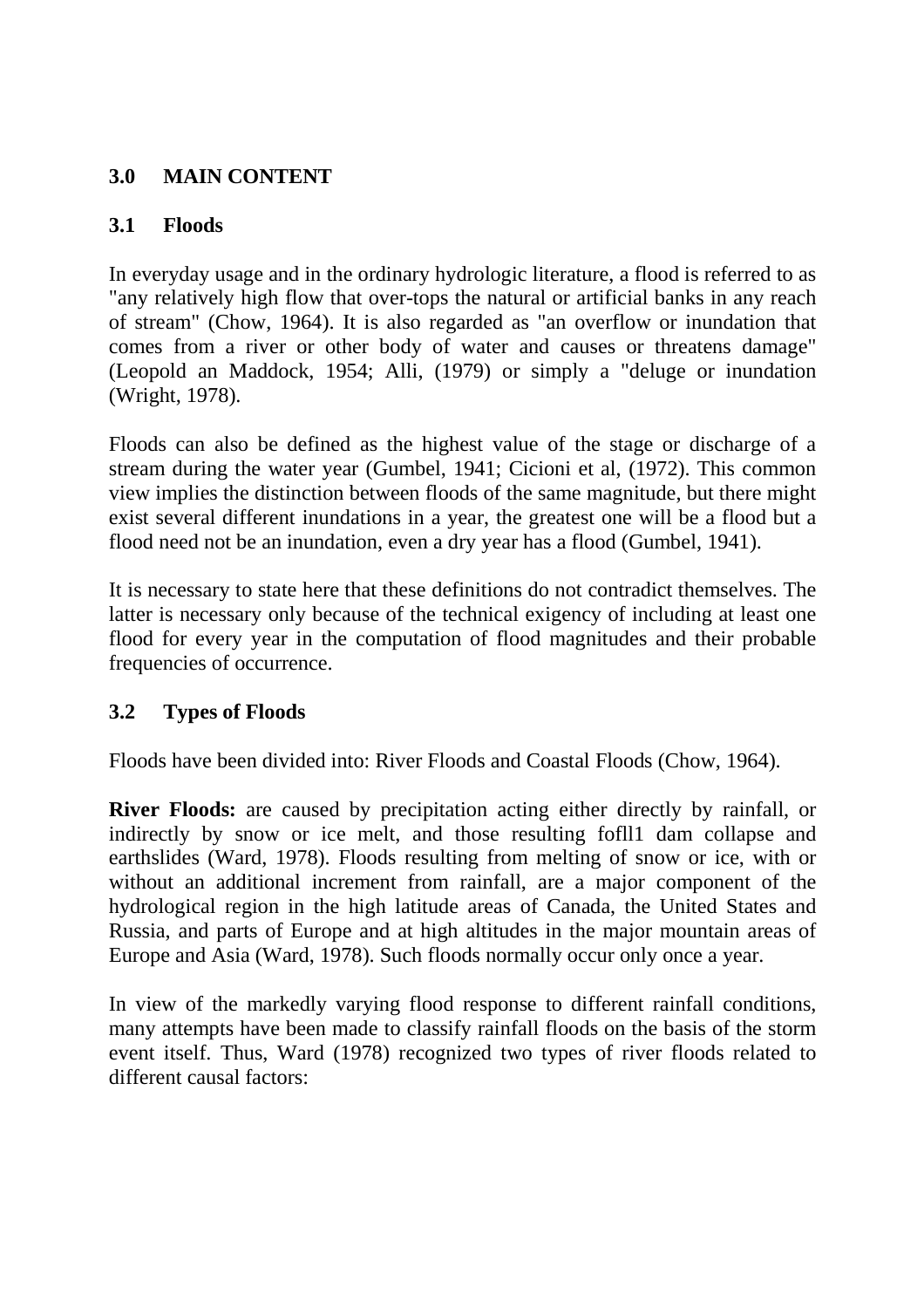**(i) Flash Floods, and (ii) Long Rain Floods.** Flash floods are often the results of convection storms; while long rain floods are associated with the several days or even weeks of low intensity rainfall and are the most common cause of major flooding.

. Ward (1978) studied the characteristics of long rainfall floods, and on that basis identified four types. These are: "flash floods" of few hours duration; "Single event floods" of longer duration; "Multiple event floods; and finally, "Seasonal floods" which are often simply an extended form of multiple event floods. It should be noted that apart from the four discussed above, another type called "flood pondages" occur on surface depression on urban and other surfaces (Omuta, 1988).

## **Coastal Floods**

They are of three kinds:

- (i) those caused by meteorological disturbances such as hurricanes and other disturbances at sea (typhoons, cyclones, tsunamis, etc.).
- (ii) those caused by seismic disturbance such as submarine earthquakes, landslides and other disturbances of the sea (Langbein, 1978).
- (iii) Lakeshore floods (Hewitt and Burton, 1971) The combination of these different types of floods accounts for 40% of the world's natural disasters. Earthquakes cause 15 per cent of natural disasters but are over-estimated while droughts are under-estimated probably because it is a non-event (Burton et al, 1978). Apart from the high frequency of flood occurrence, most of the world's population and property are located on lands subject to the overflow of rivers or seas. For example, flood prone lands comprise about 5% of .the area of the United States, more than 10 per cent of the Hwang Ho Basin in China, almost al the Netherlands and nearly all of the Southern part of Vietnam (Langbein, 1978). There is therefore an imperative need for a proper and comprehensive understanding of floods if the safety of flood plain occupancy and coastal areas are to be guaranteed.

#### **3.3 Causes of Floods**

Wisler and Brater (1959) have discussed seventeen factors which ma) influence runoff and hence floods in any stream. These they divided under three broad categories viz: climatic factors such as precipitation interception and evaporation; physiographic factors including basil characteristics and physical factors; and channel characteristics including types and efficiency. These factors are in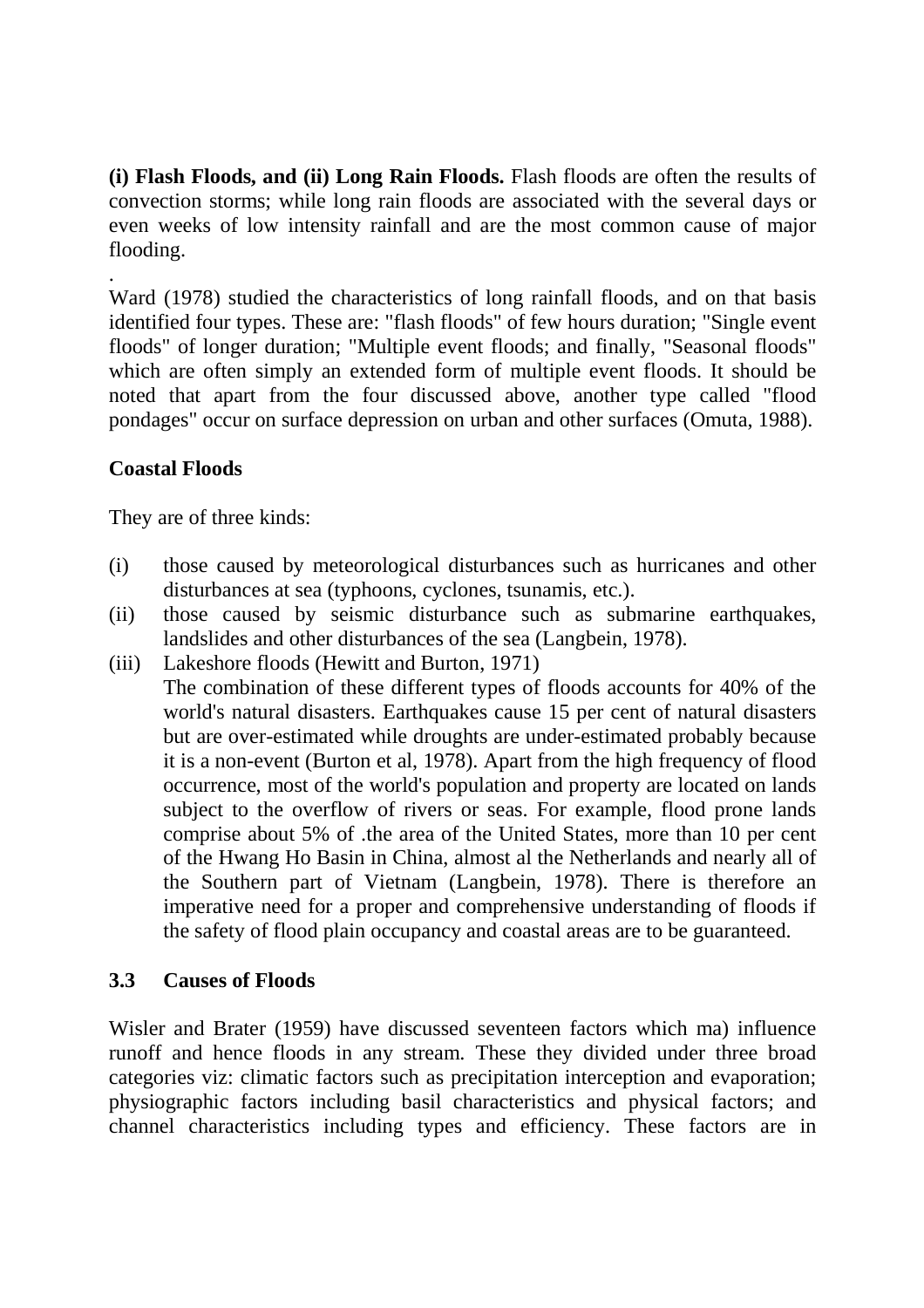complete agreement with those discusses in detail by Ward (1968). The most exhaustive list is however that Chow (1964). According to him runoff, and by extension floods, may be affected by:

- (i) Climatic factors, these include: (a) precipitation form: such as rain (rainstorm floods), snow (snow melt floods), floods due to ice jams, floods due to glaciers, floods due to earth-slides, types of precipitation, intensity, duration, time distribution, area distribution, frequency of occurrence, direction of storm movement, antecedent precipitation and soil moisture.
- (b) Interception: vegetation species, composition, age and density of stands, season of the year, size of storm.
- (c) Evaporation and
- (d) Transpiration

#### (2) **Physiographic factors which include:**

- (a) Basin characteristics such as size, shape, slope, orientation, elevation, stream density.
- (b) Physical factors such as land use and land cover, surface infiltration condition, soil type, geological conditions such as the permeability and capacity of ground water formation.
- (c) Topographic factors such as the presence of lakes and swamps
- (d) Artificial drainage

# **3. Channel Characteristics including:**

- (i) Carrying capacity such as size and shape of cross sections shape, roughness, length, tributaries, types and efficiency.
- (ii) Storage capacity such as breakwater effects.

The effects of all these factors are fairly accurately known except for the effect of lance use. Wisler and Brater (1959) contend, f01 instance, that of all the many physiographic factors that affect the runoff of any area, one of the most important is land use and land management. Ward (1967) agrees completely that "it is largely the human that apparently increased severity of flood during recent times: Langbein (1978) asserts, however, that the effects of all these factors (land use) are small and in themselves along insufficient". He has the backing of Waltham (1978) who concludes the discussion of the Hwang Ho basin floods by saying that floods will always occur with or without the presence of man..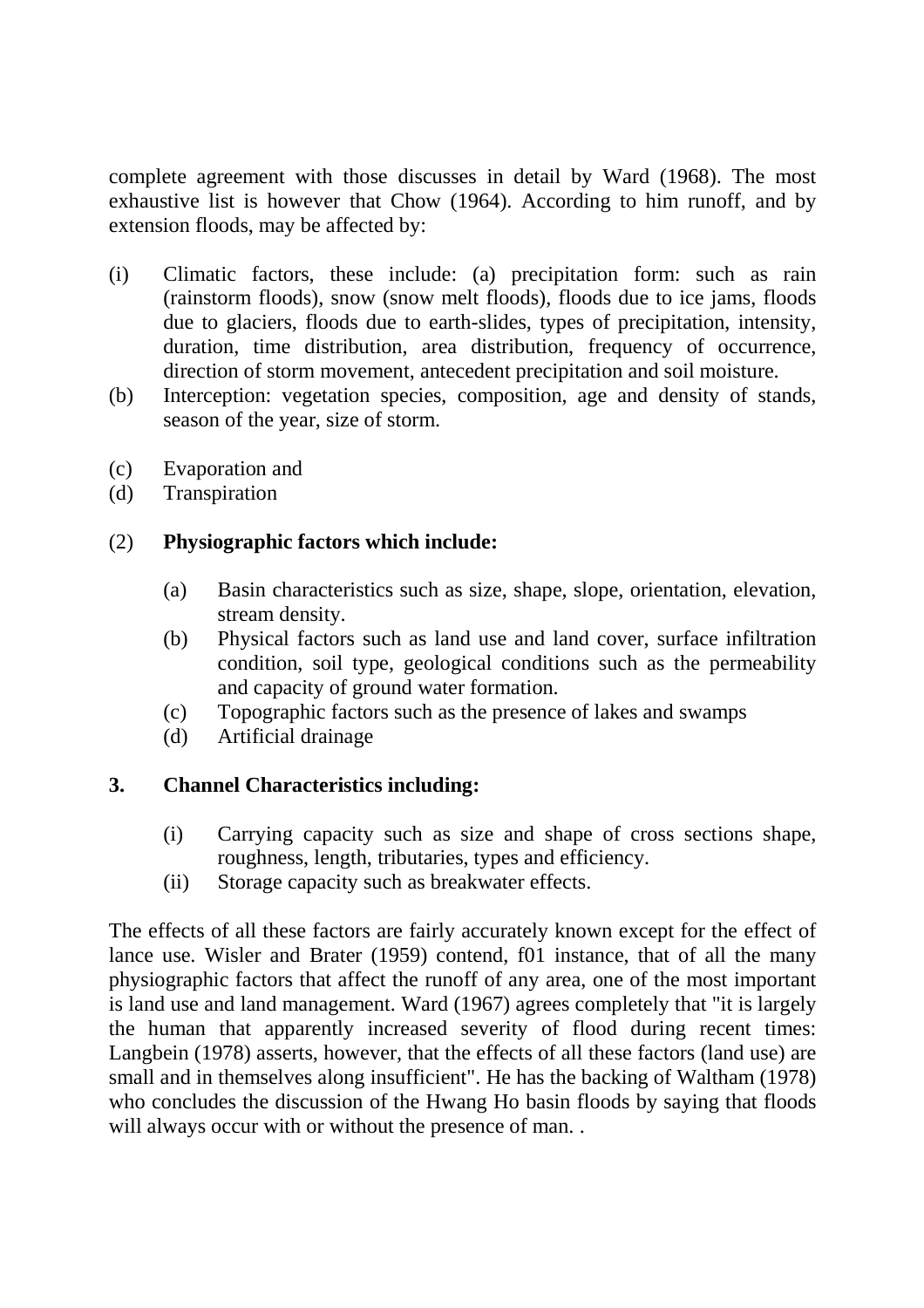Few scholars have discussed the causes of the most dangerous floods of all. That is the coastal floods. Coastal floods are the most dangerous because they almost always result in compound hazards (Hewitt and Burton, 1971). A hurricane for instance causes damage by the direct action of wind on property, by the accompanying heavy rainfall that causes rivers to flood. Hence, the damage is from three sources, each potentially destructive in its own right, collectively, they are catastrophic.

Floods may also be caused by the encroachment of hydraulic structures and cities on floodplains and coastal lands (Darling, 1959): and by blocking of river channels. The Ogunpa river flood in Ibadan on August 30, 1980 for instance was wholly due to the blocking of the river channel with waste deposited by the residents of Ibadan Eventually, it was as if the river "decided" that it had created the channel and should therefore have the "right of way". The entire channel was cleared in one swift flood along with over 200 residential buildings, over 200 lives and inestimable property (Oyo State Diary of Events, 1981).

## **3.4 Beneficial Effects of Floods**

Of all the extreme events, none is more paradoxical than floods. This is because it is the most frequently occurring natural hazard that causes the greatest damage as well as the most beneficial effect. It is probably safe to attribute the rise and growth of the early civilizations to the occurrence of floods. Civilization hereunder used loosely refers to the period when man settled and embarked on cultivation of agriculture. Naturally, these early settlements (later to be the foci of civilization), thrived along the valleys and floodplains of the Nile Tigris, Euphrates, Indus and Hwang Ho (Langbein, 1978).

All these rivers have over the years built expensive and ferti1 floodplains that were ideally suited to tiling with the crud instruments possessed by the early man. Hence, Tarhule (1988) ha observed, "since the beginning of recorded history and probably predating that, man has always had an infinity for floodplains an riversides". This is because there is lack of road and rail network: and hence, greater affinity for rivers and ports affinity.

Perhaps, the best example of the benefits of floods and floodplains presented by the river Nile and its valley. The River Nile fed on its upper course by heavy tropical rainfall and from the Blue and White Nile Floods between June and September in its lower reaches. It covers and fertilizes large area of land. This resulted in the early occupancy and subsequent rise of civilization, in the Nile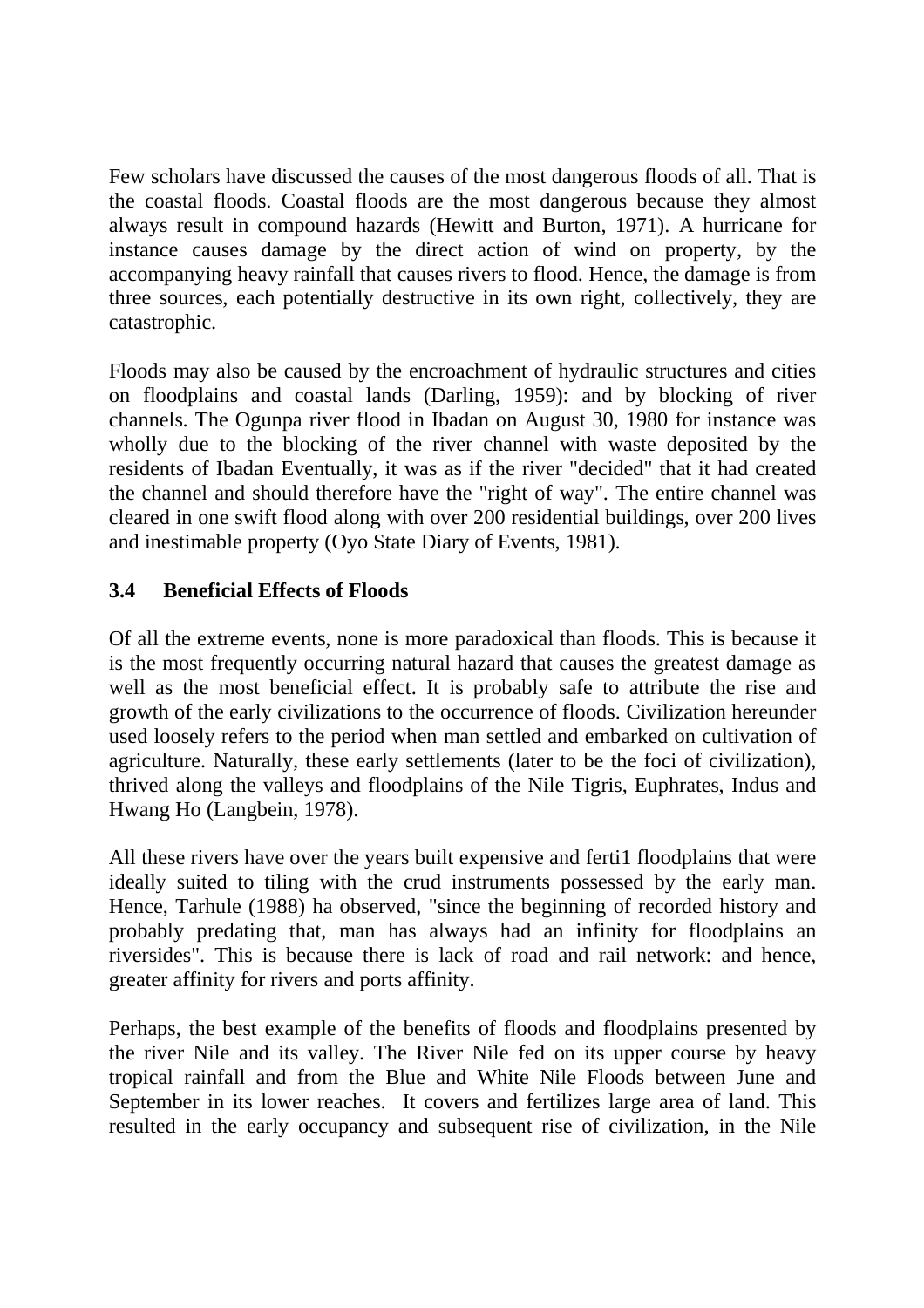valley. The Nile Valley indeed has been a human anthill since very ancient time (Tarhule, 1990). Today, the Nile Valley with about 900 persons per square kilometer is one of the most densely settled parts in the African Continent. Farming is so completely reliant on flooding that to ensure that the River Floods, the river channel is artificially narrowed in some stretches by the construction of levees. These hold back the excess flood water after the floods has receded. This dependence has given rise to such popular saying like "Egypt is the Nile and the Nile is Egypt". "No Nile, no Egypt" and the Nile gives life to the Egyptian desert. (Burton, et al, 1989). Burton et al (1978) also found that some farmers along the lower zones of floodplains have adopted their crop pattern to annual overflow and they would be disappointed if flooding were to fail. Here then are examples where floods are not only beneficial, but also desirably necessary for the sustenance of life Other examples of floodplains giving rise to civilizations are the earl) West African Empires of Ghana, Mali and Songhai whose most value possessions were the floodplains formed by the Colonization of the River around the region of present day Bamako. The Nok cultures also developed on the floodplains of the Niger.

Today, the Gang Delta and the Hwang Ho floodplains are some of the most densely settled parts of the world while valuable forest resources continue to be harvested on the Amazon floodplains.

The sites on riverbanks have always been attractive locations for towns because they act as a focus of routes at bridging points. Town tended to develop first on bluffs or terraces close to the river. Consequent expansion forces them to spread out on the floodplains, e.g. London, Paris and Washington D. C. In Nigeria, examples of such towns include Makurdi, Jebba, Lokoja and Onitsha.

Floods may also have other beneficial uses if they can be properly controlled and managed. The excess floodwater, for instance, may be held in reservoirs and used to provide water for homes and' industry in the dry season and generate hydroelectric power. For example, the Naser dam in Egypt and the Hydro-Electric Power works at the Kainji Dam in Nigeria rely on high floodwater to be efficient. The floodwater may also be used to reduce stream pollution and provide opportunity for fishing and recreation, and agricultural expansion schemes.

#### **3.5 Negative Effects of Floods**

Flood has been known to cause damage to lives, landed property household property, business, traffic, drains and surface and underground water (Ward, 1987). For an in-depth comprehension 0 flood effects, it is preferable to review a few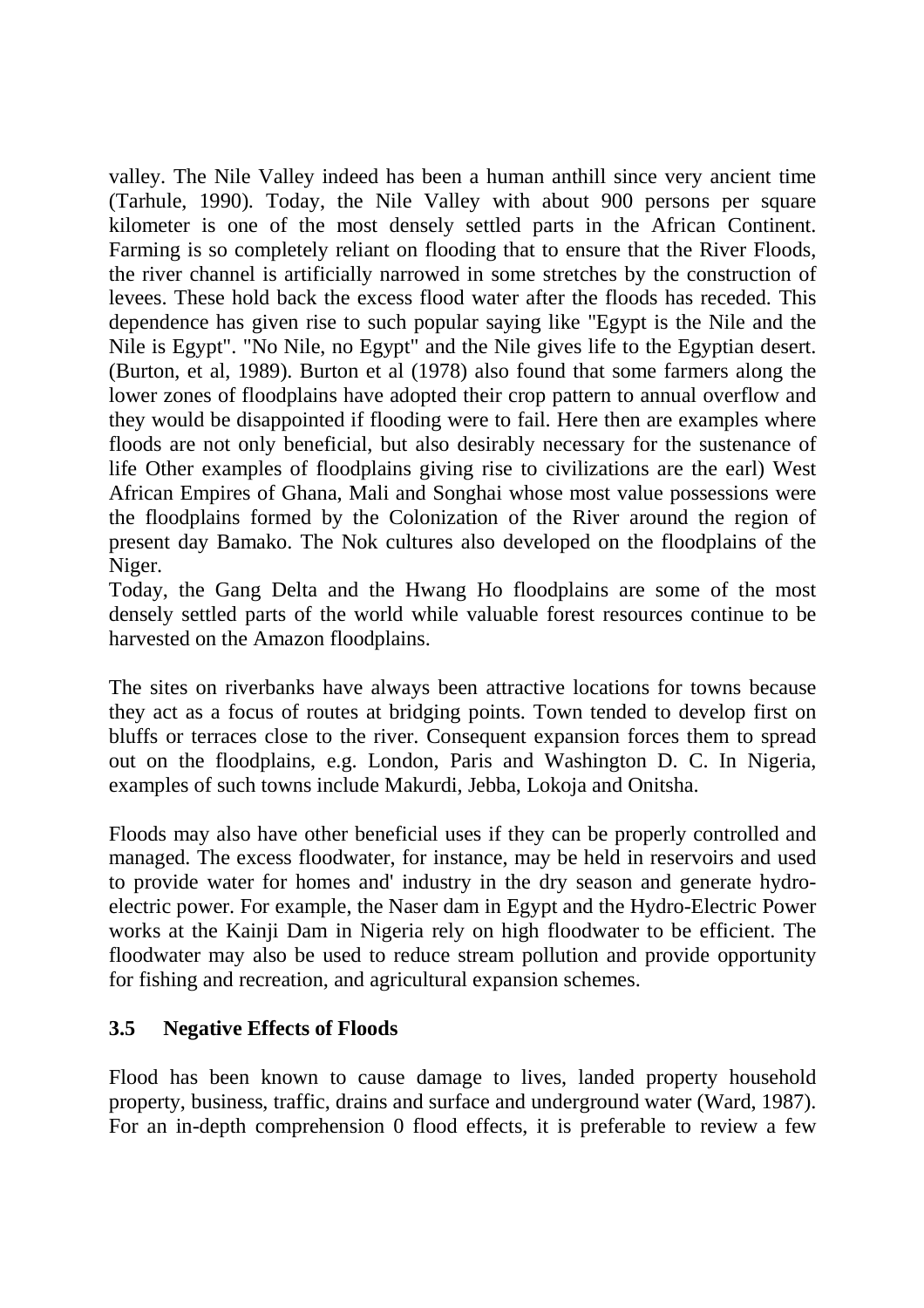catastrophic floods. The causes of floods are essentially the same, differentiated only it magnitude and the diversity of the victims (especially in their nature and response capability).

On August 31, 1980, the Ogunpa River flowing through the city 0 Ibadan overflowed its banks and all features encroaching on it floodplains. Over 2000 persons perished in that flood (Oyo State Year Book, 1981, p2). The series of floods which hit the city of Kano between August 6 and 13, 1986 culminating in the collapse of he Baguda dam estimated to have claimed a total of over 100 lives.

No discussion of the loss of lives will be complete without mention of the Hwang Ho River (translated from Chinese to mean "Yellow River"). This amazing river is responsible for more human deaths than any other individual feature of the world's surface (Langbein, 1978; Walthan, 1978). In 1887, a massive flood on this .river killed over 2 million people (by drowning or starvation). In 1931, the wors1 flood ever claimed a total death toll of 3,700,000 people (Waltham: 1978). Hence, within a time span of only 44 years, the Yellow River had depleted the Chinese population of by million people or more~ which is about the population of the entire Niger Delta. No wonder then, that the river is more popularly referred to as "Chinese Sorrow".

In 1970, a cyclone initiated a flood in the coastal areas surrounding the Bay of Bengal in Bangladesh which killed about 225,000 people crops worth about 63 million dollars were destroyed and 280,000 herds of cattle were washed away (Burton et al, 1978). These weather events ranged from hurricane in the Americans to heavy rains resulting in flash floods an avalanches in other parts of the globe India had the worst disasters with 3,320 dead avalanches followed b) China (2500 dead) arising from rain floods, typhoons and snows Nigeria (14) and Republic of Benin (7), the two African countries listed ranked low not necessarily due to the mild nature of rainstorm which did the havoc but more to lack of networking system through which reliable records can be compiled.

WMO (1997) has confirmed that the 1995 figures were very close to 8,300. The number of countries which reported weather-related deaths was also similar -44 in 1996 and 42 in 1995. It is important to note that the largest fatalities are associated with floods resulting from rain. The most largest fatalities are associated with floods resulting from rain. The most striking feature of these severe rain events is the amount per day which in India was about 12,00mmd-l for 12 consecutive days in August 1996). In the case of China, lives 10s1 within demolished houses have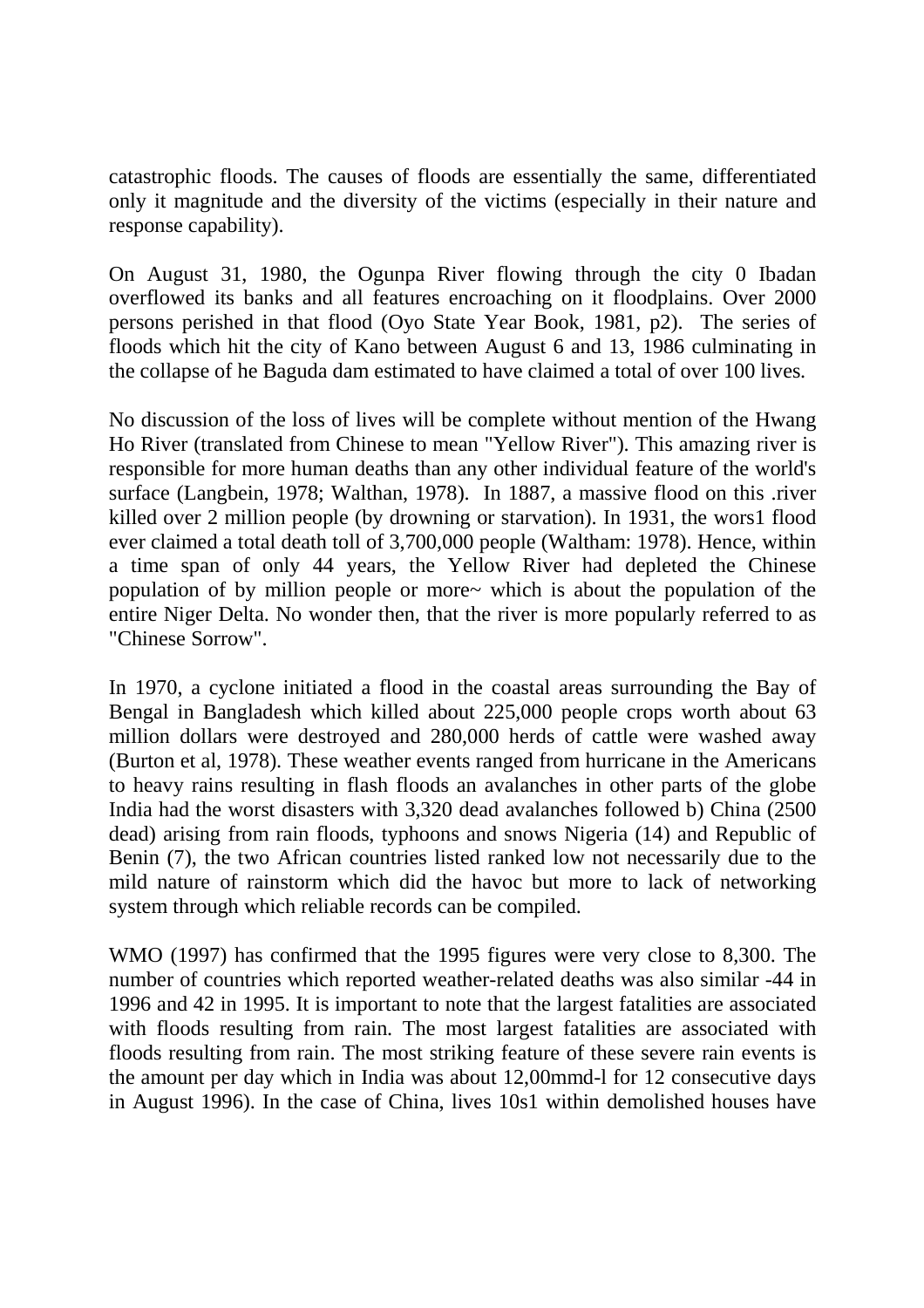not been fully accounted tor but abou1 2 million houses collapsed and 2,000 boats sank. (Adefolalu, 2000).

Adefolalu (2000) further observes that the "story" in other parts of the world was not different, as most fatalities had to do with flooding arising from heavy rains. The case of United States of .America deserves special mention if only to highlight that the low number of deaths (292) was not as a result of mild storms, snowstorms, or weak hurricanes and tornadoes but to the efficiency and high level of sophistication of early warning system (EWS) and the accuracy of the NEW-CASTING Techniques which connect over 1,000 Radar network to the Global Telecommunications System (GTS) from which India houses derive their'30 minute forecasts of the weather. Further, the underground shelter system allows for immediate evacuation of people rather than transporting them over long distances at great danger. It is noteworthy that only, 24 fatalities accompanied 1,200 tornadoes in 1996 -a figure that was five (5) less than in 1995 and less than 30% of the average annual deaths, (82). These go to prove that in terms of averting deaths, the United States of America is far ahead of the whole world in their EWS and public enlightenment/sensitization campaigns on extreme weather events.

| Country               | Number | <b>Principal Weather Events</b> |
|-----------------------|--------|---------------------------------|
| India                 | 3,320  | Cyclone, Tornado, rain floods,  |
|                       |        | snow rain, avalanches           |
| China                 | 2,500  | Rain floods, typhoon, snow      |
| <b>USA</b>            | 292    | Snowstorms, hurricanes,         |
|                       |        | floods, tornadoes               |
| <b>Brazil</b>         | 234    | Rained landides, rain floods    |
| South Africa          | 155    | Wind, cold, hail, lightning     |
| Egypt                 | 41     | Rain floods, lightning          |
| <b>United Kingdom</b> | 26     | Rain floods, sand storm, heat   |
|                       |        | wave, thunderstorm, fog         |
| Malagasy              | 21     | Cold, fog, blizzards, cyclone   |
| Nigeria               | 14     | Rain                            |
| Benin                 | 7      | Storm rains                     |
| Algeria               | 5      | Rain floods                     |
| Mauritius             | 3      | Cyclone                         |

Table 11.1 Number of Reported Fatalities from Weather Events in 1996

**Source: Adefolalu, 2000.**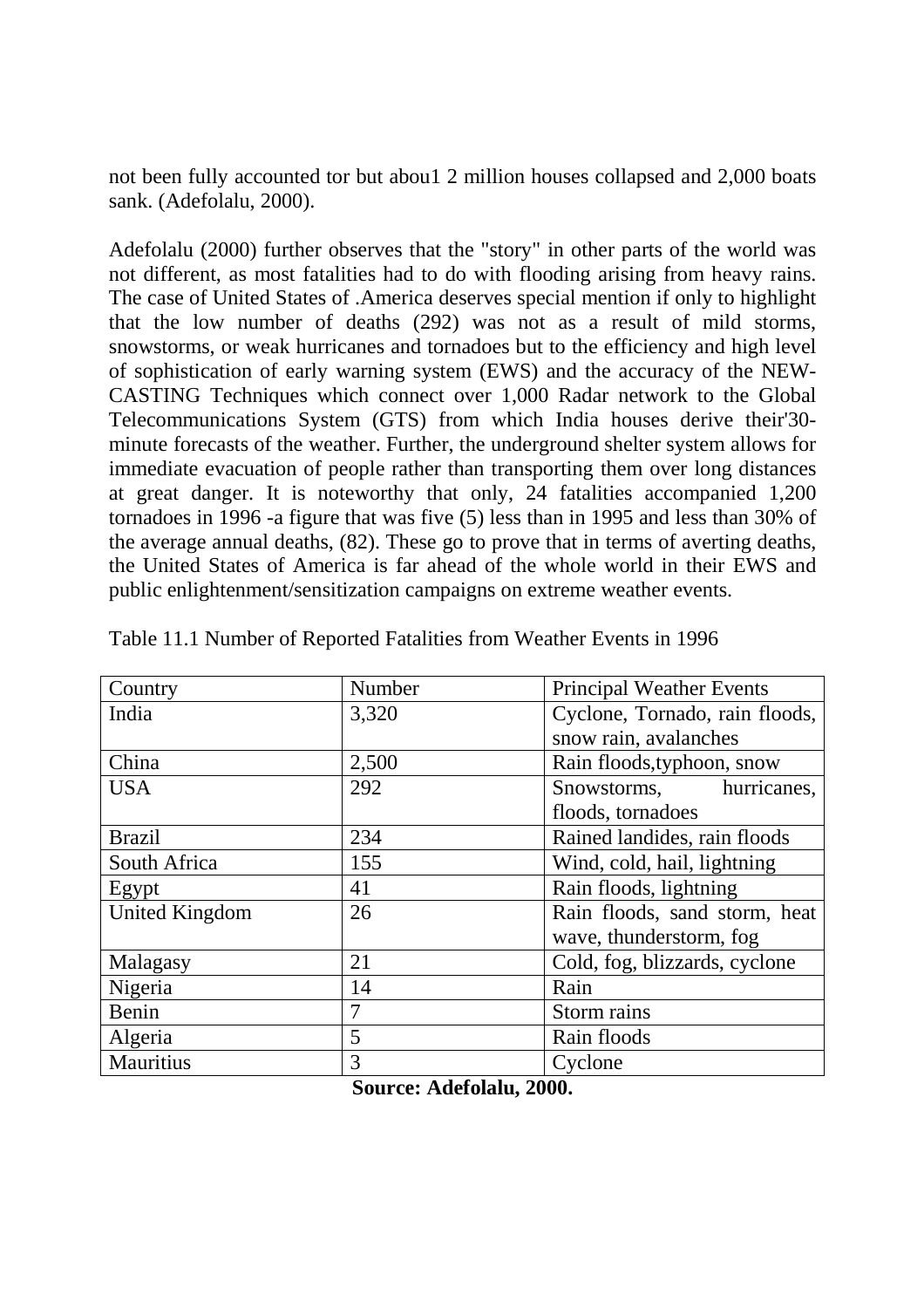Table 11.1 summarises the absolute number of persons reportedly killed or missing during sever weather events in 1996 -1995 (where available) as a function of indexes, N, defined by Conford (1996) cited in Adefolalu (2000) which measures the proportional impact on those at risk (i.e. total country's population), it expresses the number of fatalities (from 11.2) as one person in every N of each country's population.

Despite their ranking as numbers 1 and 2 world population, China and India tend to lead in rating catastrophic losses of life in weather- related event.

Nigeria has a fair rating lout of every 7.7 million at risk of dying in any major weather disaster. This, of course, does not represent the total picture, as reports cannot be said to be complete due to lack of reliable (reporting) network; for instance, air disasters and multiple road accidents Occurring in bad weather for in Table 11.2 however the rate of fatalities occurring due to sever weather events in Africa is amplified by the other rating for Egypt, Ethiopia and Malagasy.

| Country       | N(1996)   | (1995)    |
|---------------|-----------|-----------|
| India         | 275,000   | 600,000   |
| China         | 480,000   | 900,000   |
| <b>USA</b>    | 890,000   | 300,000   |
| <b>Brazil</b> | 680,000   | 1,200,000 |
| South Africa  | 260,000   | 100.000   |
| Ethiopia      | 800,000   | 600,000   |
| Egypt         | 1,400,000 | 300,000   |
| Malagasy      | 620,000   |           |
| Nigeria       | 7,700,000 |           |
| Rep. of Benin | 760,000   |           |

**Table 11.2: Number of Fatalities in Weather Events 1996** 

**Source: Adefolalu, 2000** 

# **4.0 CONCLUSION**

In this unit, you have learnt what is meant by floods, types of floods beneficial and negatives of floods. You should have also known the various flood mitigation strategies.